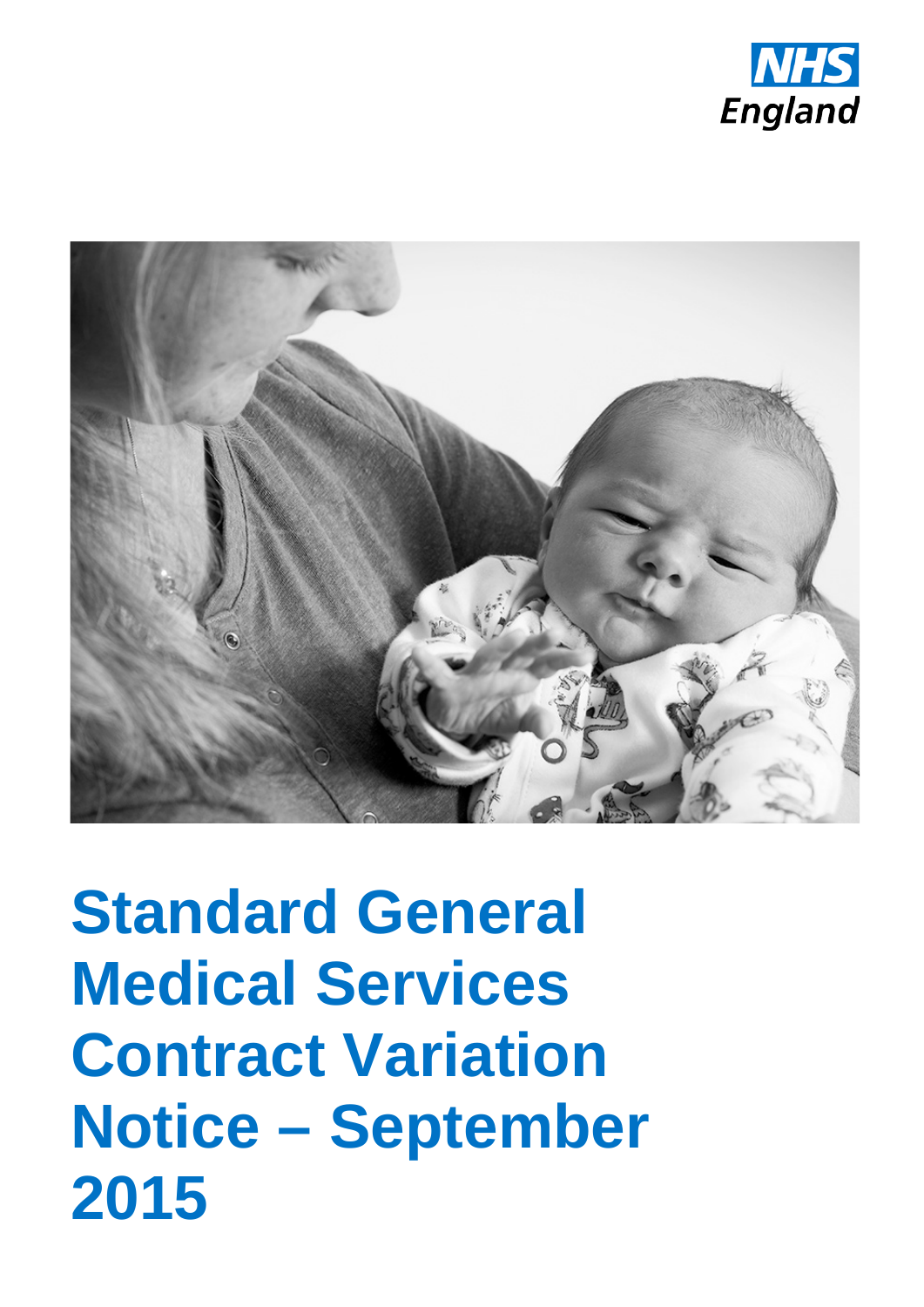#### **NHS England INFORMATION READER BOX**

| <b>Directorate</b> |                                 |                               |
|--------------------|---------------------------------|-------------------------------|
| Medical            | <b>Commissioning Operations</b> | Patients and Information      |
| Nursing            | Trans. & Corp. Ops.             | <b>Commissioning Strategy</b> |
| l Finance          |                                 |                               |

| <b>Publications Gateway Reference:</b>            | 04292                                                                                                                                                                                                                                                                                                                                                                                                                                                   |
|---------------------------------------------------|---------------------------------------------------------------------------------------------------------------------------------------------------------------------------------------------------------------------------------------------------------------------------------------------------------------------------------------------------------------------------------------------------------------------------------------------------------|
| <b>Document Purpose</b>                           | Guidance                                                                                                                                                                                                                                                                                                                                                                                                                                                |
| <b>Document Name</b>                              | Standard General Medical Services Contract Variation Notice -<br>September 2015                                                                                                                                                                                                                                                                                                                                                                         |
| <b>Author</b>                                     | <b>NHS England</b>                                                                                                                                                                                                                                                                                                                                                                                                                                      |
| <b>Publication Date</b>                           | 17 November 2015                                                                                                                                                                                                                                                                                                                                                                                                                                        |
| <b>Target Audience</b>                            | CCG Accountable Officers, NHS England Regional Directors, NHS<br>England Directors of Commissioning Operations, GPs                                                                                                                                                                                                                                                                                                                                     |
| <b>Additional Circulation</b><br>List             |                                                                                                                                                                                                                                                                                                                                                                                                                                                         |
| <b>Description</b>                                | This document gives notice under paragraph 104(2) of Schedule 6 to<br>the National Health Service (General Medical Services Contracts)<br>Regulations 2004 (S.l. 2004/291) that the terms of the general medical<br>services contract are varied as set out in the document. This variation is<br>to bring the Standard GMS Contracts pre-2013 up to date with correct<br>numbering which the previously published variations have not<br>accomplished. |
| <b>Cross Reference</b>                            | N/A                                                                                                                                                                                                                                                                                                                                                                                                                                                     |
| <b>Superseded Docs</b><br>(if applicable)         | This variation is to bring the Standard GMS Contracts pre-2013 up to<br>date with correct numbering which the previously published variations<br>have not accomplished.                                                                                                                                                                                                                                                                                 |
| <b>Action Required</b>                            | Regions, clinical commissioning groups (CCGs) and contractors taking<br>part should ensure they have read and understood the document                                                                                                                                                                                                                                                                                                                   |
| <b>Timing / Deadlines</b><br>(if applicable)      | N/A                                                                                                                                                                                                                                                                                                                                                                                                                                                     |
| <b>Contact Details for</b><br>further information | Erika Sutcliffe<br>Programme Manager GP contracts<br>Quarry House<br>Quarry Hill<br>LS2 7UE<br>01138251138<br>http://www.england.nhs.uk/commissioning/gp-contract/                                                                                                                                                                                                                                                                                      |
|                                                   |                                                                                                                                                                                                                                                                                                                                                                                                                                                         |

#### **Document Status**

This is a controlled document. Whilst this document may be printed, the electronic version posted on the intranet is the controlled copy. Any printed copies of this document are not controlled. As a controlled document, this document should not be saved onto local or network drives but should always be accessed from the intranet.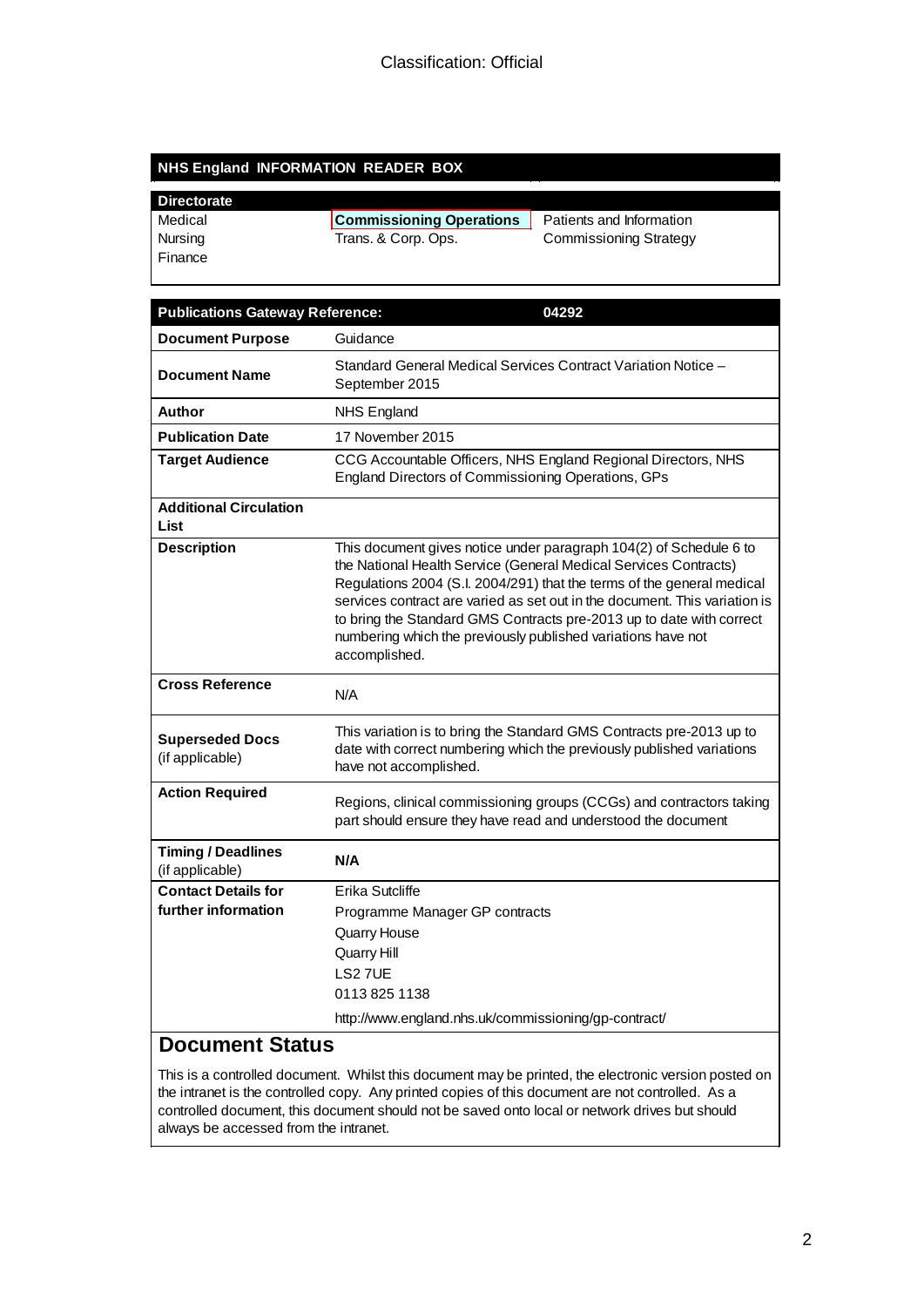# **Standard General Medical Services Contract Variation Notice – September 2015**

The text of the Standard General Medical Services Variation Notice September 2015 has been prepared by Commissioning Operations Directorate, NHS England and has been approved by the British Medical Association. It is prepared on the basis that the numbering adopted in the signed contract follows that used in the Standard General Medical Services Contract model dated 17 September 2009 incorporating the amendments made by the Standard General Medical Services Variation Notice April 2012.

This Variation Notice is drafted on the basis that all previous amendments pursuant to earlier variation notices have been incorporated.

Version number: 2

First published: September 2015

Prepared by: Prepared by Capsticks Solicitors LLP on behalf of NHS England

Classification: Official

Gateway Publications Reference: 04292

The NHS Commissioning Board (NHS CB) was established on 1 October 2012 as an executive non-departmental public body. Since 1 April 2013, the NHS Commissioning Board has used the name NHS England for operational purposes.

"Promoting equality and addressing health inequalities are at the heart of NHS England's values. Throughout the development of the policies and processes cited in this document, we have:

- Given due regard to the need to eliminate discrimination, harassment and victimisation, to advance equality of opportunity, and to foster good relations between people who share a relevant protected characteristic (as cited under the Equality Act 2010) and those who do not share it;
- <span id="page-2-0"></span>• Given regard to the need to reduce inequalities between patients in access to, and outcomes from, healthcare services and in securing that services are provided in an integrated way where this might reduce health inequalities."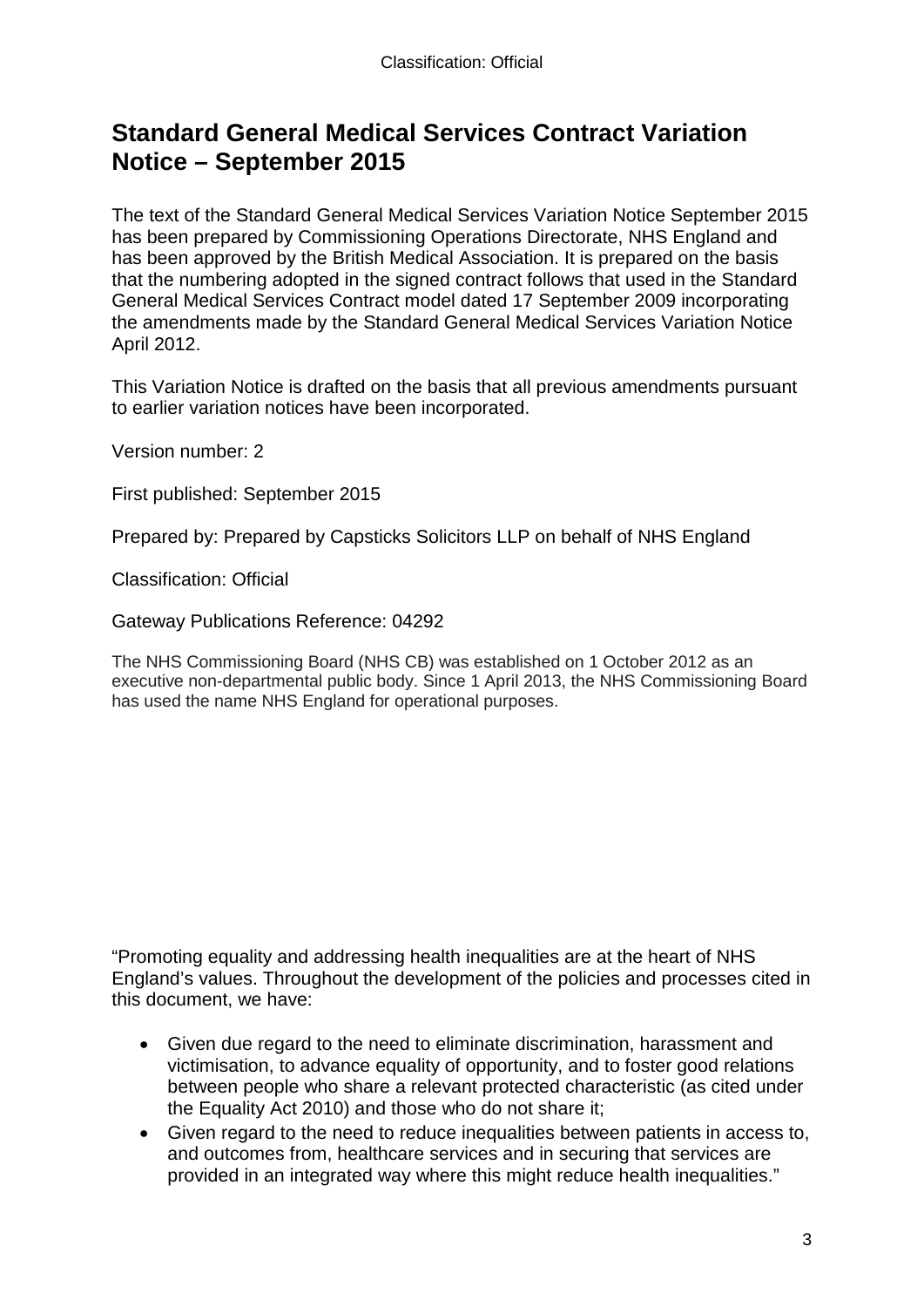### Dear Sir/Madam

### **Notice of Variation to your General Medical Services Contract dated [ ]**

We give you notice under paragraph 104(2) of Schedule 6 to the National Health Service (General Medical Services Contracts) Regulations 2004 (S.I. 2004/291) that the terms of your general medical services contract dated [  $\qquad$  ] are varied as set out below with effect from [*insert here date on which variations will take effect. Where reasonably practicable this should not be less than 14 days after the date on which this notice is served. This is a regulatory requirement.*].

These variations are made to comply with the terms of:

- The Pharmacy Order 2010/231
- The General and Specialist Medical Practice (Education, Training and Qualifications) Order 2010/234
- The National Health Service (Primary Medical Services) (Miscellaneous Amendments) Regulations 2010/578
- The Human Medicines Regulations 2012/1916
- The National Health Service (Pharmaceutical Services) Regulations 2012/1909
- National Health Service (Primary Medical Services) Miscellaneous Amendments and Transitional Provisions Regulations 2013/363
- The National Health Service (General Medical Services Contracts and Personal Medical Services Agreements) Amendment Regulations 2014/465
- The Health Care and Associated Professions (Indemnity Arrangements) Order 2014/1887
- The National Health Service (General Medical Services Contracts and Personal Medical Services Agreements) (Amendment No.2) Regulations 2014/2721
- National Health Service (General Medical Services Contracts and Personal Medical Services Agreements) (Amendment) Regulations 2015/196; and
- National Health Service (Charges for Drugs and Appliances) Regulations 2015/570

and published on the government website legislation.gov.uk.

We request you to acknowledge receipt of this notice by signing and returning the enclosed duplicate of it.

Dated:

Signed:

on behalf of NHS England

Print name: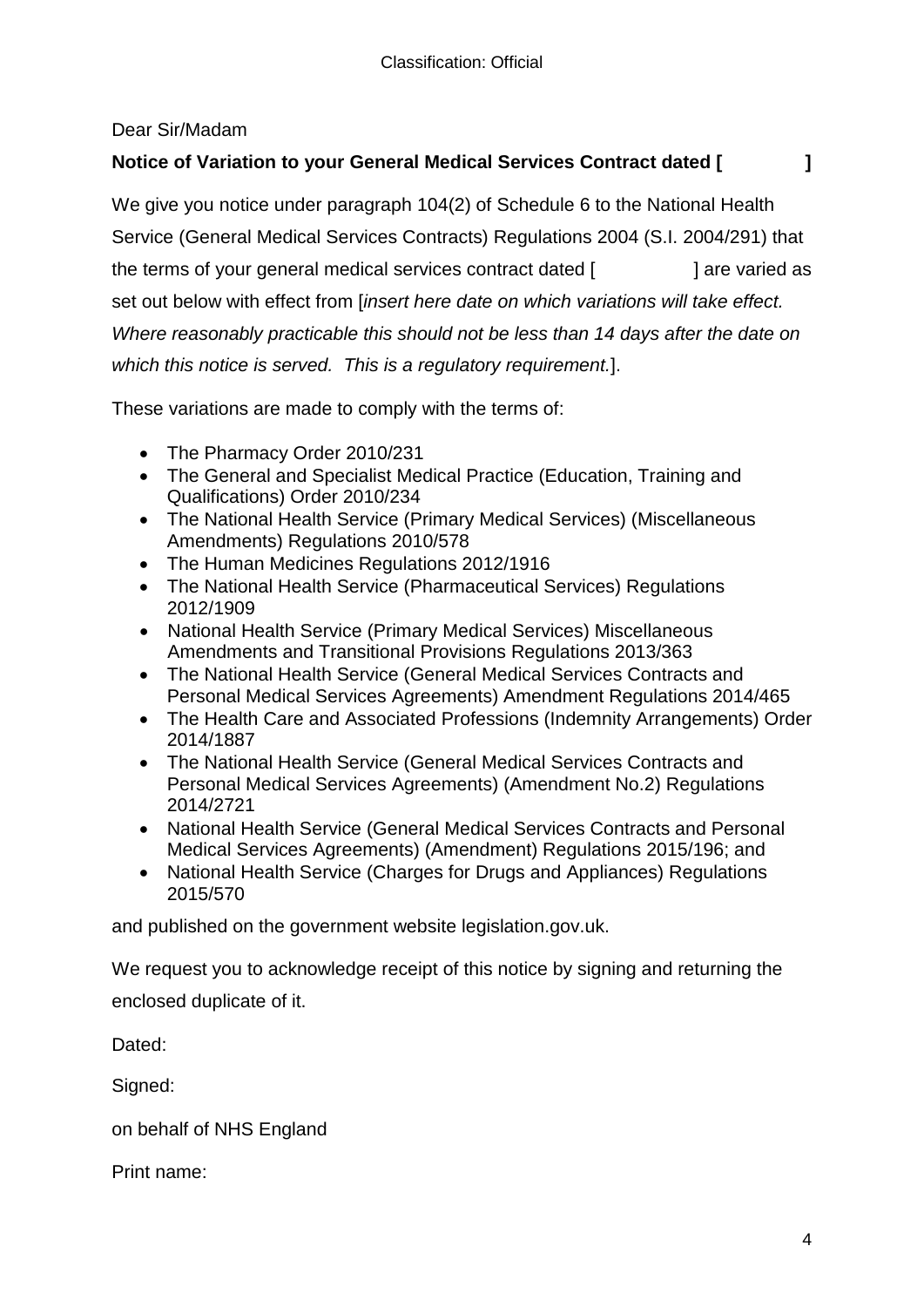# **Wording of Variations**

## **Part 1 Definitions and Interpretations**

- 1. The following variations are made to **clause 1**:
	- (a) for the definition of "**2003 Order**" substitute the following: ""2010 Order" means the Postgraduate Medical Education and Training Order of Council 2010;";
	- (b) immediately after the definition of "**2006 Act**", the following new definition is inserted:

""accountable GP" means a *general medical practitioner* assigned to a *registered patient* in accordance with clauses 38A and 35B;";

- (c) in the definition of "**armed forces GP**", for the words "United Kingdom Armed Forces of Her Majesty" substitute "*armed forces of the Crown*";
- (d) immediately after the definition of "**armed forces GP**", the following new definition is inserted:

""armed forces of the Crown" means the forces that are "regular forces" or "reserve forces" within the meaning given in section 374 of the Armed Forces Act 2006 (definitions applying for the purposes of the whole Act);";

(e) the definition of "**assessment panel**" is replaced as follows:

""assessment panel" means the panel appointed by *the Board* under paragraph 35(3) of Schedule 6 to *the Regulations*;";

(f) the definition of "**batch issue**" is replaced as follows:

""batch issue" means a form, in the format required by *the Board* and approved by *the Secretary of State* which:

(a) is issued by a *repeatable prescriber* at the same time as a *nonelectronic repeatable prescription* to enable a chemist or person who provides *dispensing services* to receive payment for the provision of repeat *dispensing services*;

(b) relates to a particular *non-electronic repeatable prescription* and contains the same date as that prescription;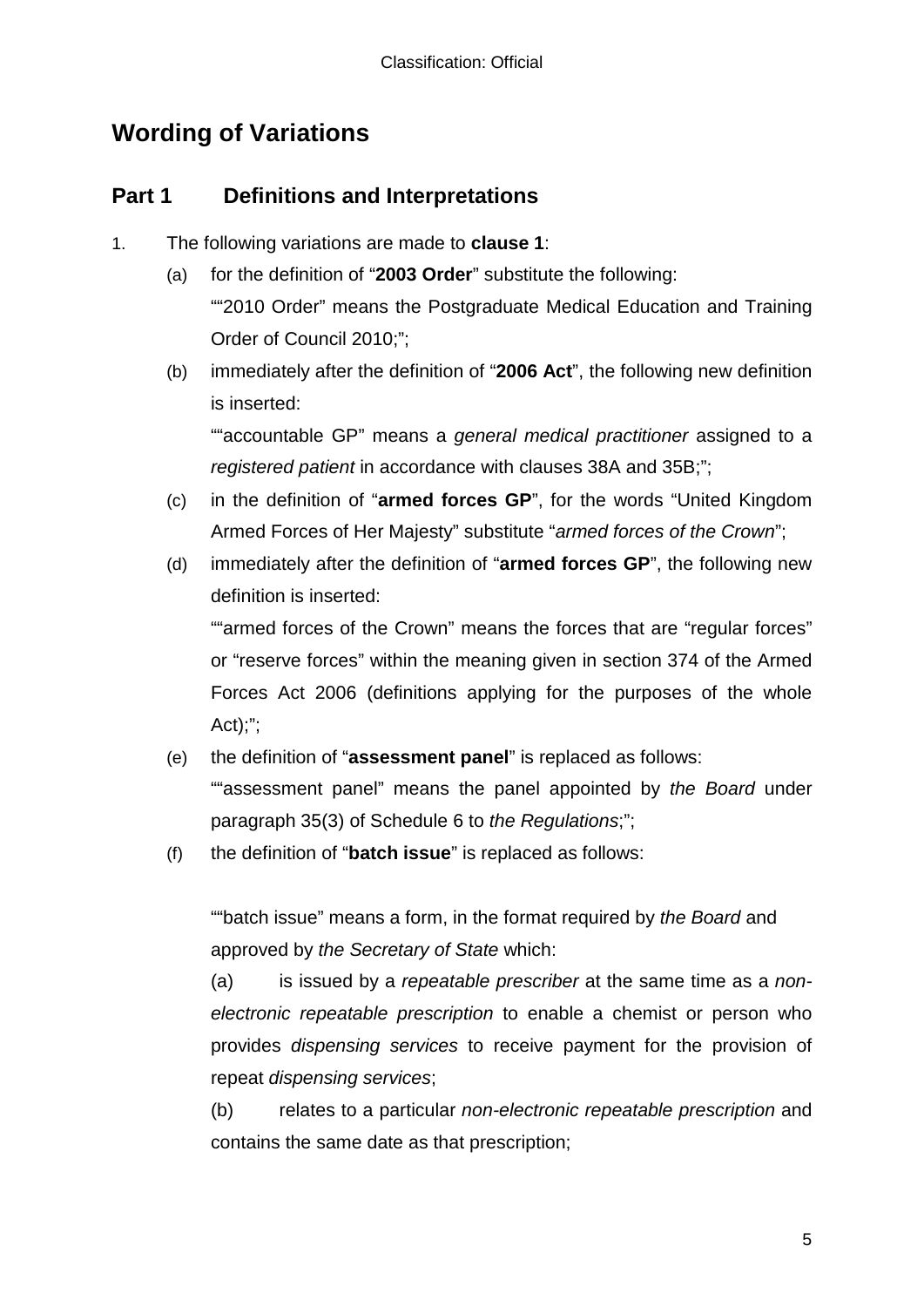(c) is generated by a computer and not signed by a *repeatable prescriber*;

(d) is issued as one of a sequence of forms, the number of which is equal to the number of occasions on which the drugs, medicines or appliances ordered on the *non-electronic repeatable prescription* may be provided; and

(e) has included on it a number denoting its place in the sequence referred to in sub-paragraph (d);";

(g) immediately after the definition of "**batch issue**", the following new definitions are inserted:

""the Board" means the National Health Service Commissioning Board; "*Care Quality Commission*" means the body established by section 1 of the Health and Social Care Act 2008;

"CCG" means a Clinical Commissioning Group;";

- (h) in the definition of "**the Charges Regulations**" for "2000" substitute "2015";
- (i) in the definition of "**chemist**", for "a Primary Care Trust", substitute "*the Board*";
- (j) immediately after the definition of ""**childhood vaccines and immunisations**", the following new definitions are inserted:

""chiropodist or podiatrist independent prescriber" means a person— (a) who is engaged or employed by the Contractor or is a party to the Contract; and

(b) who is registered in Part 2 of the register maintained under article 5 of the Health and Social Work Professions Order 2001 (establishment and maintenance of register), and against whose name in that register is recorded an annotation signifying that the chiropodist or podiatrist is qualified to order drugs, medicines and appliances as a *chiropodist or podiatrist independent prescriber*;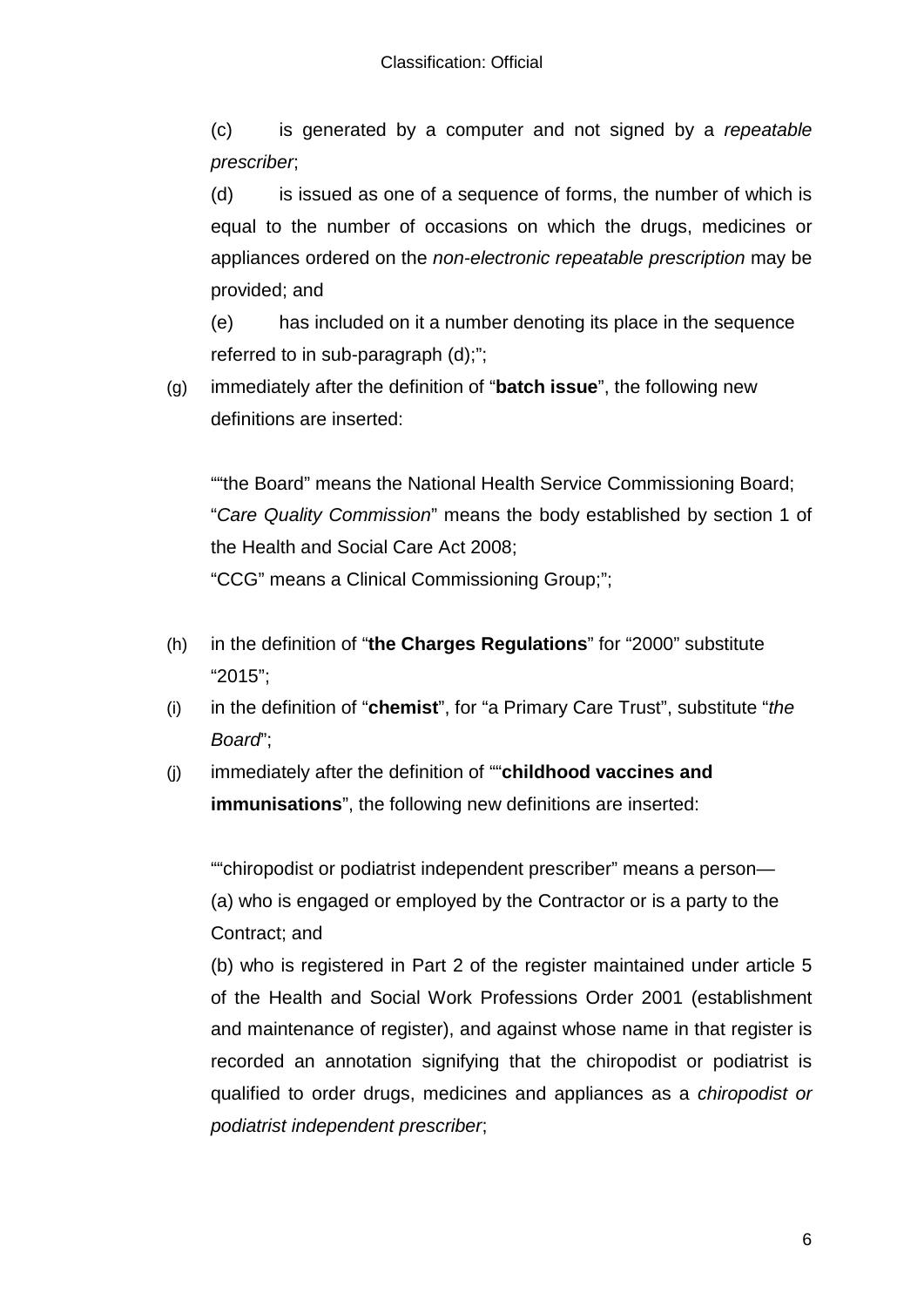"clinical correspondence" means all correspondence in writing, whether in electronic form or otherwise, between the Contractor and other health service providers concerning or arising out of patient attendance and treatment at *practice premises* including referrals made by letter or by any other means;"

- (k) in the definition of "**Contractor's list of patients**", for "the PCT", substitute "*the Board*";
- (l) in the definition of "**dispensing services**", for "regulation 60 of the *pharmaceutical regulations*" substitute "section 126 (arrangements for pharmaceutical services) and section 129 (regulations as to pharmaceutical services) of the *2006 Act*".";
- (m) the definition of "**Drug Tariff"**, is replaced as follows:

""Drug Tariff" means the publication known as the *Drug Tariff* which is published by *the Secretary of State* and which is referred to in section 127(4) (arrangements for additional pharmaceutical services) of the *2006 Act*;";

(n) immediately after the definition of "**electronic prescription form**", the following new definition is inserted:

""electronic prescription service" means the service of that name which is operated by the Health and Social Care Information Centre;"

(o) the definition of "**electronic repeatable prescription**", is replaced as follows:

""electronic repeatable prescription" means a prescription which falls within paragraph (b) of the definition of *repeatable prescription*;"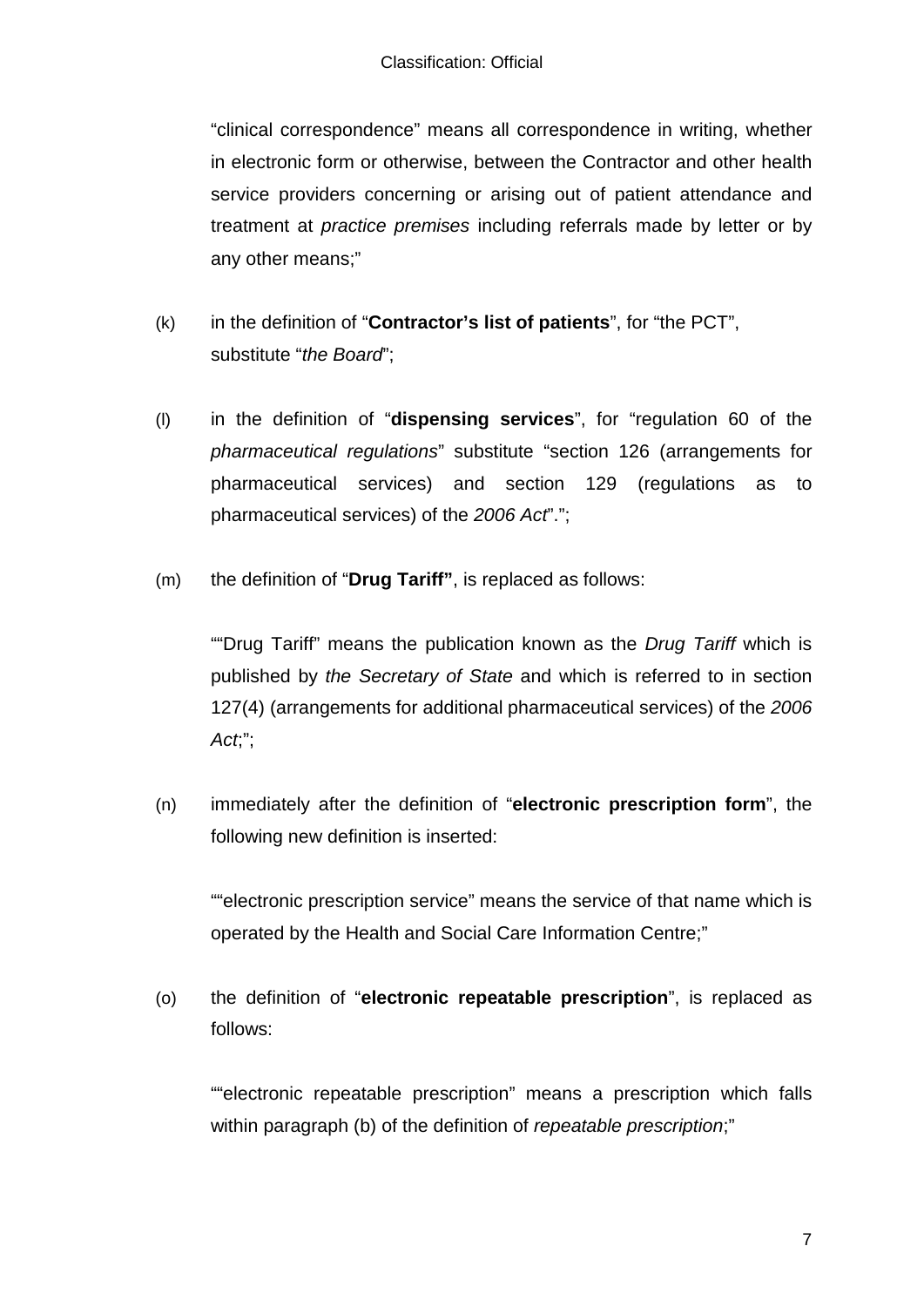(p) immediately after the definition of "**essential services**", the following new definition is inserted:

""friends and family test" means the arrangements that a Contractor is required by *the Board* to implement to enable its patients to provide anonymous feedback about the patient experience at the Contractor's *practice*";

- (q) the definitions of "**ETP service**", "**FHSAA**" and "**general practitioner register**" are omitted.
- (r) for the definitions of "**CCT**", "**general medical practitioner**" and "**GP registrar**", substitute:

""CCT" means a Certificate of Completion of Training awarded under section 34L(1) of the Medical Act 1983 including any such certificate awarded in pursuance of the competent authority functions of the General Medical Council specified in section 49B of, and Schedule 4A to, that Act;";

""general medical practitioner" means, unless the context otherwise requires, a medical practitioner whose name is included in the General Practitioner Register kept by the General Medical Council;";

""GP registrar" means a medical practitioner who is being trained in general practice by a *general medical practitioner* who is approved under section 34I of the Medical Act 1983 for the purpose of providing training under that section, whether as part of training leading to a *CCT* or otherwise;";

(s) immediately after the definition of "**GP registrar**", the following new definitions are inserted:

""GPSOC accredited computer systems and software" means computer systems and software which have been accredited by *the Secretary of*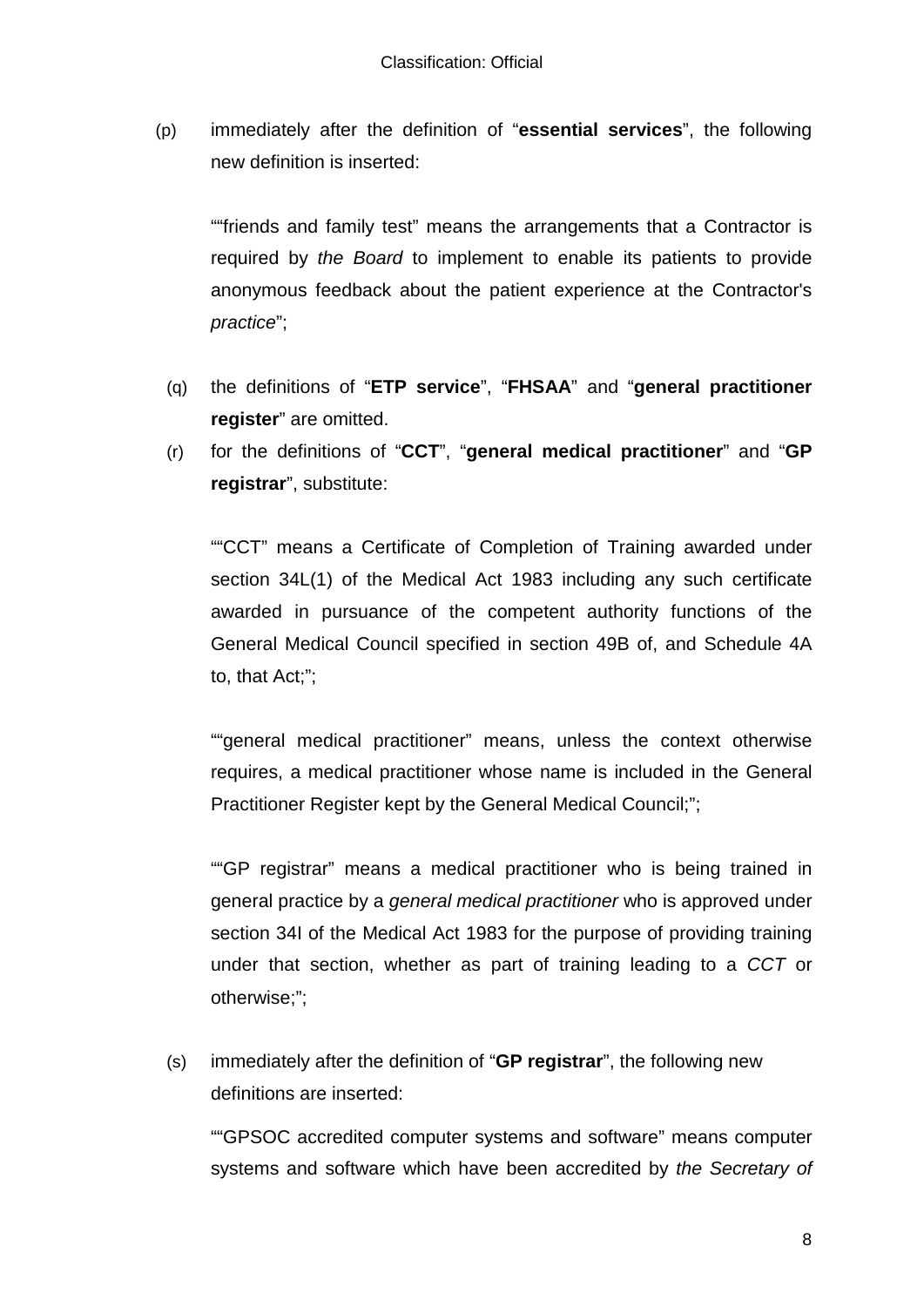*State* or another person in accordance with "General Practice Systems of Choice Level  $2^1$  $2^1$ ;

"GP2GP facility" means the facility provided by *the Board* to the *practice* which enables the electronic health records of a *registered patient* which are held on the computerised clinical systems of the *practice* to be transferred securely and directly to another provider of primary medical services with which the patient has registered;";

(t) immediately after the definition of "**health care professional**", the following new definition is inserted:

""health check" means a consultation undertaken by the Contractor which is of the type which the Contractor is required to undertake at a patient's request under clause 37;";

- (u) in the definition of "**home oxygen order form**", for "the PCT", substitute "*the Board*".
- (v) the definition of "**listed medicine**", is substituted as follows:

""*listed medicine*s" means the drugs mentioned in regulation 13(1) of *the Charges Regulations*;"

- (w) in the definition of "**listed medicines voucher**", for "a PCT", substitute "*the Board*".
- (x) the definition of "**local medical committee**", is substituted as follows:

""*local medical committee*" means a committee recognised by *the Board* under section 97 of the *2006 Act*;"

<span id="page-8-0"></span> $1$  GP Systems of Choice is a scheme by which the National Health Service funds the cost of GP clinical IT systems in England. Guidance about this scheme is available from the Health and Social Care Information Centre, 1 Trevelyan Square, Boar Lane, Leeds, LS1 6AE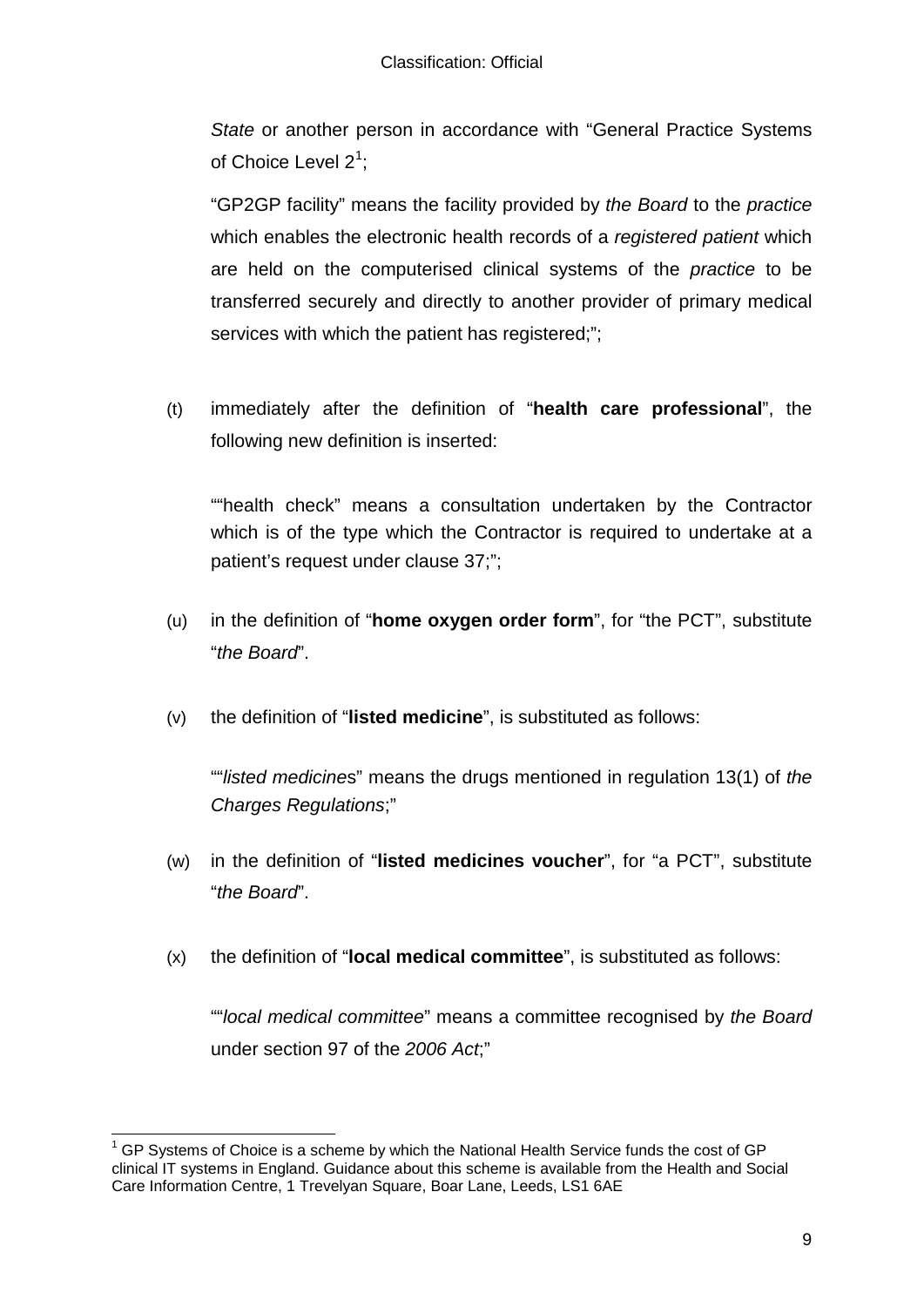- (y) the definition of "**local pharmaceutical services**" is omitted.
- (z) in the definition of "**medical card**" for "a PCT", substitute "*the Board*".
- (aa) the definition of "**medical officer**" is substituted as follows:

""medical officer" means a medical practitioner who is:

(i) employed or engaged by the Department for Work and Pensions, or (ii) provided by an organisation under a contract entered into with the Secretary of State for Work and Pensions;"

(bb) the definition of "**medical performers list**", is replaced as follows:

""medical performers list" means the list of medical practitioners maintained and published by *the Board* in accordance with section 91 (persons performing primary medical services) of the *2006 Act*;"

- (cc) in the definition of "**national disqualification**", in sub-paragraph (c), for "is treated as a national disqualification by the *FHSAA*" substitute "was treated as a national disqualification by the Family Health Services Appeal Authority;
- (dd) the definitions of "**NHS care record**" and "**NHS care record service**" are omitted.
- (ee) immediately after the definition of "**NHS dispute resolution procedure**", the following new definition is inserted:

""NHS number" means, in relation to a *registered patient*, the number consisting of 10 numeric digits which serves as the national unique identifier used for the purpose of safely, accurately and efficiently sharing information relating to that patient across the whole of the health service in England;"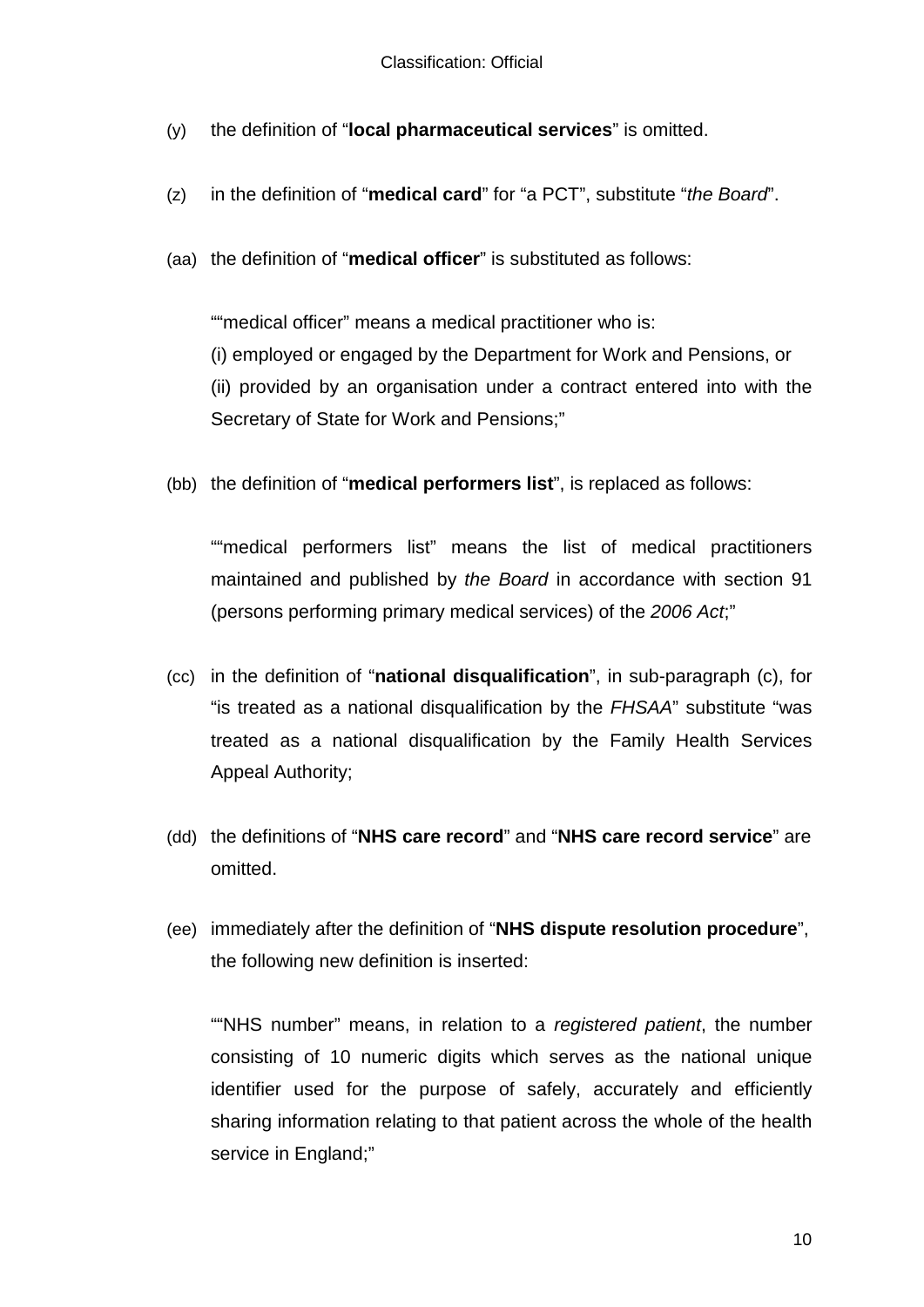(ff) the definition of "**nominated dispenser**", is replaced as follows:

""*nominated dispenser*" means a chemist, medical practitioner or contractor who has been nominated in respect of a patient and the details of that nomination are held in respect of that patient in the Patient Demographics Service which is operated by the Information Centre for Health and Social Care;"

(gg) the definition of "**non-electronic repeatable prescription**", is replaced as follows:

""*non-electronic repeatable prescription*" means a form for the purpose of ordering a drug, medicine or appliance which—

(a) is provided by *the Board*, a local authority or *the Secretary of State*;

(b) is issued by the *prescriber*;

(c) indicates that the drug, medicine or appliance ordered may be provided more than once; and

(d) specifies the number of occasions on which they may be provided;";

(hh) the definition of "**NPSA**" is omitted.

(ii) the following new definitions are inserted following the definition of "**nursing and midwifery register**":

""nursing officer" means a *health care professional* who is registered on the *nursing and midwifery register* and:

- (a) employed or engaged by the Department for Work and Pensions, or
- (b) provided by an organisation under a contract entered into with the Secretary of State for Work and Pensions;

"occupational therapist" means a *health care professional* who is registered in the part of the register maintained by the Health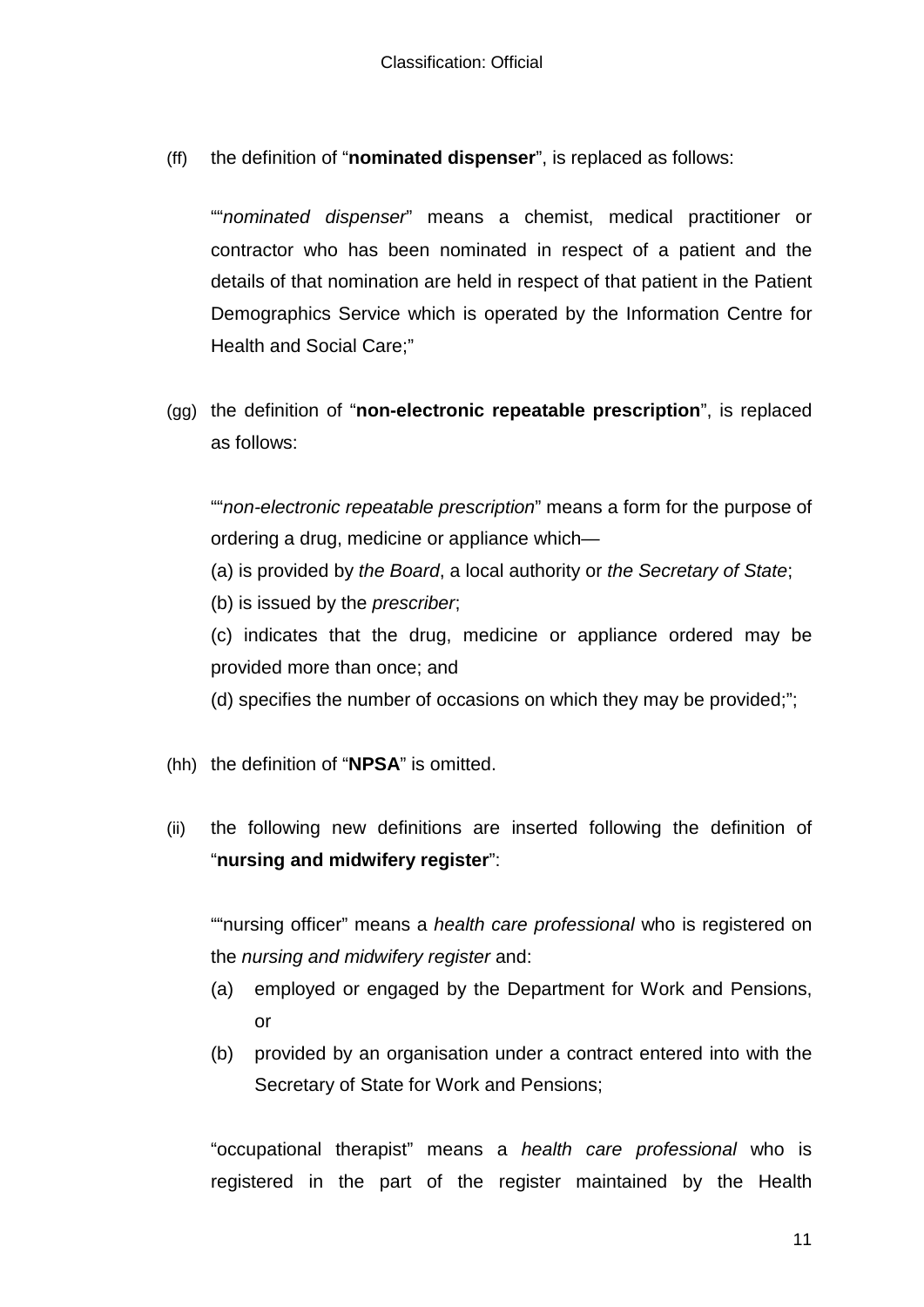Professions Council under article 5 of the Health Professions Order 2001 relating to *occupational therapist*s and:

- (i) employed or engaged by the Department for Work and Pensions, or
- (ii) provided by an organisation under a contract entered into with the Secretary of State for Work and Pensions;

"physiotherapist" means a *health care professional* who is registered in the part of the register maintained by the Health Professions Council under article 5 of the Health and Social Work Professions Order 2001 relating to *physiotherapist*s and:

- (i) employed or engaged by the Department for Work and Pensions, or
- (ii) provided by an organisation under a contract entered into with the Secretary of State for Work and Pensions;";
- (jj) immediately after the definition of "**patient**", the following new definition is inserted:

""patient choice extension scheme" means the scheme of that name established by *the Secretary of State* under which primary medical services may be provided under arrangements made in accordance with directions given to *the Board* by *the Secretary of State* under section 98A (exercise of functions) of the *2006 Act*;

- (kk) the definition of "**patient choice scheme**" is deleted.
- (ll) the definition of "**pharmaceutical regulations**" is omitted.

### (mm) in paragraph (b) of the definition of "**pharmacist independent**

**prescriber**", for "the Register of Pharmaceutical Chemists maintained in pursuance of section 2(1) of the Pharmacy Act 1954" substitute "Part 1 of the register maintained under article 19 of the Pharmacy Order 2010";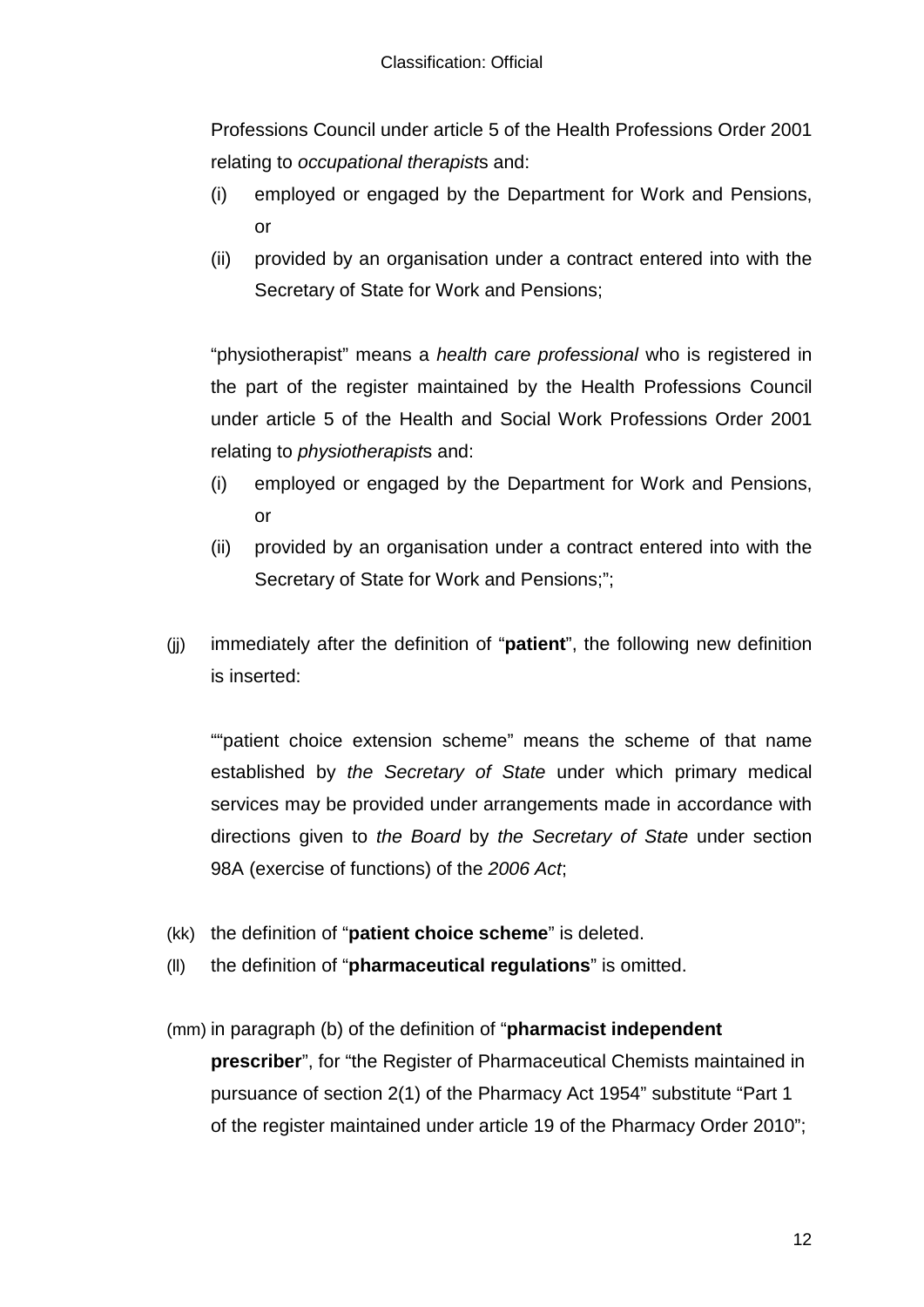(nn) immediately after the definition of "**pharmacist independent prescriber**", the following new definition is inserted:

""physiotherapist independent prescriber" means a person— (a) who is engaged or employed by the Contractor or is a party to the Contract; and

(b) who is registered in Part 9 of the register maintained under article 5 of the Health and Social Work Professions Order 2001 (establishment and maintenance of register), and against whose name in that register is recorded an annotation signifying that the *physiotherapist* is qualified to order drugs, medicines and appliances as a *physiotherapist independent prescriber*;"';

(oo) the definition of "**prescriber**", is replaced as follows:

""prescriber" means—

(a) a c*hiropodist independent prescriber* or *podiatrist independent prescriber*;

- (b) an *independent nurse prescriber*;
- (c) a medical practitioner;
- (d) an *optometrist independent prescriber*;
- (e) a *pharmacist independent prescriber*;
- (f) a *physiotherapist independent prescriber*; and

(g) a *supplementary prescriber*,

who is either engaged or employed by the Contractor or is a party to the Contract;".

(pp) the definition of "**prescription form**", is replaced as follows:

""prescription form" means, except in the context of the expression *electronic prescription form* or *non-electronic prescription form*— (a) a form for the purpose of ordering a drug, medicine or appliance which is—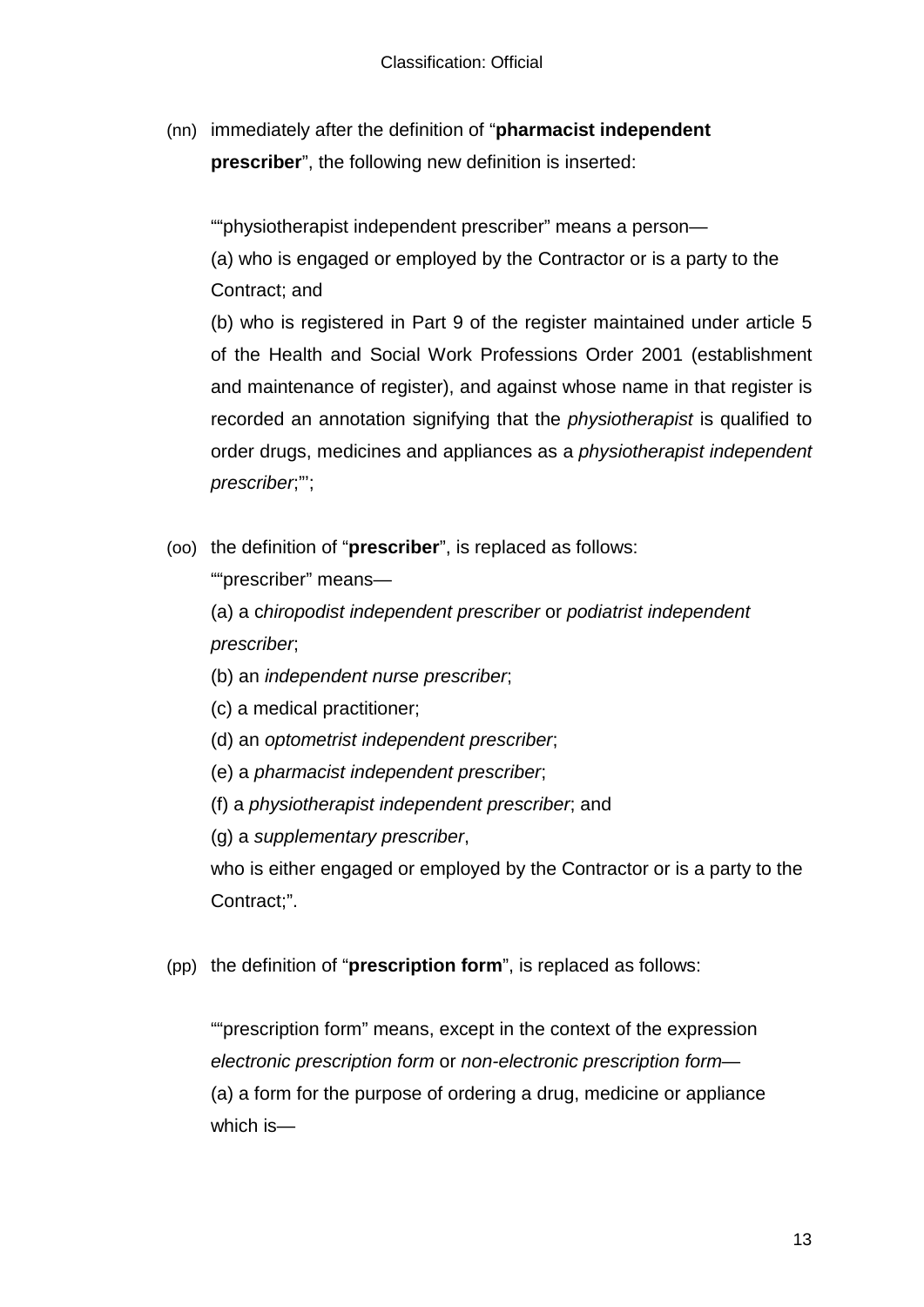(i) provided by *the Board*, a local authority or *the Secretary of State*;

(ii) issued by the *prescriber*: and

(iii) does not indicate that the drug, medicine or appliance ordered may be provided more than once; or

(b) where clause 277A (electronic prescriptions) applies, data created in an electronic form for the purpose of ordering a drug, medicine or appliance, which—

(i) is signed with a *prescriber's advanced electronic signature*;

(ii) is transmitted as an *electronic communication* to a nominated dispensing contractor by the *electronic prescription service*; and

(iii) does not indicate that the drug, medicine or appliance ordered may be provided more than once;";

(qq) the following new definition is inserted following "**pharmacist independent prescriber**":

""physiotherapist" means a *health care professional* who is registered in the part of the register maintained by the Health Professions Council under article 5 of the Health Professions Order 2001 relating to *physiotherapist*s and:

(i) employed or engaged by the Department for Work and Pensions, or (ii) provided by an organisation under a contract entered into with the Secretary of State for Work and Pensions.";

(rr) the definition of "**the POM Order**" is omitted;

(ss) the following definition is inserted following "**prescription of drugs regulations**":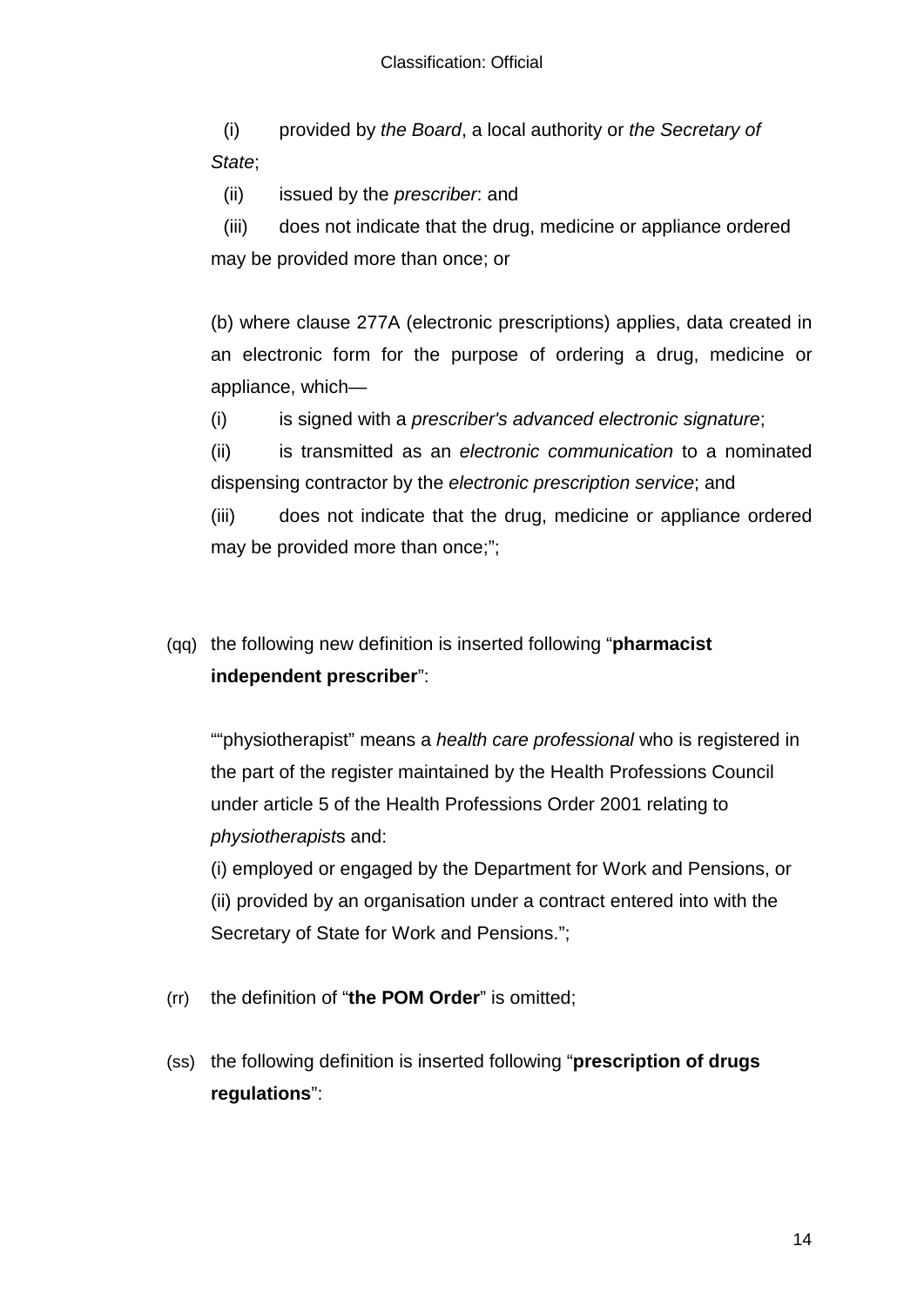""*prescription only medicine*" means a medicine referred to in regulation 5(3) of the Human Medicines Regulations 2012;".

(tt) immediately after the definition of "**prescription only medicine**" insert the following definition:

""Primary Care Trust" means, unless the context otherwise requires, the Primary Care Trust which was a party to the Contract immediately before the coming into force of section 34 (abolition of Primary Care Trusts) of the 2012 Act;"

- (uu) in the definition of "**registered patient**", in each place, for "the PCT", substitute "*the Board*".
- (vv) in the definition of "**the Regulations**", after "(S.I. 2004/291)**"** add the words "as amended".

### (ww) in the definition of "**relevant register**":

- $(i)$  in paragraph  $(a)$ , omit "and";
- (ii) in paragraph (b) for "in relation to a pharmacist, the register maintained in pursuance of section 2(1) of the Pharmacy Act 1954" substitute "Part 1 of the register maintained under article 19 of the Pharmacy Order 2010"; and
- (iii) at the end of paragraph (b), add:

"(c) in relation to an optometrist, the register maintained by the General Optical Council in pursuance of section 7 of the Opticians Act 1989; and

(d) the part of the register maintained by the Health and Care Profession Council in pursuance of article 5 of the Health and Social Work Professions Order 2001 relating to:

- (i) chiropodists and podiatrists;
- (ii) *physiotherapists*; or
- (iii) radiographers;"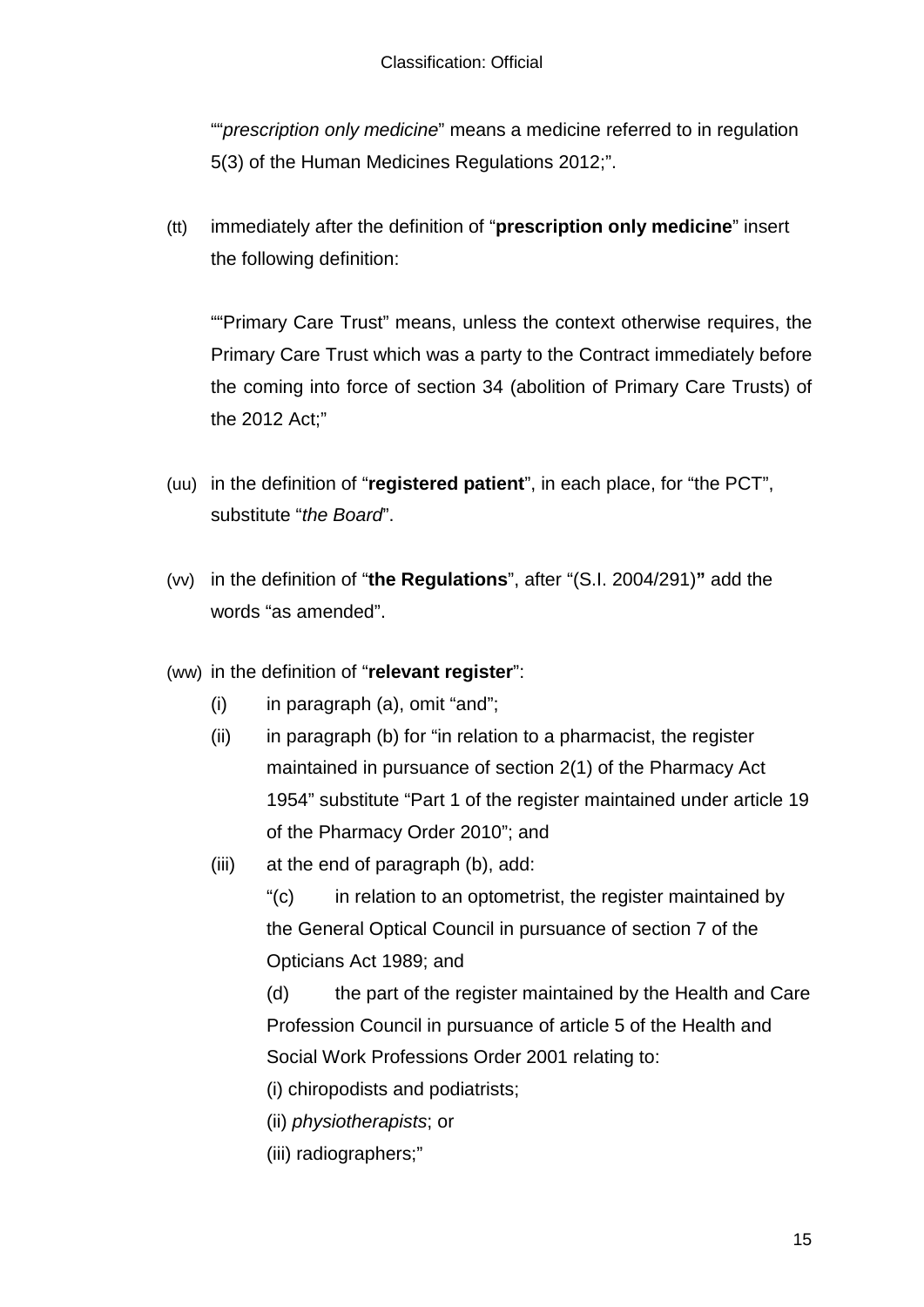- (xx) the definition of "**relevant Strategic Health Authority**" is omitted.
- (yy) the definition of "**repeatable prescription**", is replaced as follows: ""repeatable prescription" means, except in the context of the expression *electronic repeatable prescription* or *non-electronic repeatable prescription*, a prescription which—

(a) is a form provided by *the Board*, a local authority or *the Secretary of State* for the purpose of ordering a drug, medicine or appliance which is in the format required by the NHS Business Services Authority and which—

- (i) is issued by a *repeatable prescriber* to enable a chemist or person providing *dispensing services* to receive payment for the provision of repeat *dispensing services*;
- (ii) indicates that the drug, medicine or appliance ordered may be provided more than once; and
- (iii) specifies the number of occasions on which they may be provided; or
- (b) where clause 277A applies, is data created in an electronic form for the purposes of ordering a drug, medicine or appliance, which—
- (i) is signed with a *prescriber's advanced electronic signature*;
- (ii) is transmitted as an electronic communication to a nominated dispensing contractor by the *electronic prescription service*; and
- (iii) indicates that the drug, medicine or appliance ordered may be provided more than once and specifies the number of occasions on which they may be provided;"
- (zz) immediately after the definition of "**section 28C provider**", the following definitions are inserted:

""service provider" has the same meaning as in regulation 2 of the *Care Quality Commission* (Registration) Regulations 2009 (interpretation);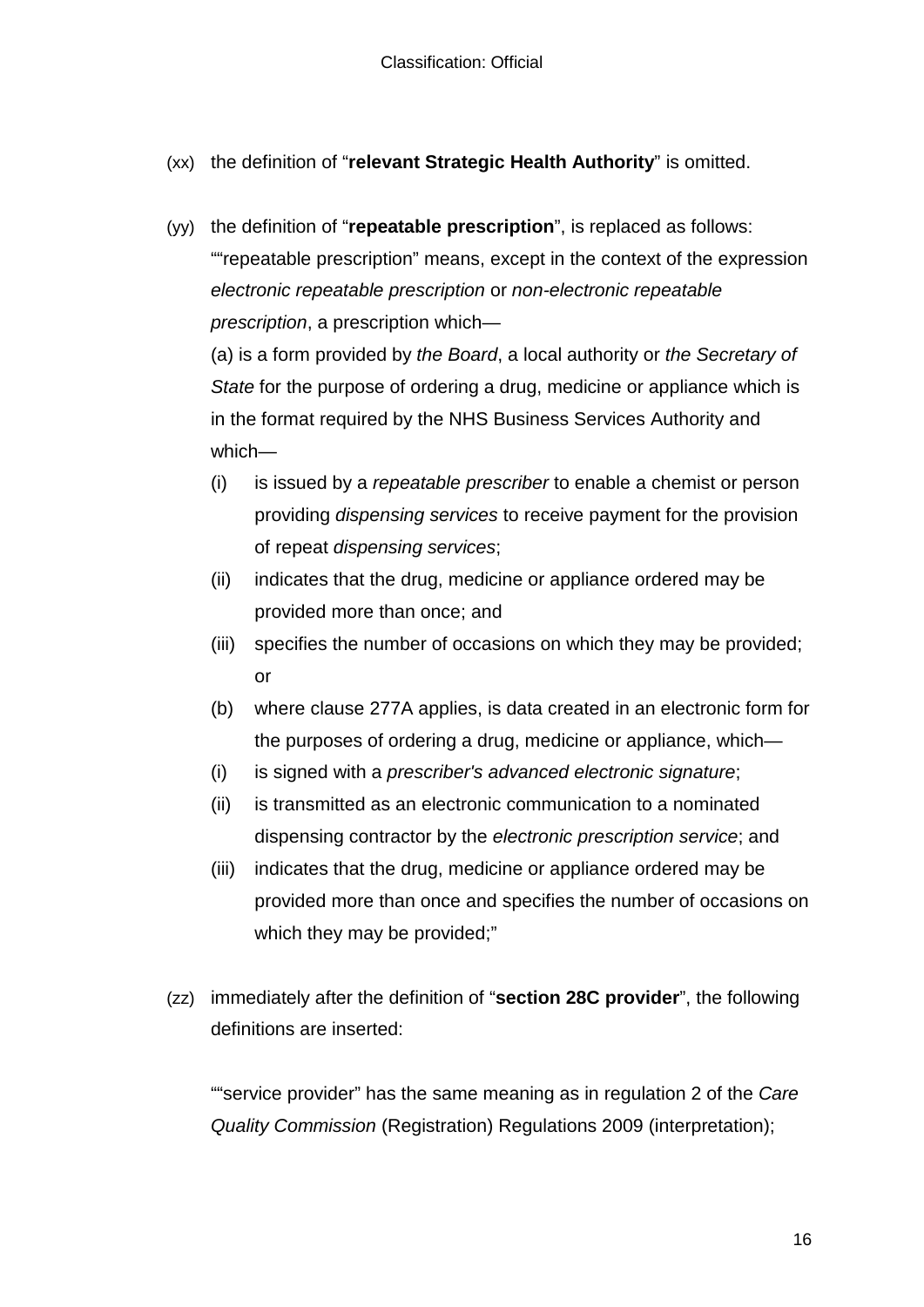"summary care record" means the system approved by *the Board* for the automated uploading, storing and displaying of patient data relating to medications, allergies, adverse reactions and, where agreed with the Contractor and subject to the patient's consent, any other data taken from the patient's electronic record;

"summary information" means items of patient data that comprise the *summary care record*;".

- (aaa) for paragraph (b)(ii) of the definition of "**supplementary prescriber**" substitute:
	- "(ii) Part 1 of the register maintained under article 19 of the Pharmacy Order 2010,".
- (bbb) in the definition of "**supply form**" for "a Primary Care Trust", substitute "*the Board*";

(ccc) the definition of "**walk-in centre**" is omitted.

## **Parts 2-5**

No amendments.

## **Part 6 Provision of Services**

2. Following clause 29A, insert the following:

### **"Cost of relevant calls**

29B. The Contractor shall not enter into, renew or extend a contract or other arrangement for telephone services unless it is satisfied that, having regard to the arrangement as a whole, persons will not pay more to make relevant calls to the *practice* than they would to make equivalent calls to a *geographical number*.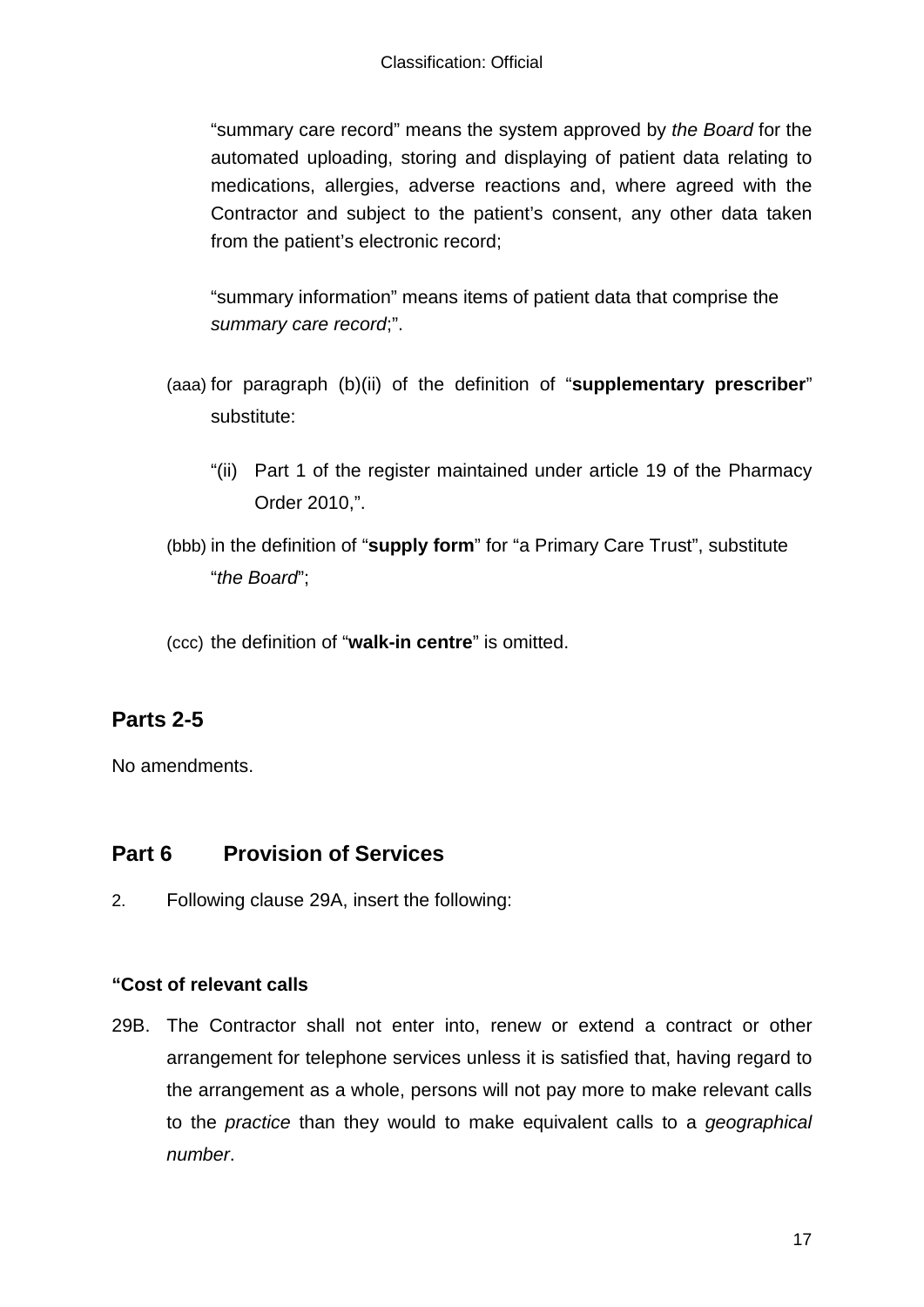29B.1. Where the Contractor is party to an existing contract or other arrangement for telephone services under which persons making relevant calls to the *practice* call a number which is not a *geographical number*, the Contractor must comply with sub-clause 29B.2.

29B.2.The Contractor shall:

- 29B.2.1. before 1st April 2011, review the arrangement and consider whether, having regard to the arrangement as a whole, persons pay more to make relevant calls than they would to make equivalent calls to a *geographical number*, and
- 29B.2.2. if the Contractor so considers, take all reasonable steps, including in particular considering the matters specified in subclause 29B.3, to ensure that, having regard to the arrangement as a whole, persons will not pay more to make relevant calls than they would to make equivalent calls to a *geographical number*.
- 29B.3.The matters referred to in clause 29B.2.2 are:

29B.3.1. varying the terms of the contract or arrangement,

29B.3.2. renegotiating the contract or arrangement, and

29B.3.3. terminating the contract or arrangement.

29B.4.If, despite taking all reasonable steps referred to clause 29B.2.2, it has not been possible to ensure that, having regard to the arrangement as a whole, persons will not pay any more to make relevant calls to the *practice* than they would to make equivalent calls to a *geographical number*, the Contractor must consider introducing a system under which if a caller asks to be called back, the Contractor will do so at the Contractor's expense.

29B.5.For the purpose of clause 29B: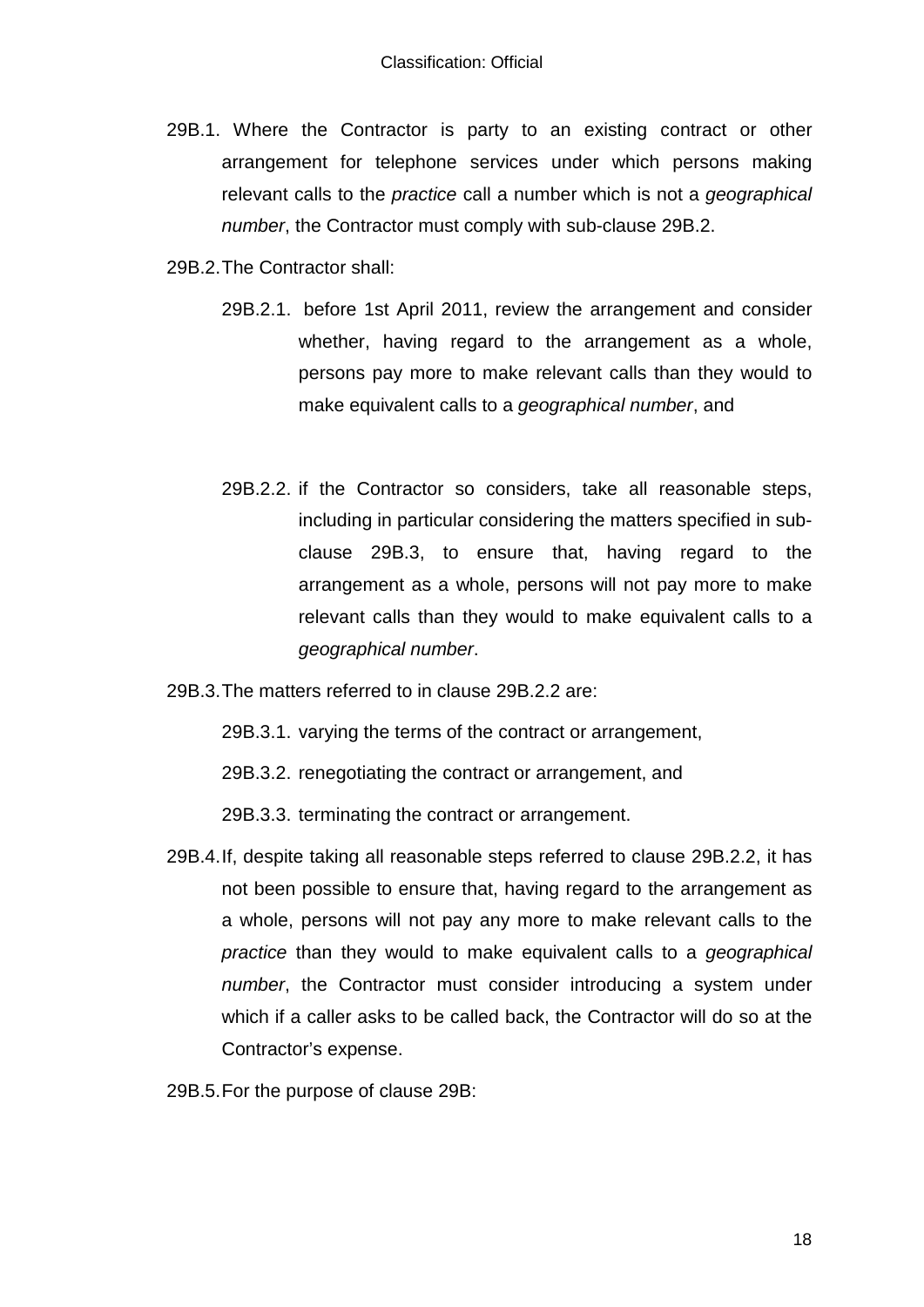- 29B.5.1. "existing contract or other arrangement" means a contract or arrangement that was entered into prior to 1st April 2010 and which remains in force on 1st April 2010,
- 29B.5.2 "geographical number" means a number which has a geographical area code as its prefix, and
- 29B.5.3. "relevant calls" means calls:
	- 29B.5.3.1. made by patients to the *practice* for any reason related to services provided under the contract, and
	- 29B.5.3.2. made by persons, other than patients, to the *practice* in relation to services provided as part of the health service.".
- 3. In **clauses 31.2 and 33** for "the Primary Care Trust", substitute "*the Board*".
- 4. After **clause 34**, the following clause is inserted:

#### "**34A. Newly** *registered patients* **– alcohol dependency screening**

34A.1. Where, under clause 33, a patient has been—

34A.1.1 accepted onto the Contractor's list of patients; or

34A.1.2 assigned to that list by *the Board*,

the Contractor must, whether as part of the consultation which the Contractor is required to offer that patient under clause 33 or otherwise, take action to identify any such patient over the age of 16 who is drinking alcohol at increasing or higher risk levels with a view to seeking to reduce the alcohol related health risks to that patient.

- 34A.2 The Contractor must comply with the requirement in clause 34A.1 by screening the patient using either one of the two shortened versions of the World Health Organisation Alcohol Use Disorders Identification ("AUDIT") questionnaire<sup>[2](#page-8-0)</sup> which are known as-34A.2.1 FAST (which has four questions); or
	- 34A.2.2 AUDIT-C (which has three questions).

<span id="page-18-0"></span><sup>&</sup>lt;sup>2</sup> The World Health Organisation Alcohol Use Disorders Identification Test (AUDIT) questionnaire can be accessed at http://www.who.int/substance\_abuse/activities/sbi/en/. Further information about the test, and the questionnaires themselves, is available in hard copy from NHS England, PO Box 16738, Redditch, B97 7PT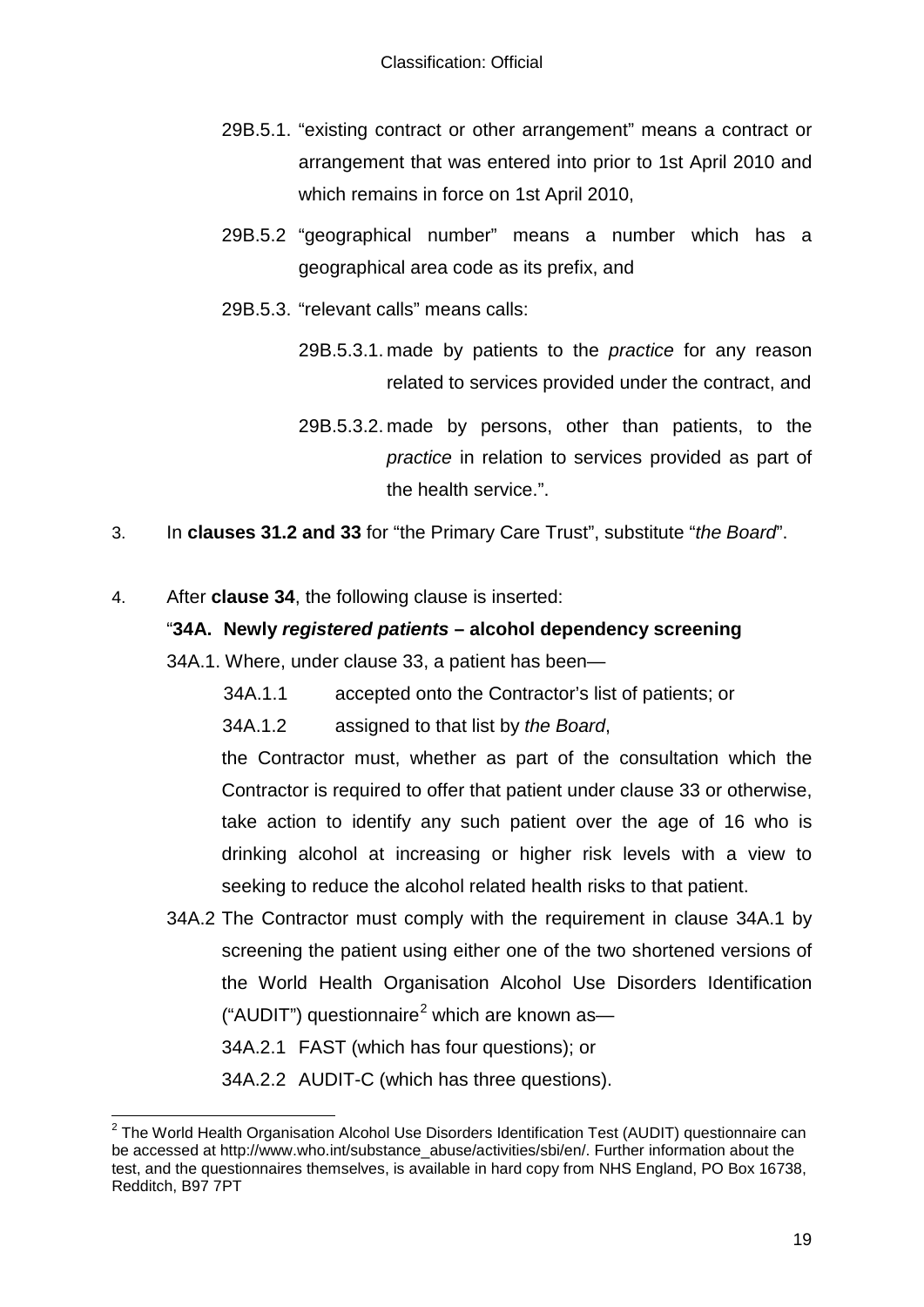- 34A.3 Where, under 34A.2, the Contractor identifies a patient as positive using one of the shortened versions of the AUDIT questionnaire specified in clause 34A.2, the remaining questions of the full ten question AUDIT questionnaire are to be used by the Contractor to determine increasing risk, higher risk or likely dependent drinking.
- 34A.4 Where a patient is identified as drinking at increasing or higher risk levels, the Contractor must—

34A.4.1 offer the patient appropriate advice and lifestyle counselling;

- 34A.4.2 respond to any other need identified in the patient which relates to the patient's levels of drinking, including by providing any additional support or treatment required for people with mental health issues; and
- 34A.4.3 in any case where the patient is identified as a dependent drinker, offer the patient a referral to such specialist services as are considered clinically appropriate to meet the needs of the patient.

34A.5 Where a patient is identified as drinking at increasing or higher risk levels or as a dependent drinker, the Contractor must ensure that the patient is—

- 34A.5.1 assessed for anxiety and depression;
- 34A.5.2 offered screening for anxiety or depression; and
- 34A.5.3 where anxiety or depression is diagnosed, provided with any treatment or support which may be required under the Contract, including referral for specialist mental health treatment.
- 34A.6 The Contractor must make relevant entries, including the results of the completed questionnaire referred to in clause 34A.2, in the patient's record that the Contractor is required to keep under clause 427.

#### **Accountable GP**

34B.1 A Contractor must ensure that for each of its *registered patients* (including those patients under the age of 16) there is assigned an *accountable GP*.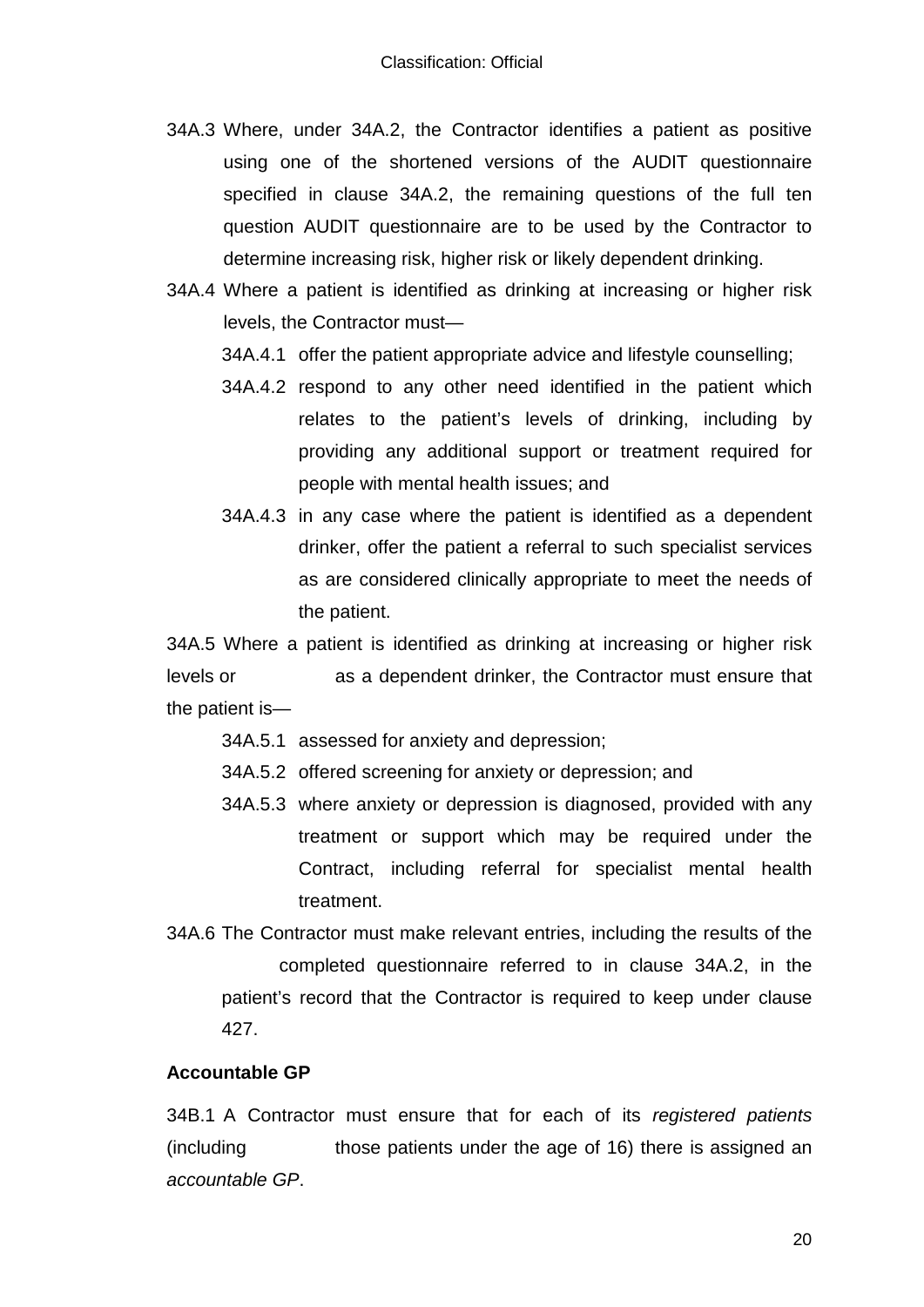- 34B.2 The *accountable GP* must take lead responsibility for ensuring that any services which the Contractor is required to provide under the Contract are, to the extent that their provision is considered necessary to meet the needs of the patient, coordinated and delivered to the patient.
- 34B.3 The Contractor must—
	- 34B.3.1 inform the patient, as soon as is reasonably practicable and in such manner as is considered appropriate by the *practice*, of the assignment to the patient of an *accountable GP* and must state the name and contact details of the *accountable GP* and the role and responsibilities of the *accountable GP* in respect of the patient;
	- 34B.3.2 inform the patient as soon as any circumstances arise in which the *accountable GP* is not able, for any significant period, to carry out the duties of an *accountable GP* in respect of the patient; and
	- 34B.3.3 where the *practice* considers it to be necessary, assign a replacement *accountable GP to* the patient and give notice to the patient accordingly.
- 34B.4 The Contractor must comply with the requirement in clause 34B.3—
	- 34B.4.1 by 30th June 2015, in the case of any person who is included in the Contractor's *list of patients* immediately before 1st April 2015; or
	- 34B.4.2 in the case of any person who is accepted by the Contractor as a *registered patient* on or after 1st April 2015, within 21 days from the date on which that patient is so accepted.
- 34B.5 The requirement in this clause 34B does not apply to—
	- 34B.5.1 any patient of the Contractor who is aged 75 or over, or who attains the age of 75, on or after 1st April 2015; or
	- 34B.5.2 any other patient of the Contractor if the Contractor has been informed that the patient does not wish to have an *accountable GP*.
- 34B.6 Where, under clause 34B.3.1, the Contractor informs a patient of the assignment to them of an *accountable GP*, the patient may express a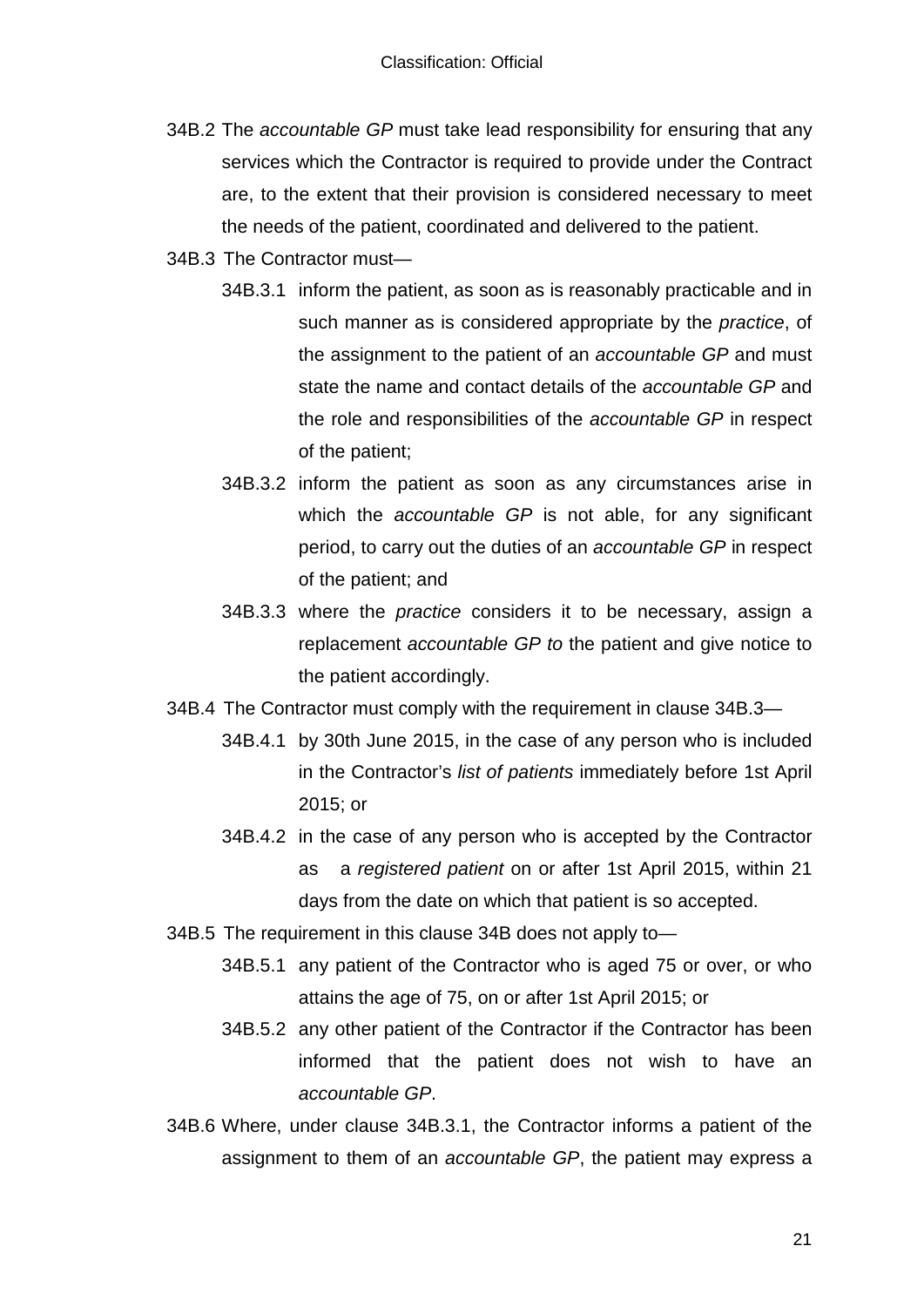preference as to which *general medical practitioner* within the Contractor's *practice* the patient would like to have as the patient's *accountable GP* and, where such a preference has been expressed, the Contractor must make reasonable efforts to accommodate the request.

- 34B.7 Where, under clause 34B.5.2, the Contractor has been informed by or in relation to a patient that the patient does not wish to have an *accountable GP*, the Contractor must record that fact in the patient's record that the Contractor is required to keep under clause 427.
- 34B.8 The Contractor must, by no later than 31st March 2016, include information about the requirement to assign an *accountable GP* to each of its new and existing *registered patients*—

34B.8.1 on the Contractor's *practice* website (if it has one); and 34B.8.2 in the Contractor's *practice leaflet*.

- 34B.9 Where the Contractor does not have a *practice* website, the Contractor must include the information referred to in clause 34B.8 on its profile page on NHS Choices<sup>[3](#page-18-0)</sup>."
- 5. After **clause 38**, the following heading and clauses are inserted: "**Patients aged 75 and over:** *accountable GP*
	- 38A The Contractor must ensure that for each of its *registered patients* aged 75 and over there is assigned an *accountable GP*.
	- 38B The *accountable GP* must:
		- (a) take lead responsibility for ensuring that any services which the Contractor is required to provide under the Contract are, to the extent that their provision is considered necessary to meet the needs of the patient, delivered to the patient;
		- (b) take all reasonable steps to recognise and appropriately respond to the physical and psychological needs of the patient in a timely manner;

<span id="page-21-0"></span> $3$  NHS Choices is the website available at http://www.nhs.uk which provides information from the National Health Service on conditions, treatments and local services including GP services.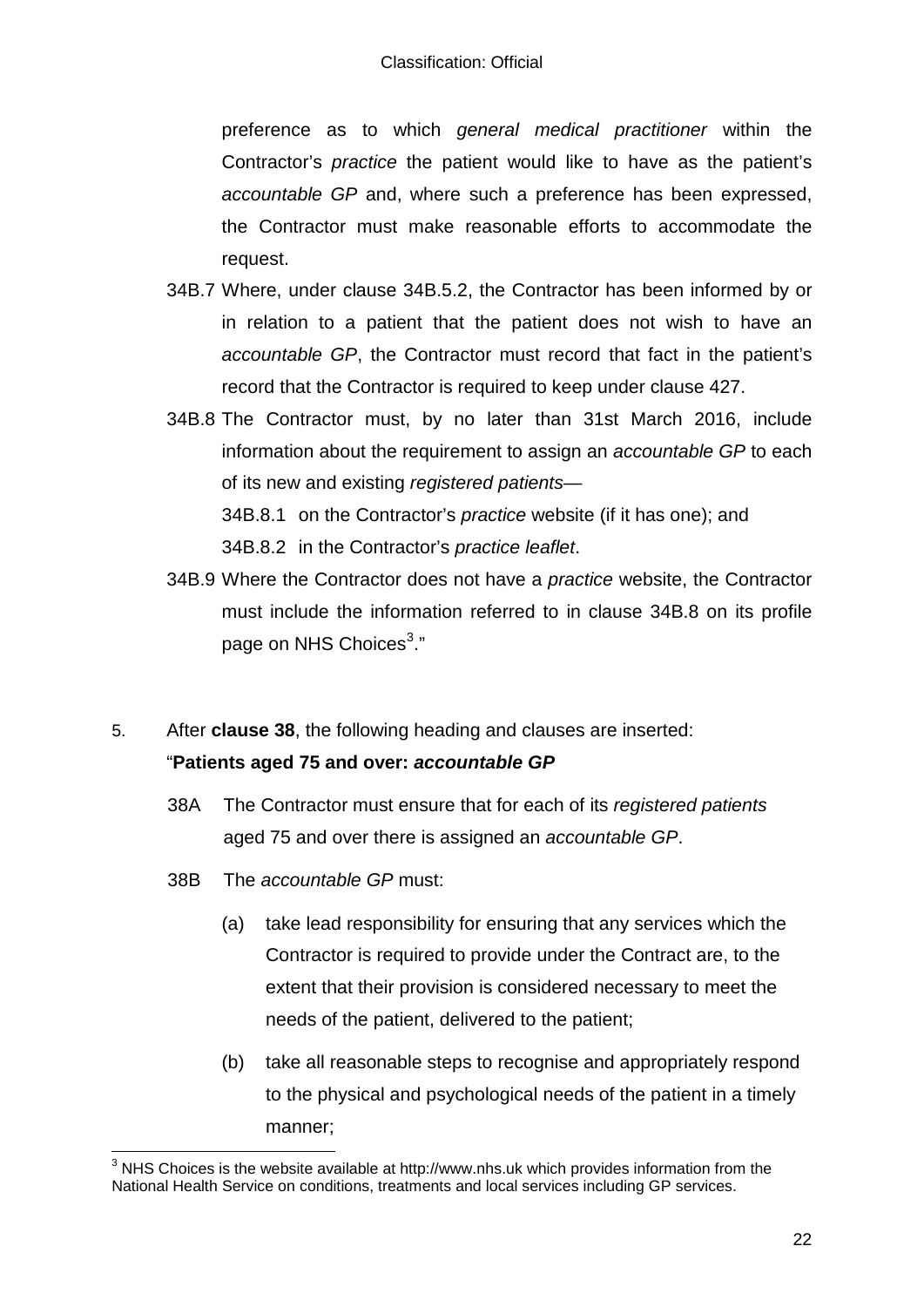- (c) ensure that the patient receives a *health check* if, and within a reasonable period after, one has been requested; and
- (d) work co-operatively with other health and social care professionals who may become involved in the care and treatment of the patient to ensure the delivery of a multidisciplinary care package designed to meet the needs of the patient.
- 38C The Contractor must:
	- (a) inform the patient, in such manner as the Contractor may consider appropriate, of the assignment to them of an *accountable GP* which must state the name and contact details of the *accountable GP* and the role and responsibilities of the *accountable GP* in respect of the patient;
	- (b) inform the patient as soon as any circumstances arise in which the *accountable GP* is not able, for any significant period, to carry out their duties towards the patient; and
	- (c) where the Contractor considers it to be necessary, assign a replacement *accountable GP* to the patient and give notice to the patient accordingly.
- 38D The Contractor must comply with the requirement in clause 38C(a):
	- (a) in the case of any person who is included in the *Contractor's list of patients* immediately before 1 April 2014 and:
		- (i) is aged 75 on or before that date, by 30 June 2014; or
		- (ii) who attains the age of 75 after that date, within 21 days from the date on which that person attained that age; or
	- (b) in the case of any person aged 75 or over who is accepted by the Contractor as a *registered patient* on or after 1 April 2014, within 21 days from the date on which that person is so accepted.".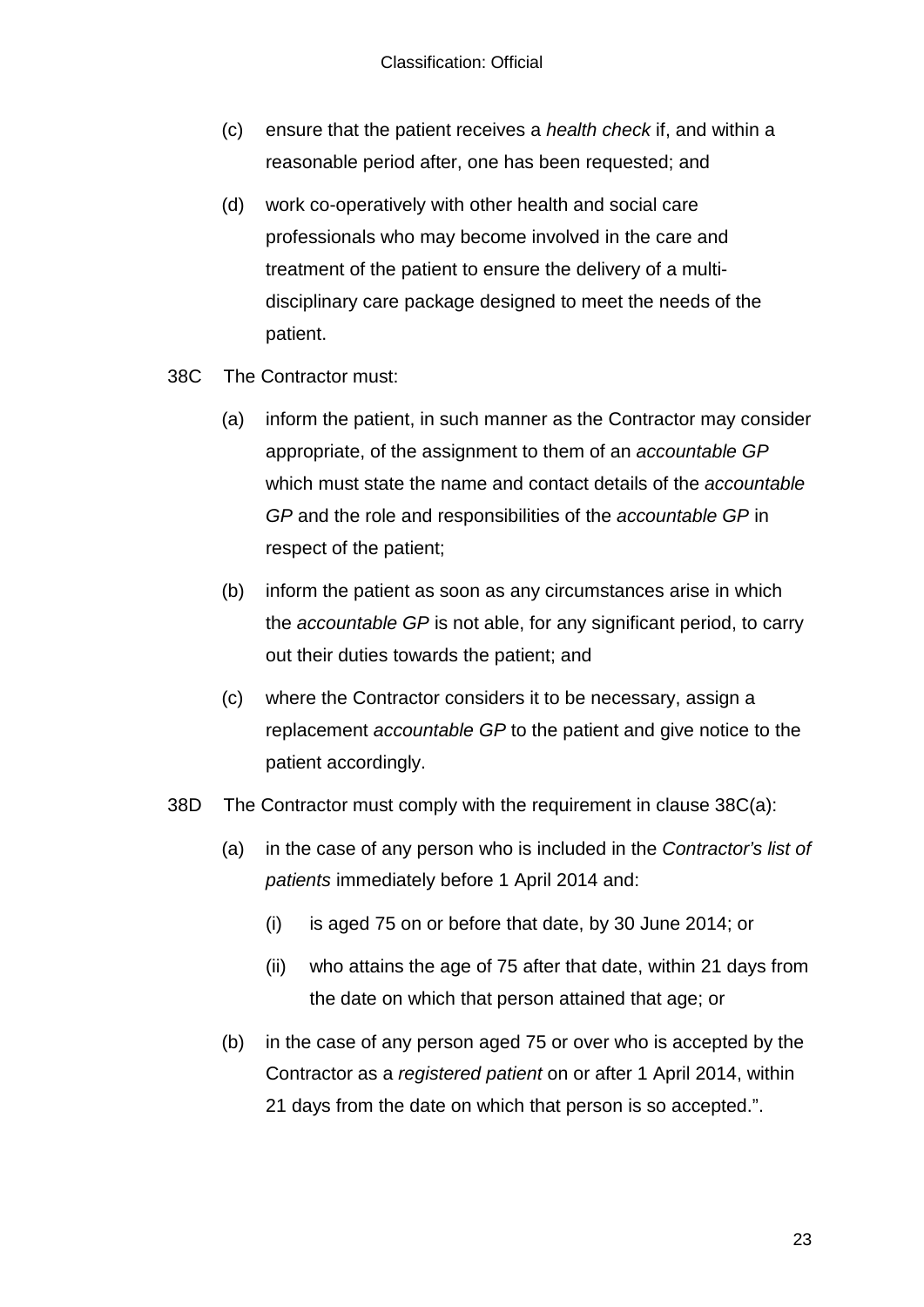#### 6. In **clause 39:**

(a) for "the Primary Care Trust", in each case, substitute "*the Board*";

(b) for the words **"**The PCT shall send any report received to the person with whom the patient is registered for the provision of *essential services* or their equivalent or if that person is not known to the PCT, the Primary Care Trust in whose area the patient is resident." substitute "*The Board* must send any report received under this clause to the person with whom the patient is registered for the provision of *essential services* or their equivalent.".

- 7. In **clause 43.2**, for "the Primary Care Trust", substitute "*the Board*".
- 8. **Sub-clause 43.3** is deleted and replaced as follows:
	- "43.3 in the case of *out of hours* services:
		- 43.3.1 take reasonable steps to ensure that any patient who contacts the *practice premises* during the *out of hours period* is provided with information about how to obtain services during that period;
		- 43.3.2 ensure that the clinical details of all *out of hours* consultations received from the *out of hours* provider are reviewed by a clinician within the *practice* on the same working day as those details are received by the *practice* or, exceptionally, on the next day;
		- 43.3.3 ensure that any information requests received from the *out of hours* provider in respect of any *out of hours* consultations are responded to by a clinician within the *practice* on the same day as those requests are received by the *practice*, or on the next working day;
		- 43.3.4 take all reasonable steps to comply with any systems which the *out of hours* provider has in place to ensure the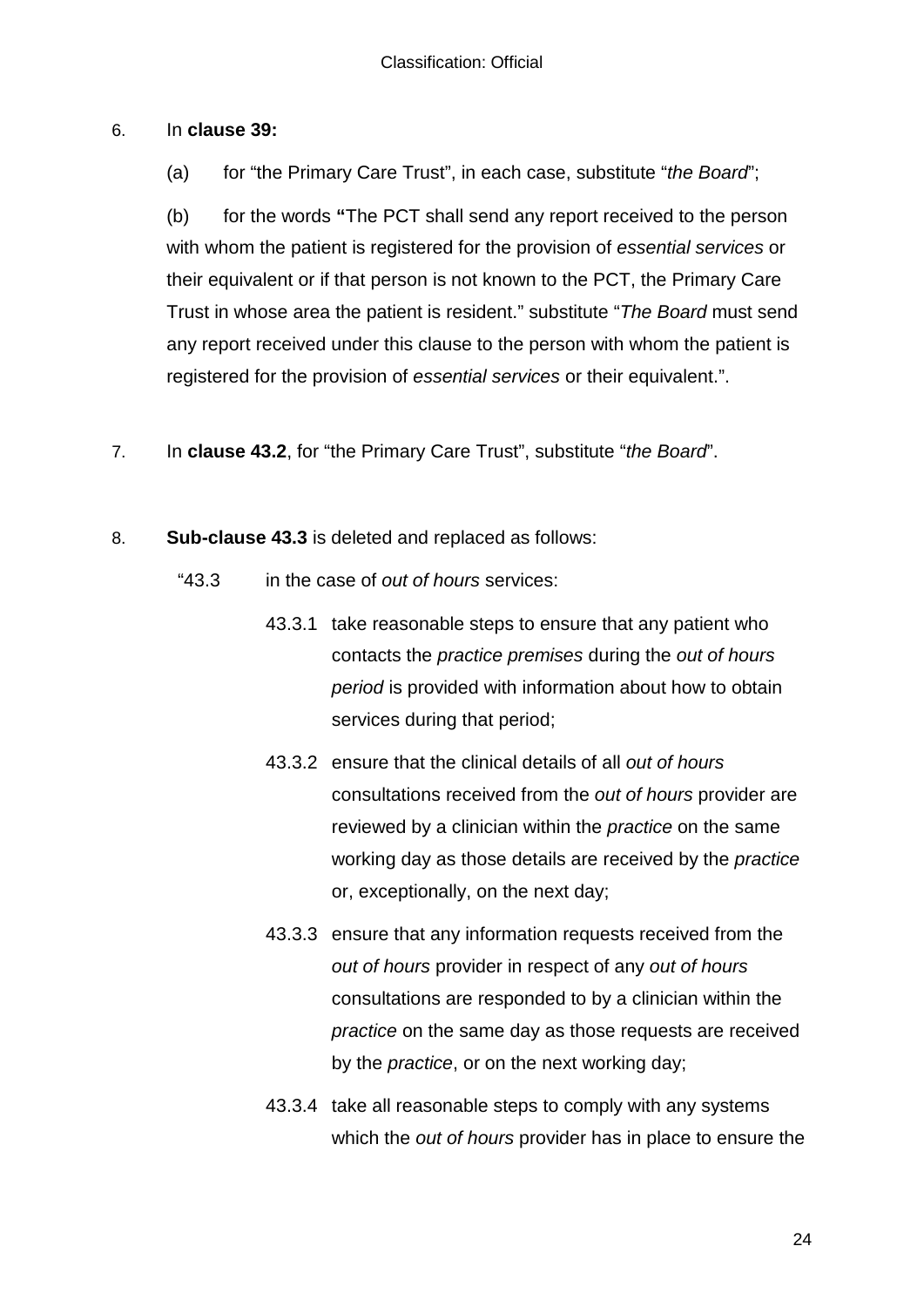rapid, secure and effective transmission of patient data in respect of *out of hours* consultations; and

- 43.3.5 agree with the *out of hours* provider a system for the rapid, secure and effective *transmission* of information about *registered patients* who, due to chronic disease or terminal illness, are predicted as more likely to present themselves for treatment during the *out of hours period.*".
- 9. In **clause 45** for "the PCT" to the end of the clause substitute: "*the Board* or by any person with whom *the Board* intends to enter into a contract for the provision of such services."

## **Part 7 Essential Services**

- 10. In **clause 46**, the words "Subject to clause 52A, are inserted prior to the words "The Contractor must provide:"
- 11. In **clause 51.1** the words "in the area of the PCT" are omitted.
- 12. Immediately after **clause 52**, the following new clause is inserted:

"52A. The Contractor does not have to provide the services described in clauses 47 and 50 during any period in respect of which the *Care Quality Commission* has suspended the Contractor as a *service provider* under section 18 of the Health and Social Care Act 2008 (suspension of registration)."

### **Part 8 Additional Services**

13. In **clause 69.1**, for "the PCT" substitute "*the Board*".

## **Part 9 Out Of Hours Services**

- 14. In **clause 85**:
	- (a) for "From 1st January 2005, the Contractor must, in the provision of out of hours services," substitute "a Contractor which provides out of hours services must, in the provision of those services:"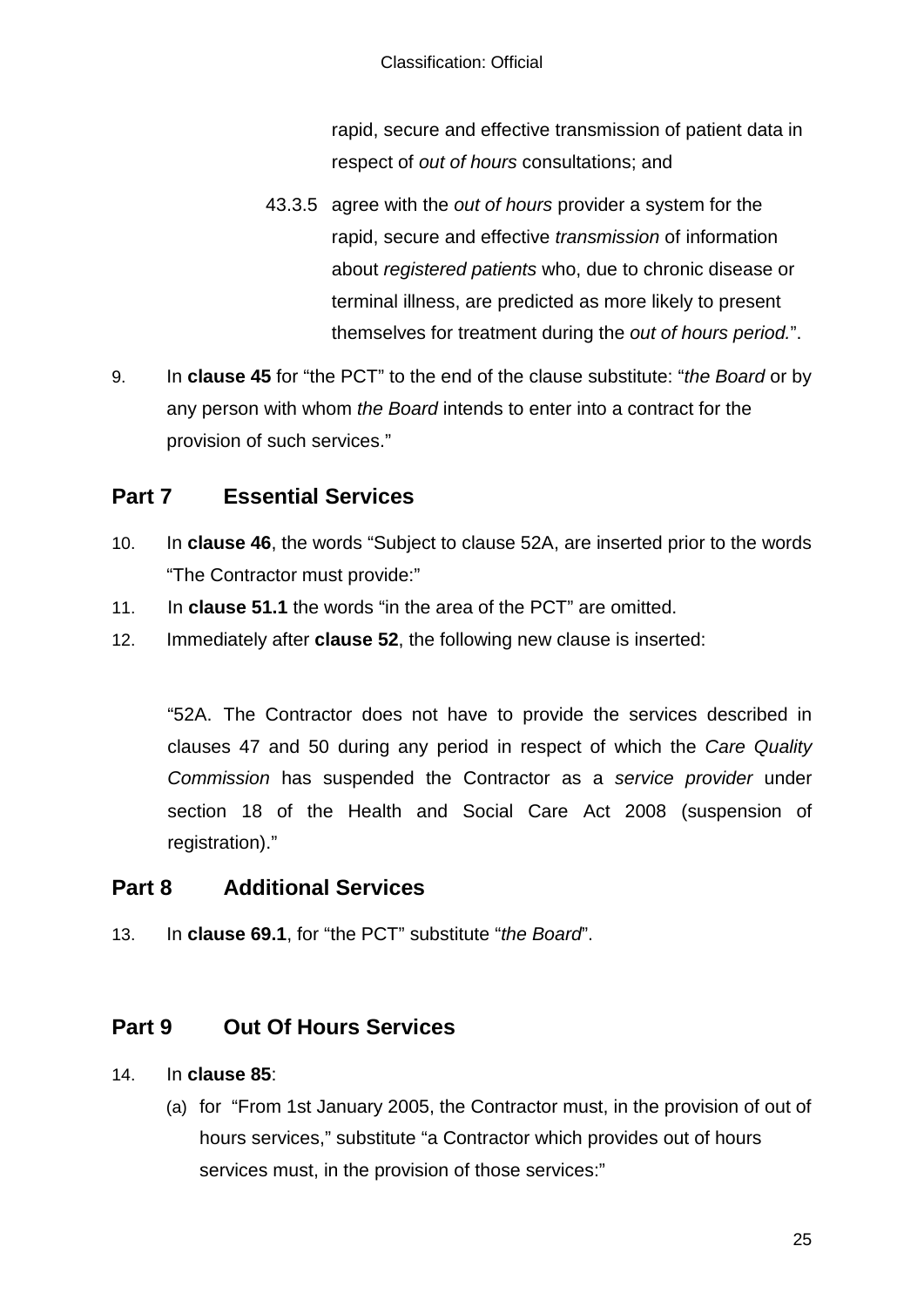- (b) for "14th October 2004" substitute "20th July 2006".
- (c) for "www.out-of-hours.info or a copy may be obtained by writing to Primary Care, Room 4N34E, Department of Health, Quarry House, Quarry Hill, Leeds LS2 7UE" substitute "http://www.dh.gov.uk".
- (d) add the following words to the end of the sentence: "and comply with any requests for information which it receives from, or on behalf of, *the Board* about the provision by the Contractor of out of hours services to its *registered patient*s in such manner, and before the end of such period, as is specified in the request."
- 15. After **clause 85**, the following clause is inserted:
	- "85AA Where the Contractor does not provide *out of hours services*, the Contractor must:
		- (a) monitor the quality of the *out of hours services* which are offered or provided to its *registered patient*s having regard to the National Quality Standards referred to in clause 85 and record, and act appropriately in relation to, any concerns arising;
		- (b) record any patient feedback received, including any complaints;
		- (c) report to *the Board*, either at the request of *the Board* or otherwise, any concerns arising about the quality of the *out of hours services* which are offered or provided to its *registered patients* having regard to:
		- (d) any patient feedback received, including any complaints, and
		- (e) the quality requirements set out in the National Quality Standards referred to in clause 85".
- 16. **Clause 85D** is substituted as follows:

"85D. The *out of hours performer* shall ask any person who makes a declaration that the patient does not have to pay the charges specified in regulations made under sections 172 (charges for drugs, medicines or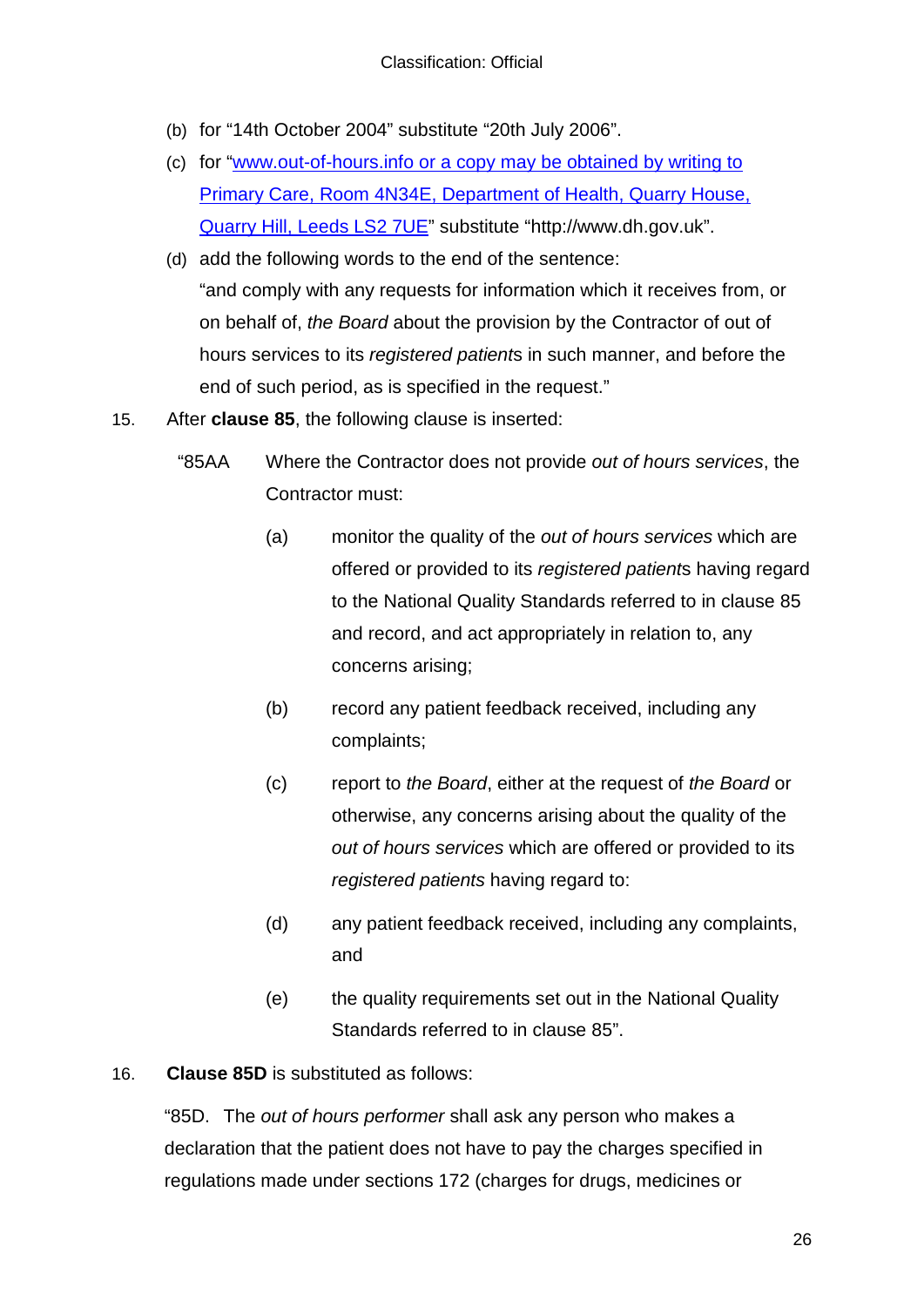appliances, or pharmaceutical services) and section 174 (pre-payment certificates) of the *2006 Act* in respect of *dispensing services* to a patient by virtue of either:

- (a) entitlement to exemption under regulations made under those sections; or
- (b) entitlement to full remission of charges under regulations made under sections 182 (remission and repayment of charges) or 183 (payment of travelling expenses) of that Act,

to produce satisfactory evidence of such entitlement, unless at time of the declaration such evidence is available to the out of hours performer."

## **Part 10 Opt outs of Additional and Out of Hours Services**

- 17. In **clauses 88 to 153** for "the PCT" or "a PCT" substitute "*the Board*".
- 18. **Clause 93** is omitted and marked as "Reserved".
- 19. In **clause 99.4,** the following amendments are made:
	- (a) In clause 99.4.1, the word "or" is added at the end of the clause;
	- (b) In clause 99.4.2, the word "or" is omitted;
	- (c) Clause 99.4.3 is omitted.
- 20. **Clauses 105 to 107** are omitted and marked as "Reserved".
- 21. In **clause 115.2** the words "unless at least one month" to the end are omitted.
- 22. In **clause 116** the words "unless at least one month" to the end are omitted.
- 23. **Clauses 118 to 124** are omitted and marked as "Reserved".
- 24. In **clause 125**, the number "124" shall be replaced with "117".
- 25. In **clause 134**,
	- (a) the number "126" shall be replaced with "117"
	- (b) the words "and the reference" to the end are omitted.
- 26. **Clauses 135 to 150** are omitted and marked as "Reserved" and the header for clause 135 is also omitted.

## **Part 11 Enhanced Services**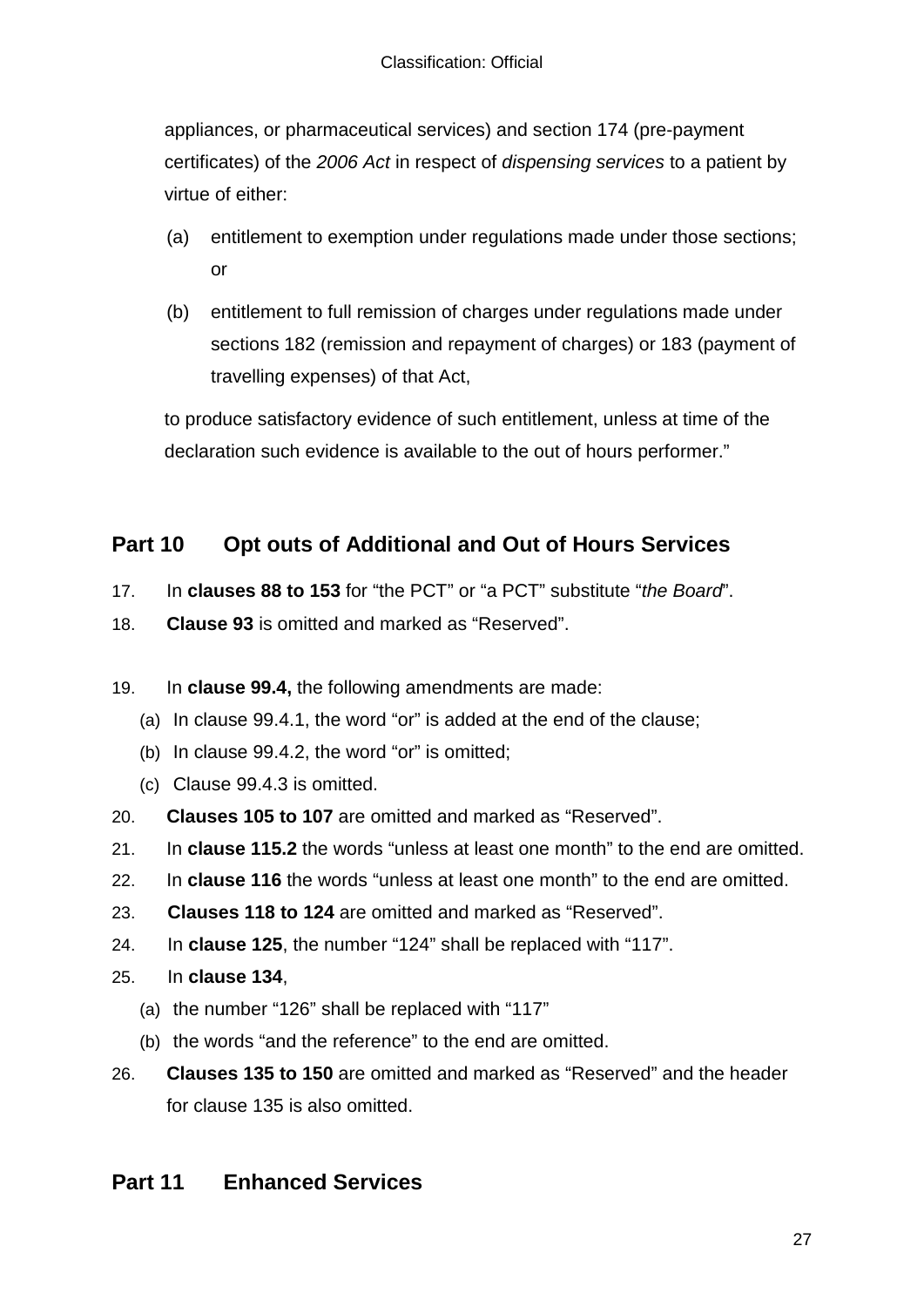No amendments.

### **Part 12 Patients**

- 27. In **clause 166** for "The PCT", substitute "*the Board*".
- 28. In **clause 175** for "the PCT", substitute "*the Board*".
- 29. Following **clause 176**, the following new clause and heading is inserted:

#### **"Inclusion in list of patients: armed forces personnel**

- 176A.1 The Contractor may, if its list of patients is open, include a person to whom clause 176A.2 applies in that list for a period of up to two years and clause 216.2 does not apply in respect of any person who is included in the Contractor's list of patients by virtue of clause 176A.
- 176A.2 Clause 176A.2 applies to a person who is—
	- 176A.2.1 a serving member of the *armed forces of the Crown* who has received written authorisation from Defence Medical Services to receive primary medical services from the Contractor's *practice*; and
	- 176A.2.2 living or working within the Contractor's *practice area* during the period in respect of which that written authorisation is given.
- 176A.3 Where the Contractor has accepted a person to whom clause 176A.2 applies onto its list of patients, the Contractor must—
	- 176A3.1 obtain a copy of the patient's medical record, or a summary of that record, from Defence Medical Services; and
	- 176A3.2 provide regular updates to Defence Medical Services, at such intervals as are agreed with Defence Medical Services, about any care and treatment which the Contractor has provided to the patient.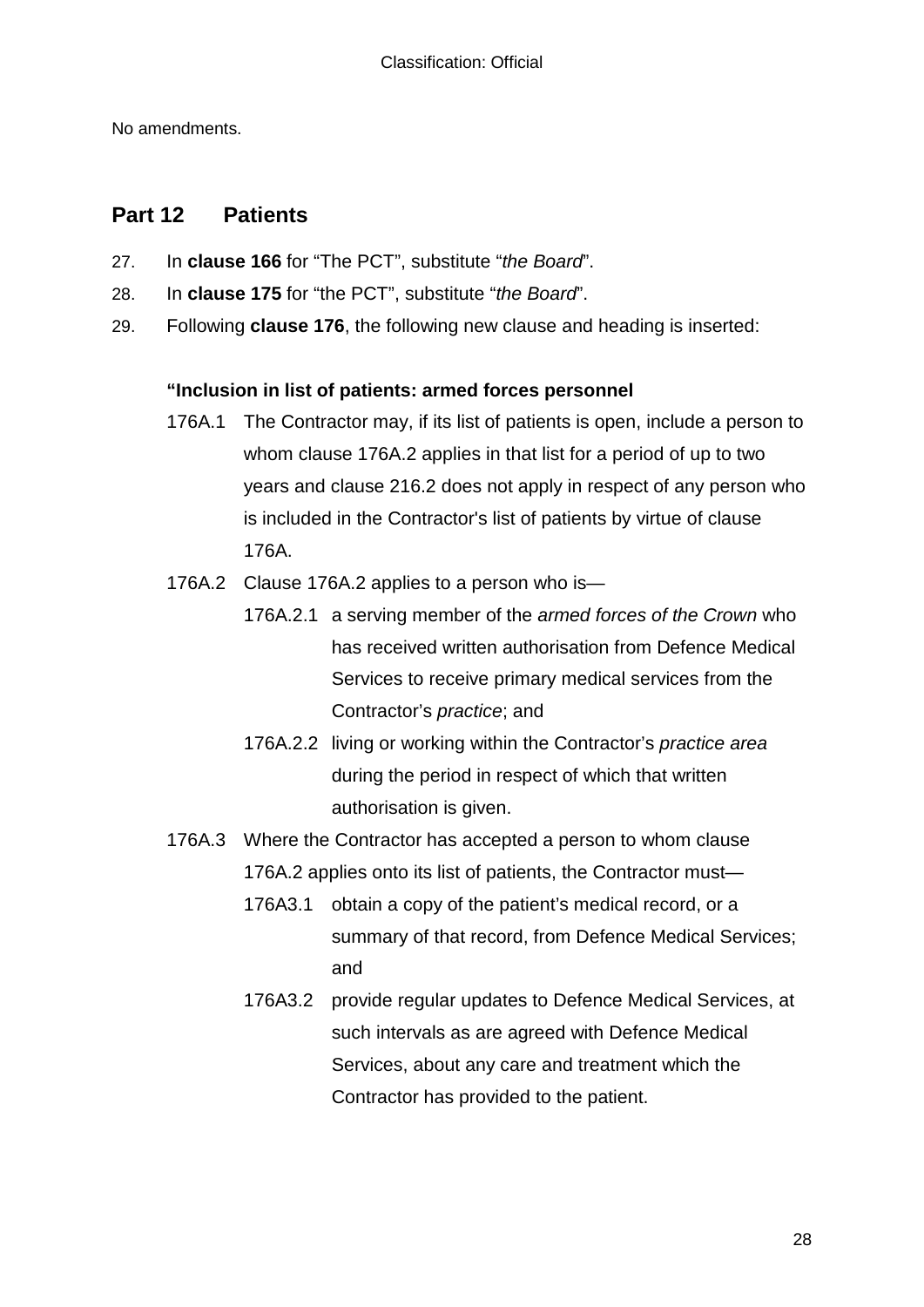- 176A.4 At the end of the period of two years, or on such earlier date as the Contractor's responsibility for the patient has come to an end, the Contractor must—
	- 176A.4.1 notify Defence Medical Services of the fact that the Contractor's responsibility for the patient has come to an end; and
	- 176A.4.2 update the patient's medical record, or summary of that record, and return it to Defence Medical Services.
- 176A.5 In clause 176A, "primary medical services" means the medical services which are provided by the Contractor's *practice* under the Contract to which Part 4 of the *2006 Act* applies."
- 30. In **clause 180** for "the PCT", substitute "*the Board*".
- 31. In **clause 184** for "the PCT", substitute "*the Board*".
- 32. In **clauses 187 to 191** for "the PCT", in each place, substitute "*the Board*".
- 33. In **clause 192**, for "applicant's" substitute "patient's".
- 34. In **clauses 192.1, 194, 198, 199 and 201** for "the PCT", substitute "*the Board*"
- 35. In **clause 196.3**, immediately before "a legal and beneficial" insert "both".
- 36. In **clause 200**:
	- (a) for "the PCT", in each place, substitute "*the Board*"; and
	- (b) in clause for "the Trust", substitute "*the Board*".
- 37. In **clauses 202, 205, 206, 207, 208**, for "the PCT", in each place, substitute "*the Board*"
- 38. In **clause 203.3**, immediately before "a legal and beneficial" insert "both".
- 39. **Clause 210** is substituted as follows:
	- "*The Board* must remove a patient from the *Contractor's list of patients* if:
	- (a) that patient has subsequently been registered with another provider of *essential services* (or their equivalent) within England; or

(b) it has received notice from a *Local Health Board*, a *Health Board* or a *Health and Social Services Board* that the patient has subsequently been registered with a provider of *essential services* (or their equivalent) outside England."

40. In **clauses 211 and 212** for "the PCT", in each place, substitute "*the Board*".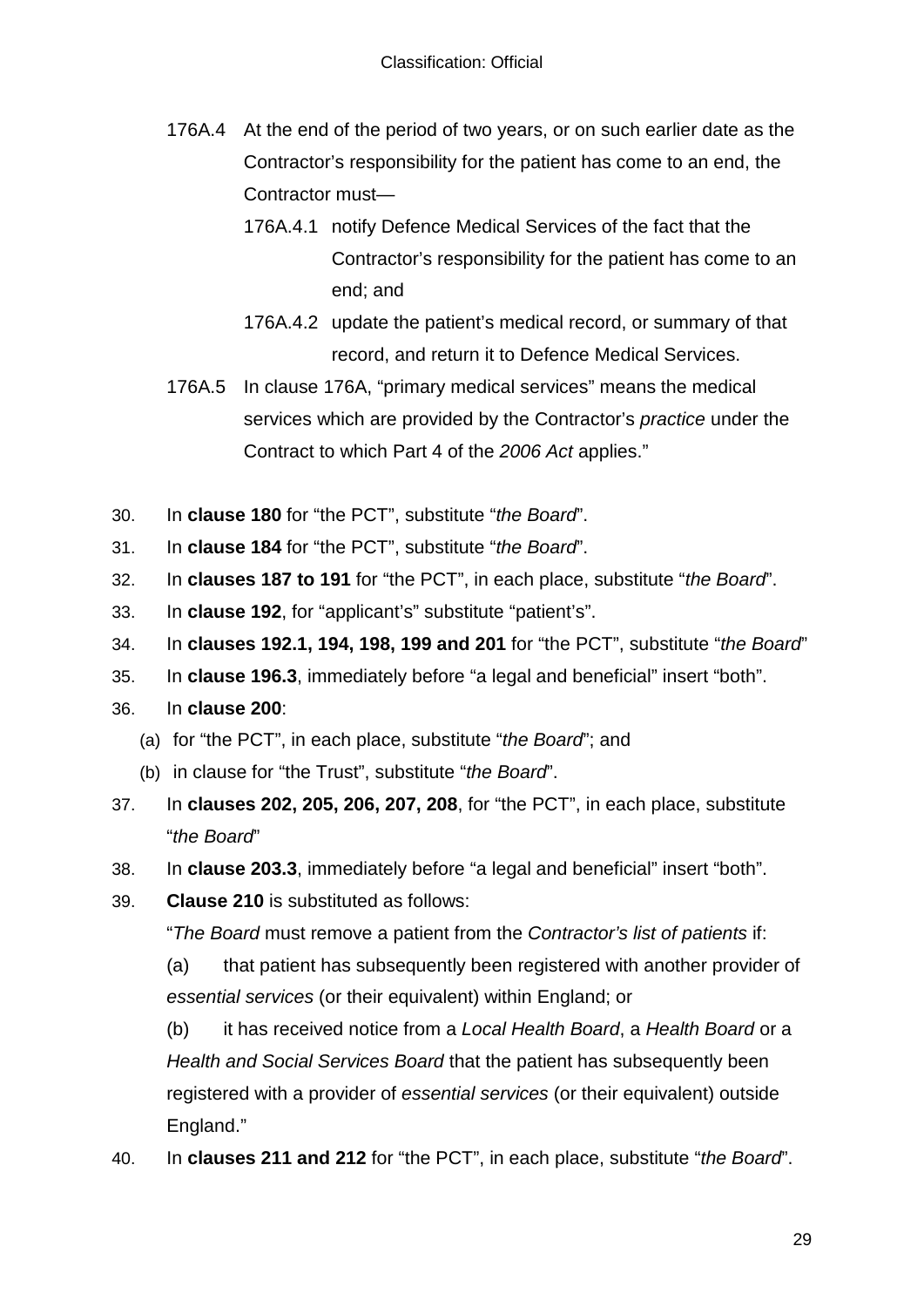- 41. In **clauses 213 to 215**, for "the PCT", in each place, substitute "*the Board*".
- 42. In **clauses 216 to 218** for "the PCT", in each place, substitute "*the Board*".
- 43. In **clause 216.2**, for "is in Her Majesty's Forces" substitute, "is in the *armed forces of the Crown* (except in the case of a patient to whom clause 176A applies)".
- 44. In **clauses 219 and 220** for "the PCT", in each place, substitute "*the Board*".
- 45. In **clause 221.2** substitute with "the name, postal and email address of *the Board*."
- 46. In **clauses 222 to 224** for "the PCT", in each place, substitute "*the Board*".
- 47. In **clause 228** for "the PCT", substitute "*the Board*".
- 48. In **clauses 230 to 233** and **235 to 240** for "the PCT", in each place, substitute "*the Board*".
- 49. In **clause 234** for "its area" substitute "the area in which the Contractor provides services under the Contract".
- 50. In **clause 241**
	- (a) for "the PCT", substitute "*the Board*"; and
	- (b) for "its area" substitute "the area in which the Contractor provides services under the Contract".
- 51. In **clause 247**
	- (a) for "the PCT", substitute "*the Board*"; and
	- (b) for "its area" substitute "the area in which the Contractor provides services under the Contract".
- 52. In **clause 248** for "the PCT" and "a PCT", substitute "*the Board*";
- 53. In **clauses 250B to 250G** and **250I to 250K** for "the PCT", in each place, substitute "*the Board*".

### 54. In **clause 250H**

- (a) for "the PCT" substitute "*the Board*" and
- (b) for "its area" substitute "the area in which the Contractor provides services under the Contract".

### 55. In **clause 250J**:

- (a) for "a PCT" substitute "*the Board*" and
- (b) for "its area" substitute "the area in which the Contractor provides services under the Contract".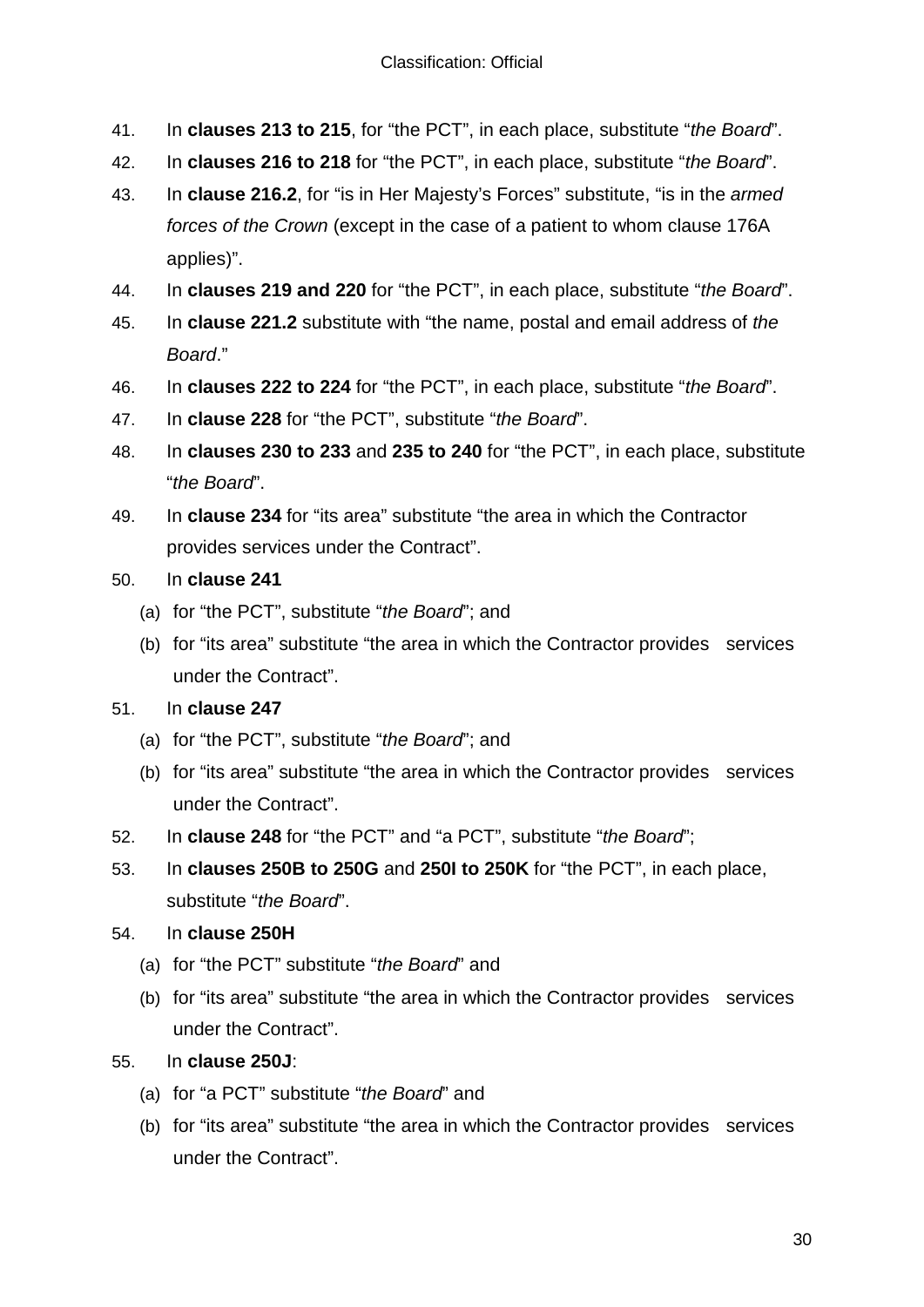- 56. In **clause 250L**, for "the PCT" substitute "*the Board*".
- 57. In **clause 254** for "The PCT" substitute "*The Board*".
- 58. **Clause 255** is substituted as follows:

"In this clause, and in clauses to 256 to 257 and clauses 259 to 268 a "new patient" means a person who:

- 255.1 has been refused inclusion in a list of patients or has not been accepted as a *temporary resident* by the Contractor; and
- 255.2 wishes to be included in the list of patients of the Contractor in whose

area (as specified in clause 162) that person resides."

- 59. In **clause 256** for "The PCT" substitute "*The Board*".
- 60. **Clause 257** is substituted as follows:

"257. *The Board* may, subject to clause 258**,** assign a new patient to the Contractor when it has closed its list of patients if:

- 257.1 the *assessment panel* has determined under paragraph 35(7) of Schedule 6 to *the Regulations* that patients may be assigned to the Contractor, and that determination has not been overturned either by a determination of *the Secretary of State* under paragraph 36(13) of Schedule 6 to *the Regulations* or (where applicable) by a court; and
- 257.2 *the Board* has entered into discussions with the Contractor regarding the assignment of a patient if such discussions are required under clauses 266 to 268."
- 61. **Clause 258** is substituted as follows:

"258. In making an assignment to the Contractor under clauses 254 to 257, *the Board* must have regard to-

- 258.1 the wishes and circumstances of the patient to be assigned;
- 258.2 the distance between the patient's place of residence and the Contractor's *practice premises*;
- 258.3 any request made by any Contractor to remove the patient from its list of patients within the preceding period of 6 months starting on the date on which the application for assignment is received by *the Board*;
- 258.4 whether, during the preceding period of 6 months starting on the date on which the application for assignment is received by *the Board*, the patient has been removed from a list of patients on the grounds referred to in-
	- 258.4.1 clauses 192 to 201 (removal from the list at the request of the contractor),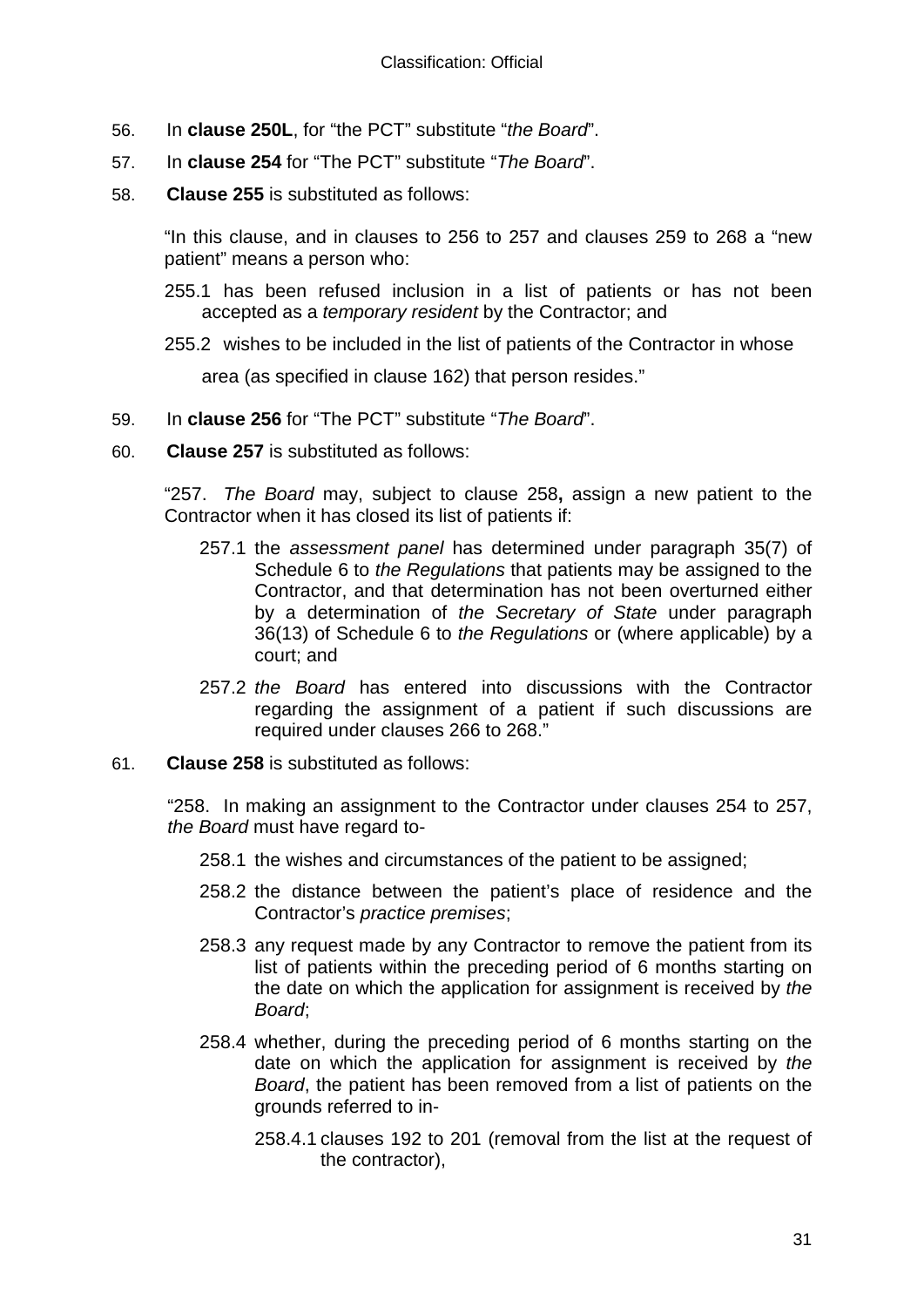- 258.4.2 clauses 202 to 209 (removal from the list of patients who are violent), or
- 258.4.3 the equivalent provisions to those clauses in relation to arrangements made under section 83(2) of *the 2006 Act* or under *section 92 arrangements*;
- 258.5 in a case to which clause 258.4.2 (or the equivalent provisions mentioned in clause 258.4.3) applies, whether the Contractor has appropriate facilities to deal with such patients; and

258.6 such other matters as *the Board* considers relevant."

#### 62. **Clauses 259 to 262** are substituted as follows:

- "259.1 If *the Board* wishes to assign new patients to contractors which have closed their list of patients, it must prepare a proposal to be considered by the *assessment panel*.
- 259.2 *The Board* must notify in writing:
	- 259.2.1 contractors, including those contractors who provide primary medical services under arrangements made under section 83(2) of *the 2006 Act* or under *section 92 arrangements*, which-

| 259.2.1.1 | have closed their list of patients; and |
|-----------|-----------------------------------------|
| 259.2.1.2 | may, in the opinion of the Board, be    |
|           | affected by the determination of the    |
|           | assessment panel; and                   |

259.2.2 the *local medical committee* (if any) for the area in which the contractors referred to in sub-clause 259.2.1 provide *essential services* (or their equivalent),

that it has referred the matter to the *assessment panel*.

- 259.3 *The Board* must ensure that the *assessment panel* is appointed to consider and determine the proposal made under clause 259.1, and the composition of the *assessment panel* must be as described in clause 259.4.
- 259.4 The members of the *assessment panel* must be-

259.4.1 a member of *the Board* who is a director;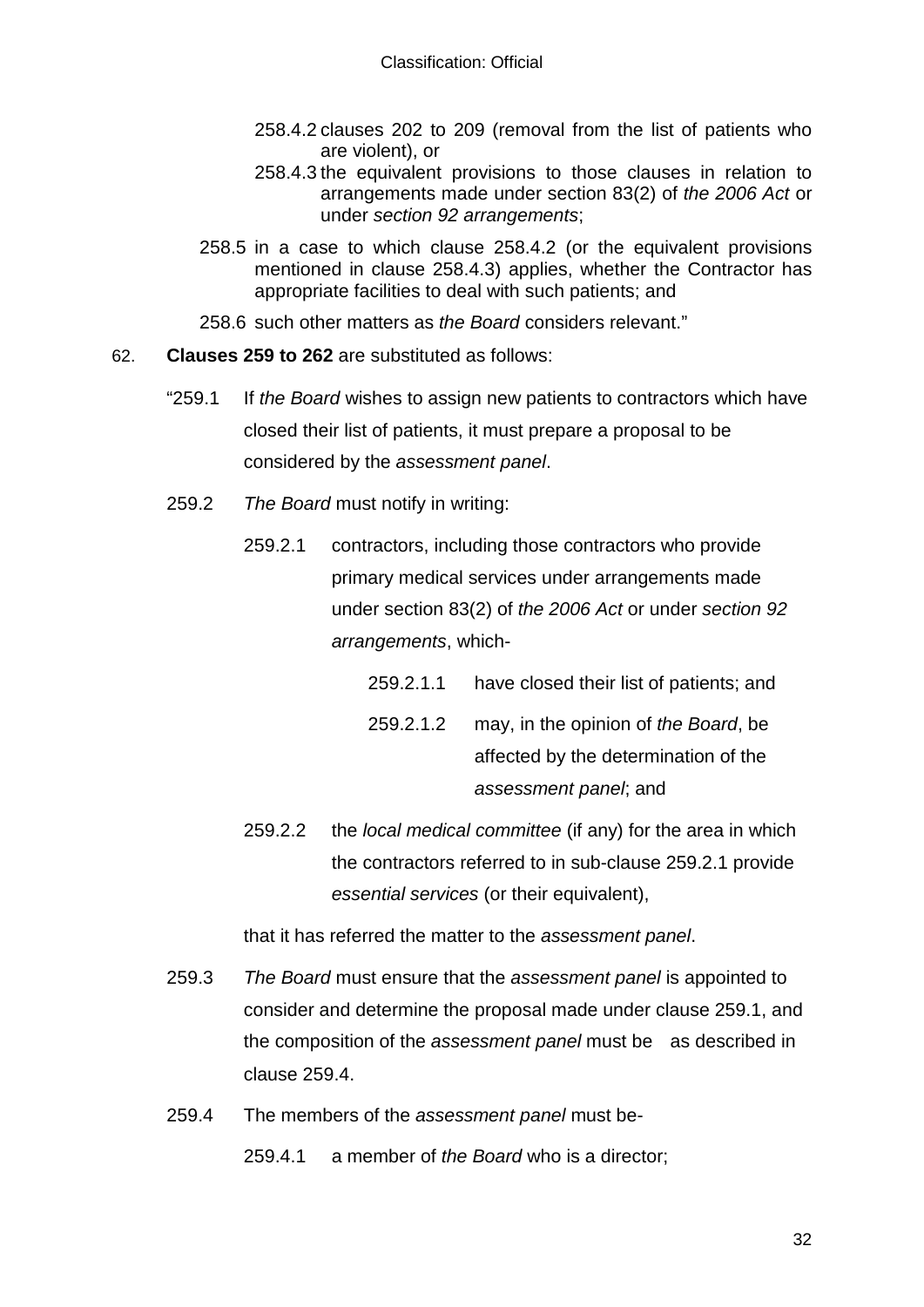- 259.4.2 a patient representative who is a member of the Local Health and Wellbeing Board or Local Healthwatch organisation; and
- 259.4.3 a member of a *local medical committee* but not a member of the *local medical committee* formed for the area in which the contractors who may be assigned patients as a consequence of the panel's determination provide services.
- 259.5 In reaching its determination, the *assessment panel* must have regard to relevant factors including:
	- 259.5.1 whether *the Board* has attempted to secure the provision of *essential services* (or their equivalent) for new patients other than by means of assignment to a contractor with a closed list; and
	- 259.5.2 the workload of those contractors likely to be affected by any decision to assign such patients to their list of patients.
- 259.6 The *assessment panel* must reach a determination within a period of 28 days starting on the date on which the *assessment panel* was appointed.
- 259.7 The *assessment panel*:
	- 259.7.1 must determine whether *the Board* may assign patients to a contractor which has a closed list of patients*; and*
	- 259.7.2 if it so determines that *the Board* may make such an assignment, must determine, in the case where there is more than one contractor, those contractors to which patients may be assigned.
- 259.8 The *assessment panel* may determine that *the Board* may assign new patients to contractors other than any of the contractors specified in its proposals under sub-clause 259.1, as long as the contractors were notified under sub-clause 259.2.1.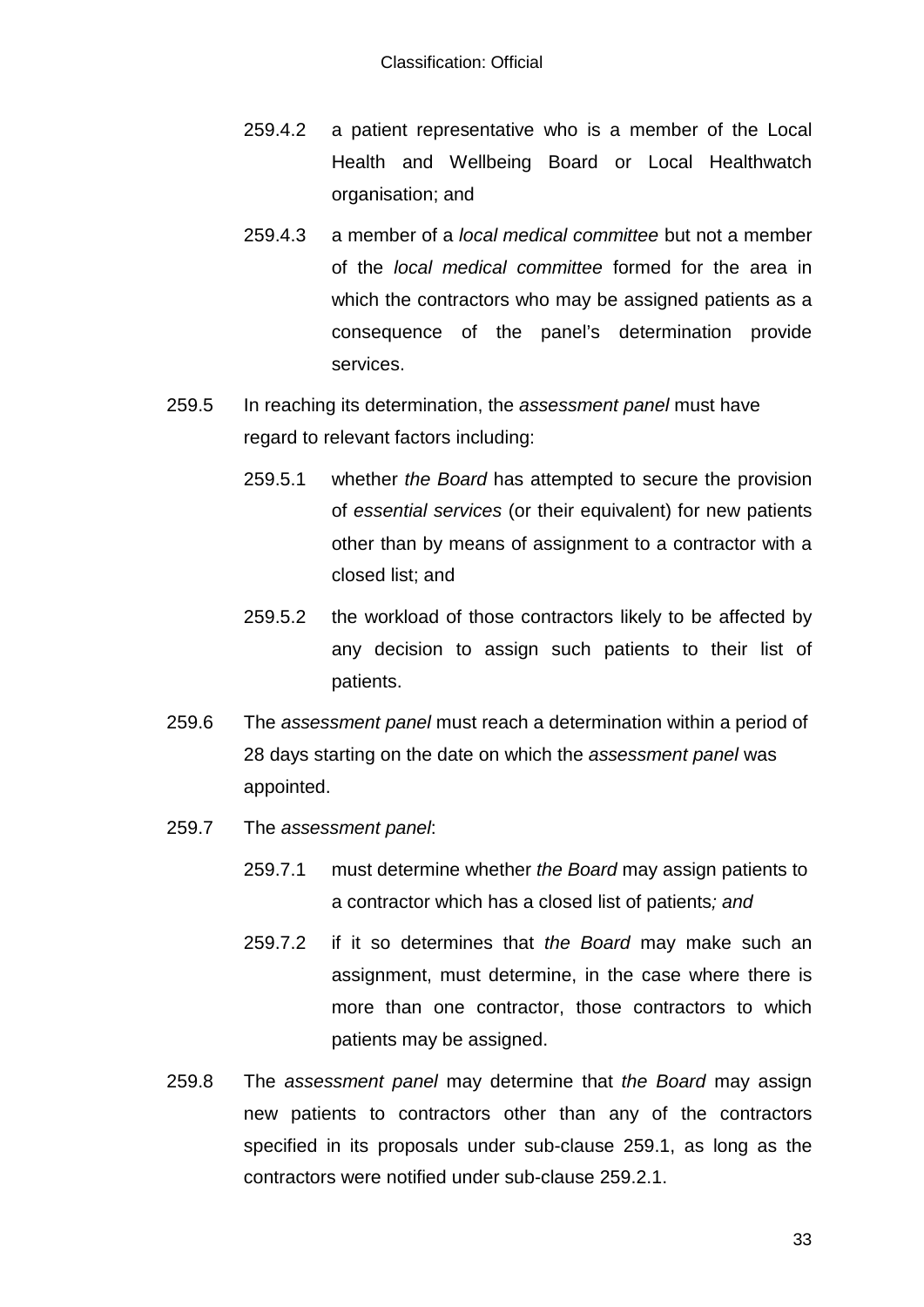- 259.9 The *assessment panel*'s determination must include its comments on the matters referred to in sub-clause 259.5, and must be notified in writing to those contractors referred to in sub-clause 259.2.1."
- 63. In **clause 263** for "the PCT", substitute "*the Board*".
- 64. For the heading to **clause 266 and clause 266** substitute the following:

#### **"Assignment to closed lists: assignments of patients by** *the Board*

266. Before *the Board* may assign a new patient to the Contractor, it must, subject to clause 268, enter into discussions with the Contractor regarding additional support that *the Board* can offer the Contractor and *the Board* must use its best endeavours to provide support."

## **Part 13 Prescribing and Dispensing**

- 65. In **clause 271C**, for clause 271C.1 substitute:
	- "271C.1 *the Secretary of State* or *the Board* has made arrangements for the distribution of a *listed medicine* free of charge; and"

#### 66. In **clause 271D:**

- (a) Substitute clause 271D.1 with:
	- "271D.1 *the Secretary of State* or *the Board* has made arrangements for the distribution of a *listed medicine* free of charge."
- (b) In clause 271D.3 for "the PCT", substitute "*the Board*".
- 67. In **clauses 276.3.2 and 277.3.2** for "*ETP service*", substitute "*electronic prescription service*";
- 68. For **clause 277A.1** substitute:
	- "277A.1 *The Board* authorises the Contractor to use the *electronic prescription service*;"
- 69. In **clause 277A.2.1** omit the words "in his *NHS care record*;"
- 70. In **clause 277C.1**:
	- (a) for "the Primary Care Trust" substitute "*the Board*".
	- (b) after the words "issue the patient" insert ", if the patient so requests,".
- 71. In **clause 277C.2**, for the words "if he so requests" substitute "if the patient so requests".
- 72. For the heading to **clause 277D** substitute the following: "**Nomination of dispensers for the purpose of electronic prescriptions**".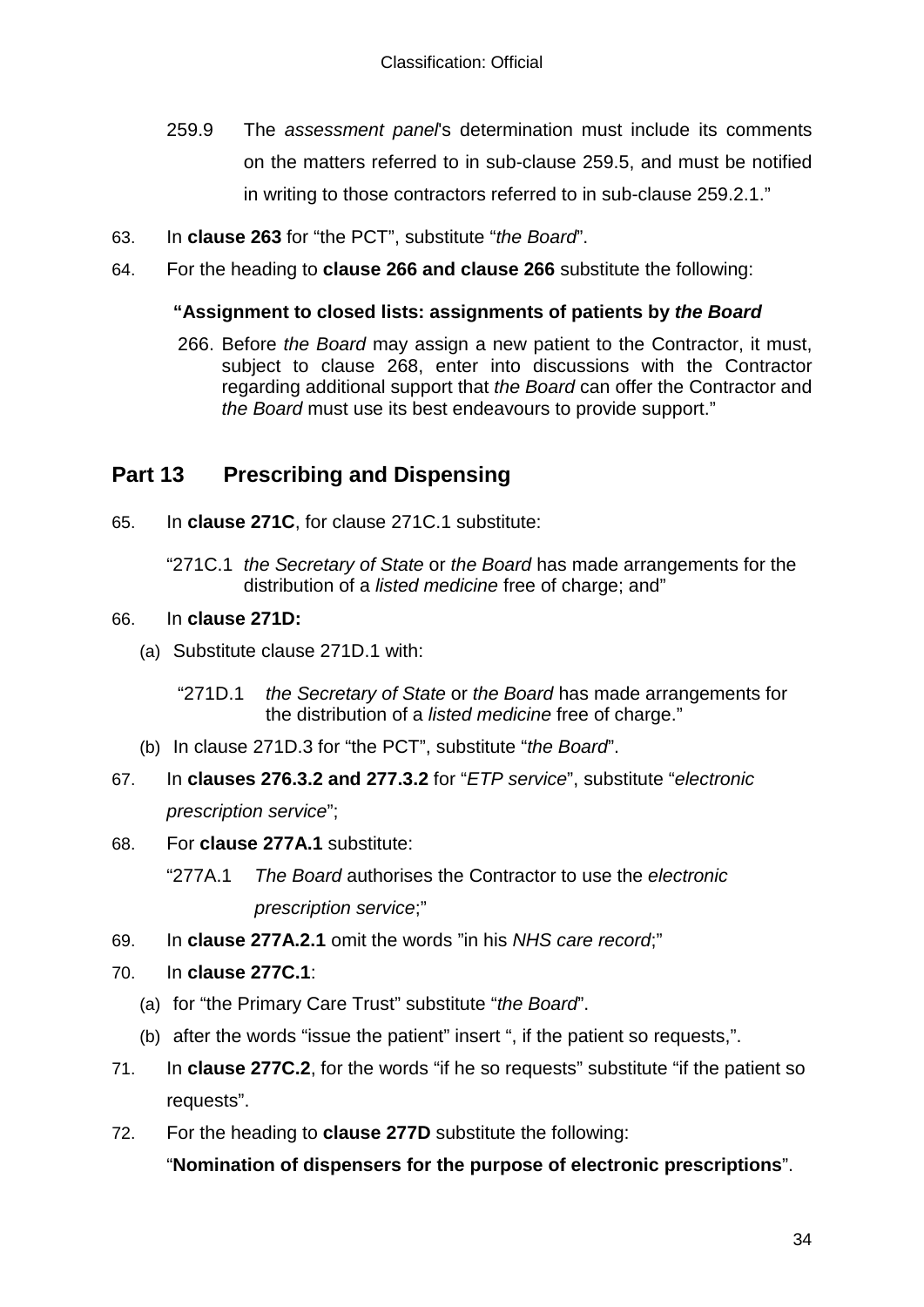- 73. In **clause 277D** for "operates the *ETP service* for its patients shall, if requested to do so by the patient, enter in that Patient's *NHS care record*" substitute "is authorised to use the *electronic prescription service* for its patients must enter into the particulars relating to that patient which is held in the Patient Demographic Service which is operated by the Information Centre for Health and Social Care,"
- 74. In **clause 277E,** for "*ETP service*", substitute "*electronic prescription service*";
- 75. In **clause 277G.2**, for "an *ETP service*" to the end, substitute "an *electronic prescription service* as given to the Contractor by *the Board*.";
- 76. In **clause 278.2** for "the PCT" substitute "*the Board*";
- 77. In **clause 279.2** omit the words "non-electronic";
- 78. In **clause 279.3** for "in an area of the PCT", substitute "in a Local Authority Area";
- 79. In **clause 280** for "the PCT" substitute "*the Board*";
- 80. In **clause 284**:
	- (a) Omit **clause 284.1**; and
	- (b) For "the PCT under regulation 60 of the *pharmaceutical regulations*" substitute "*the Board* in accordance with arrangements made under section 126 (arrangements for pharmaceutical services) and section 129 (regulations as to pharmaceutical services) of the *2006 Act*."
- 81. In **clause 287.2.1**:
	- (a) for "the *ETP service*" substitute "the *electronic prescription service*"; and
	- (b) omit "in the person's *NHS care record*".
- 82. In **clause 288**:
	- (a) for "the *ETP service*" substitute "the *electronic prescription service*"; and
	- (b) omit "in that person's *NHS care record*".
- 83. In **clause 291.3.2**, for "the PCT", substitute "*the Board*";
- 84. In **clause 295.1**:
	- (a) for "article 3B(3) of *the POM Order*" substitute "regulation 215 of the Human Medicines Regulations 2012";
	- (b) for "that Order" substitute "those Regulations".
- 85. In **clause 295.4.3**, for "the PCT", substitute "*the Board*";
- 86. In **clause 304**, for "In considering whether" to the end, substitute: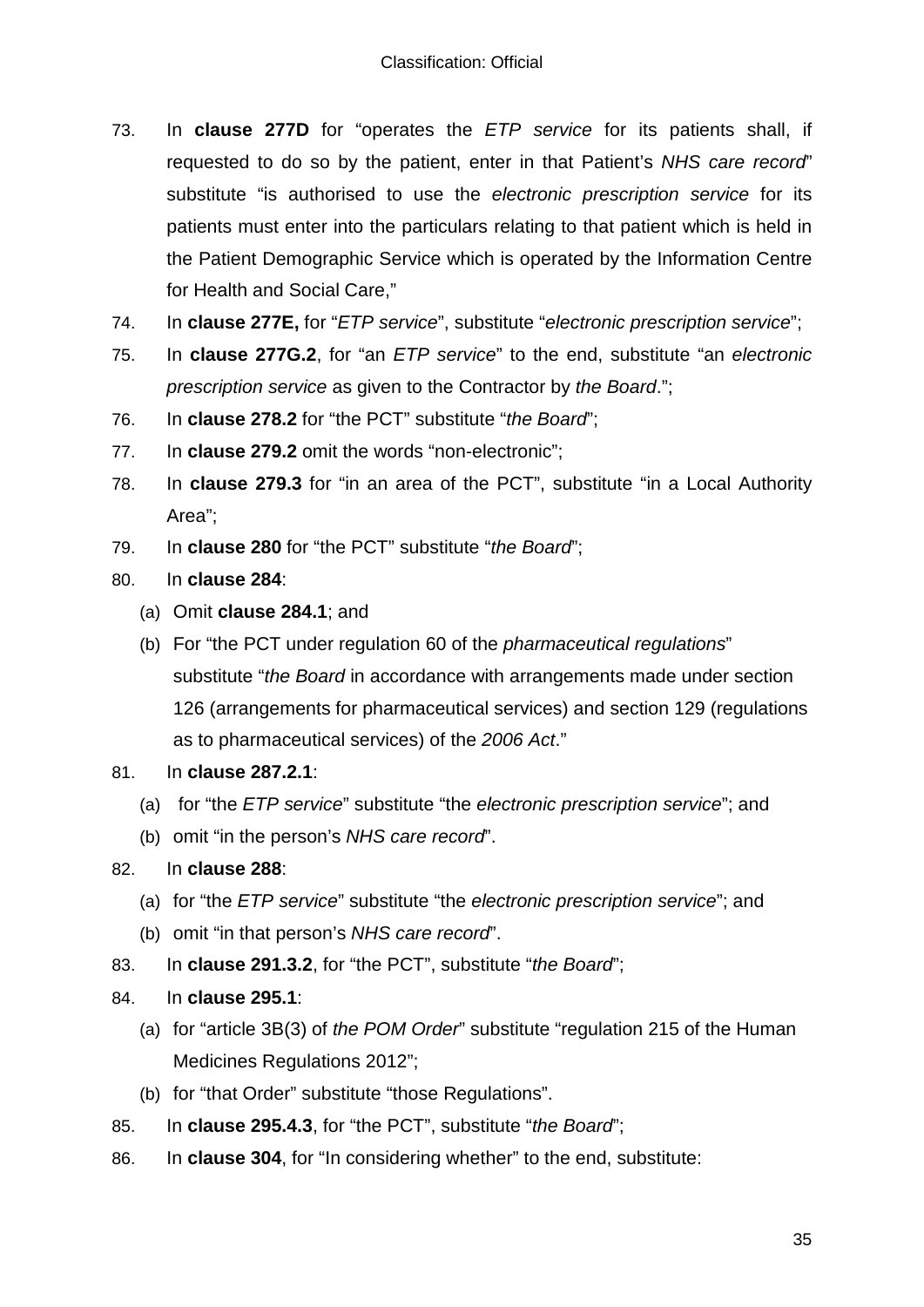"In considering whether a Contractor has breached its obligations under this clause, *the Board* must seek the views of the *local medical committee* (if any) for the area in which the Contractor provides services under the Contract."

87. Omit **clauses 305 to 338** and mark as "Reserved".

## **Part 14 Persons who perform services**

88. For **clause 340.1**, substitute:

"340.1 included in the *medical performers list*;"

- 89. In **clause 341.3**, for "a Primary Care Trust", substitute "*the Board*".
- 90. In **clause 341.3.1** for "the Primary Care Trust", substitute "*the Board*".
- 91. For **clause 341.3.2** to the end of clause 341.3 substitute:

"341.3.2 the end of a period of 3 months, starting with the date on which that *GP registrar* begins a postgraduate medical education and training scheme necessary for the award of a certificate of completion of training awarded under section 34L(1) (award and withdrawal of a Certificate of Completion of Training) of the Medical Act 1983; or"

- 92. In **clause 341.4.2** for "the Postgraduate Medical Education and Training Board" substitute "the General Medical Council".
- 93. For **clause 341.4.3**, substitute:

"has notified *the Board* that he will be undertaking part or all of a postgraduate programme in England at least 24 hours before commencing any part of that programme; and"

- 94. In **clause 341.4.4**, for "the PCT", substitute "*the Board*".
- 95. For **clause 345.1**, substitute:

"that practitioner has provided it with documentary evidence that the practitioner is on the *medical performers list*; and;"

- 96. For **clause 347.1**, substitute:
	- "347.1 the *GP registrar* has provided documentary evidence of the *GP registrar's* application to *the Board* for inclusion on the *medical performers list*; and"
- 97. For **clause 361**, substitute: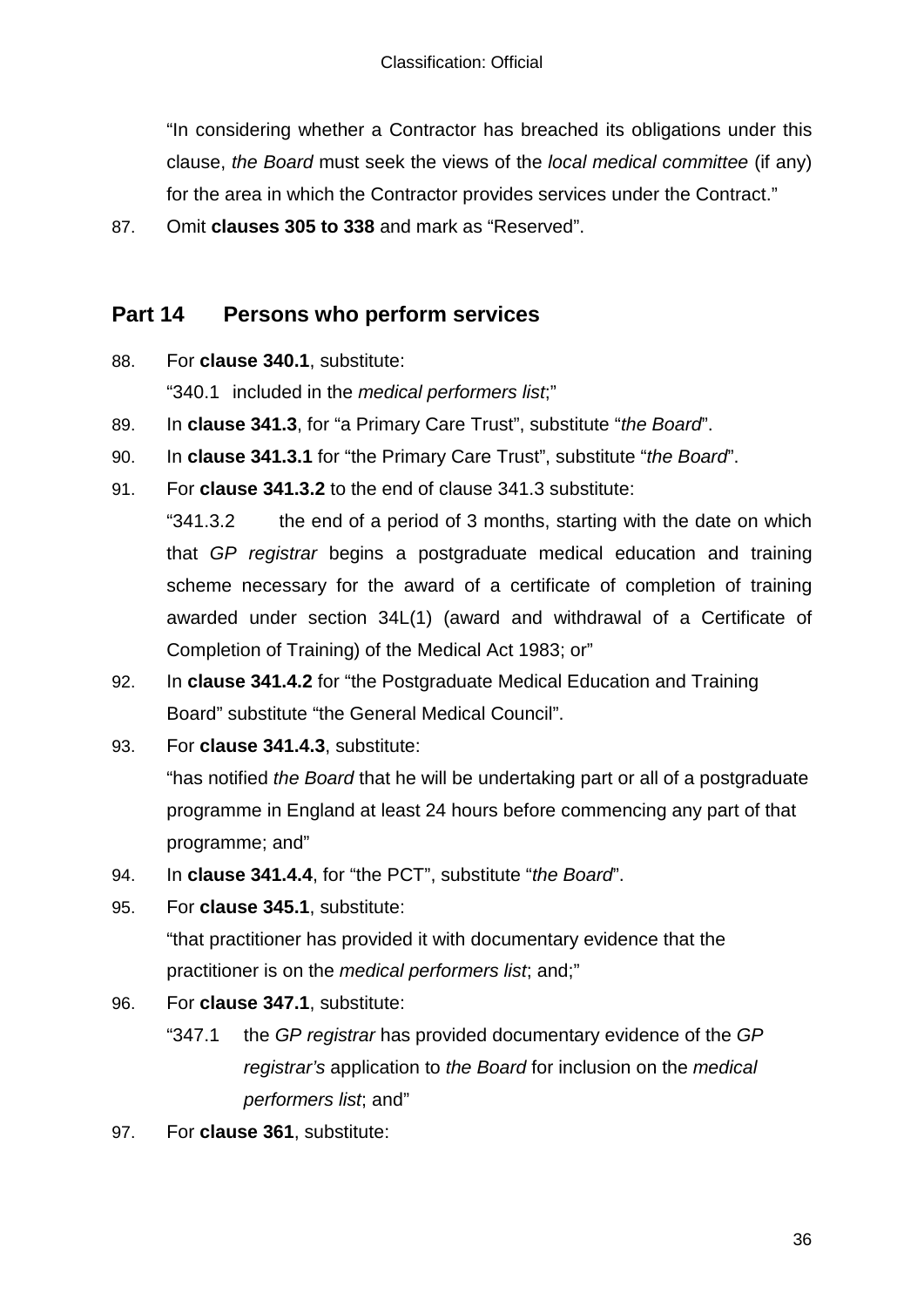- "361. Where the Contractor employs a *GP registrar*, the Contractor must offer terms of employment in accordance with the rates and subject to the conditions contained in directions given by *the Secretary of State* under sections 7 and 8 of *the 2006 Act* to Health Education England."
- 98. For the heading to **clause 362 and clauses 362 and 363**, substitute the following:

#### "**Notification requirements in respect of specified** *prescriber***s**

- 362 Where:
	- 362.1 the Contractor employs or engages a person who is specified in clause 363A whose functions will include prescribing;
	- 362.2 a party to the Contract is a person who is specified in clause 363A whose functions will include prescribing; or
	- 362.3 the functions of a person who is specified in clause 363A and is a person whom the Contractor already employs or has already engaged are extended to include prescribing,

the Contractor must notify *the Board* in writing within the period of seven days starting on the date on which the Contractor employed or engaged the person, the party became a party to the Contract (unless immediately before becoming such a party, the person fell under subclause 362.1) or the person's functions were extended, as the case may be.

- 363 Where:
	- 363.1 the Contractor ceases to employ or engage a person who is specified in clause 363A whose functions will include prescribing in its *practice*;
	- 363.2 the party to the Contract who is a person who is specified in clause 363A ceases to be a party to the Contract;
	- 363.3 the functions of a person who is a person specified in clause 363A and whom the Contractor employs or engages in its

37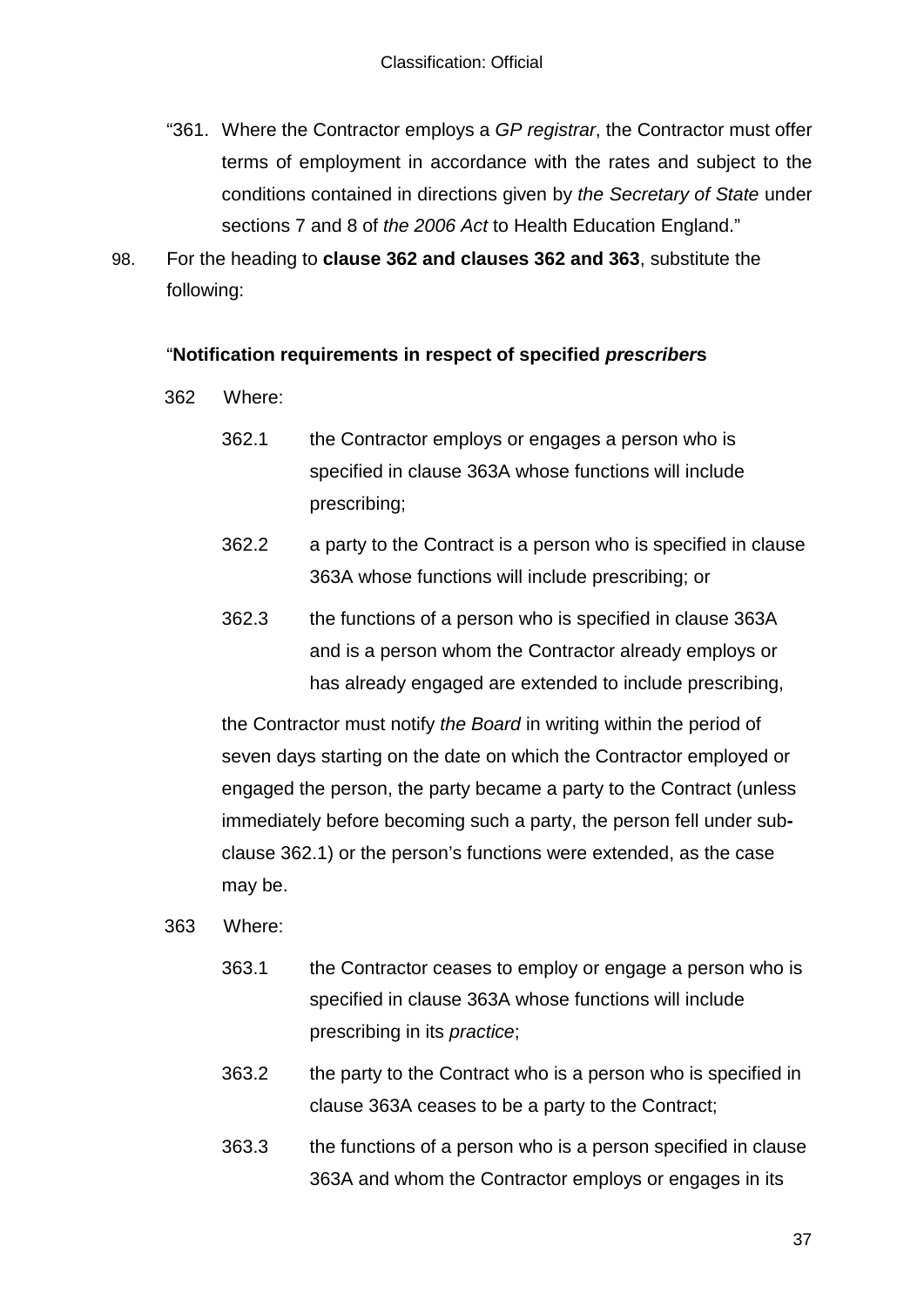*practice* are changed so that the functions no longer include prescribing in its *practice*; or

363.4 the Contractor becomes aware that a person who is specified in clause 363A whom it employs or engages has been removed or suspended from the *relevant register*,

the Contractor must notify *the Board* by the end of the second working day after the day on which the event occurred.

363A. The specified persons are—

| 363A.1 | a chiropodist or podiatrist independent prescriber, |  |
|--------|-----------------------------------------------------|--|
|--------|-----------------------------------------------------|--|

- 363A.2 an *independent nurse prescriber*;
- 363A.3 a *pharmacist independent prescriber*;
- 363A.4 a *physiotherapist independent prescriber*; and
- 363A.5 a *supplementary prescriber*."
- 99. In **clause 364 and 365**, for "the PCT", substitute "*the Board*".
- 100. For **clause 366.2**, substitute "any other clinical documents, apart from *home oxygen order forms*, and those documents specified in clause 367".
- 101. In **clause 368.1,** for "the PCT", substitute "*the Board*".
- 102. For **clause 368.2**, substitute:

"368.2. co-operates with *the Board* in relation to *the Board*'s patient safety functions."

103. For **clause 369**, substitute:

"369. *The Board* must provide an appraisal system for the purposes of clause 368.1 after consultation with the *local medical committee* (if any) which is formed for the area in which the Contractor provides services under the Contract and with such other persons as appear to it to be appropriate."

- 104. In **clauses 370.2, 373 to 375 and 377**, for "the PCT", substitute "*the Board*".
- 105. In **clauses 379, 381 to 386**, for "the PCT", substitute "*the Board*".
- 106. In **clause 380.1** for "a Primary Care Trust", substitute "*the Board*".
- 107. In **clauses 389 and 390** for "the PCT", substitute "*the Board*".
- 108. In **clause 392**, for "the PCT", substitute "*the Board*".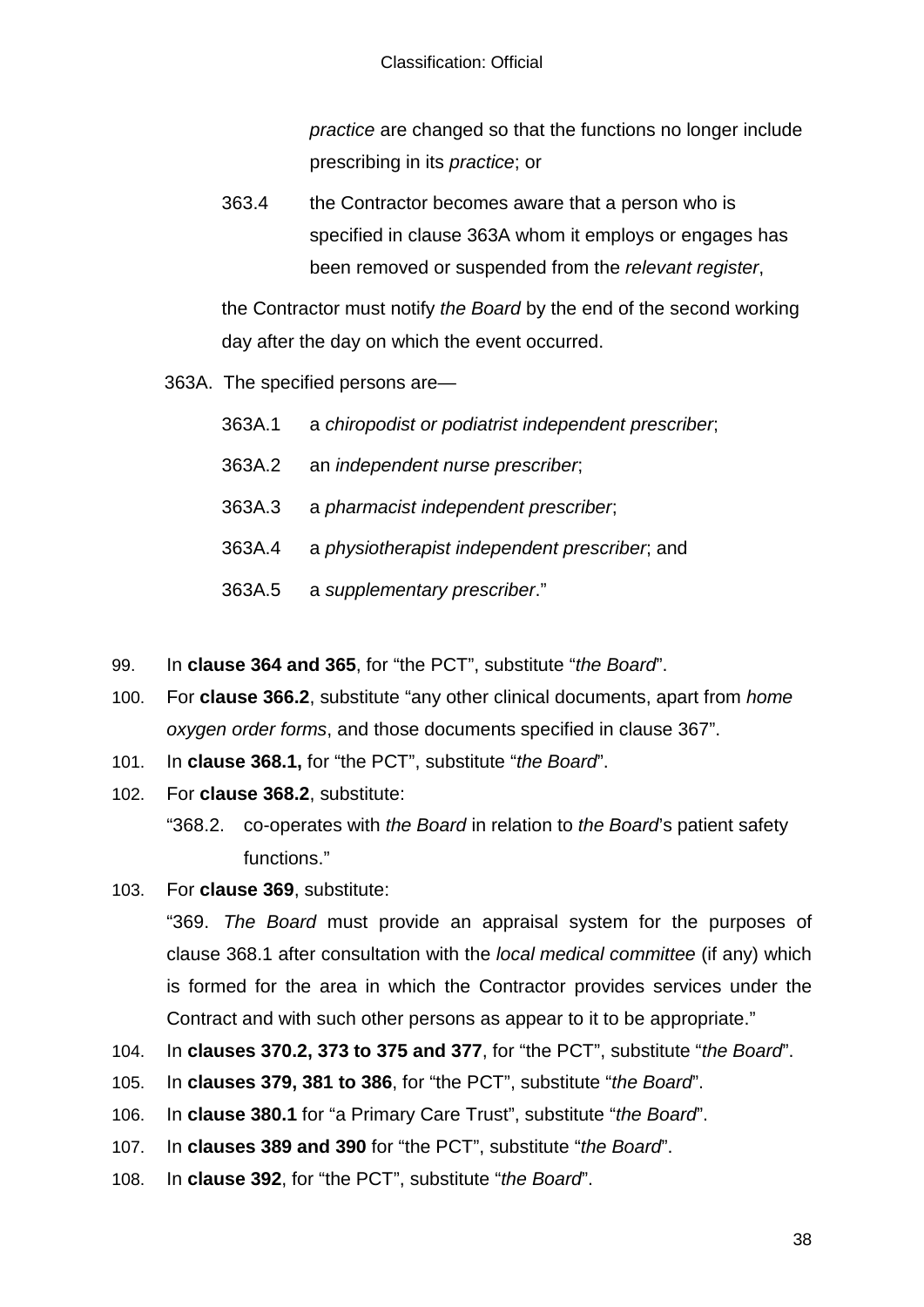- 109. **Clauses 394 to 425** are omitted and the **heading for clause 394**.
- 110. In **clauses 427, 429, 431 to 433**, for "the PCT", in each place, substitute "*the Board*".

### **Part 15 Records, Information, Notification and Rights of Entry**

- 111. In **clause 429.1** for the words from ""General Medical" to the end of that subclause substitute ""General Practice Systems of Choice Level 2;"".
- 112. For **clause 430** substitute:

"430. Where a patient's records are computerised records, the Contractor must, as soon as possible following a request from *the Board*, allow *the Board* to access the information recorded on the computer system on which those records are held by means of the audit function referred to in clause 429.2 to the extent necessary for *the Board* to confirm that the audit function is enabled and functioning correctly."

113. After **clause 436**, the following is inserted:

### **"***summary care record*

- 436A The Contractor must, in any case where there is a change to the information included in a patient's medical record, enable an automated upload of *summary information* to the *summary care record*, at least on a daily basis, using the approved systems provided to it by *the Board*.
- 436B The requirement in clause 436A does not apply to the Contractor where:
	- 436B.1 the Contractor does not have access to computer systems and software which would enable it to carry out automated uploads of the *summary information*; and
	- 436B.2 the Contractor has, by 30 September 2014, publicised its plans to enable it to achieve that requirement by no later than 31 March 2015 by displaying a statement of intent at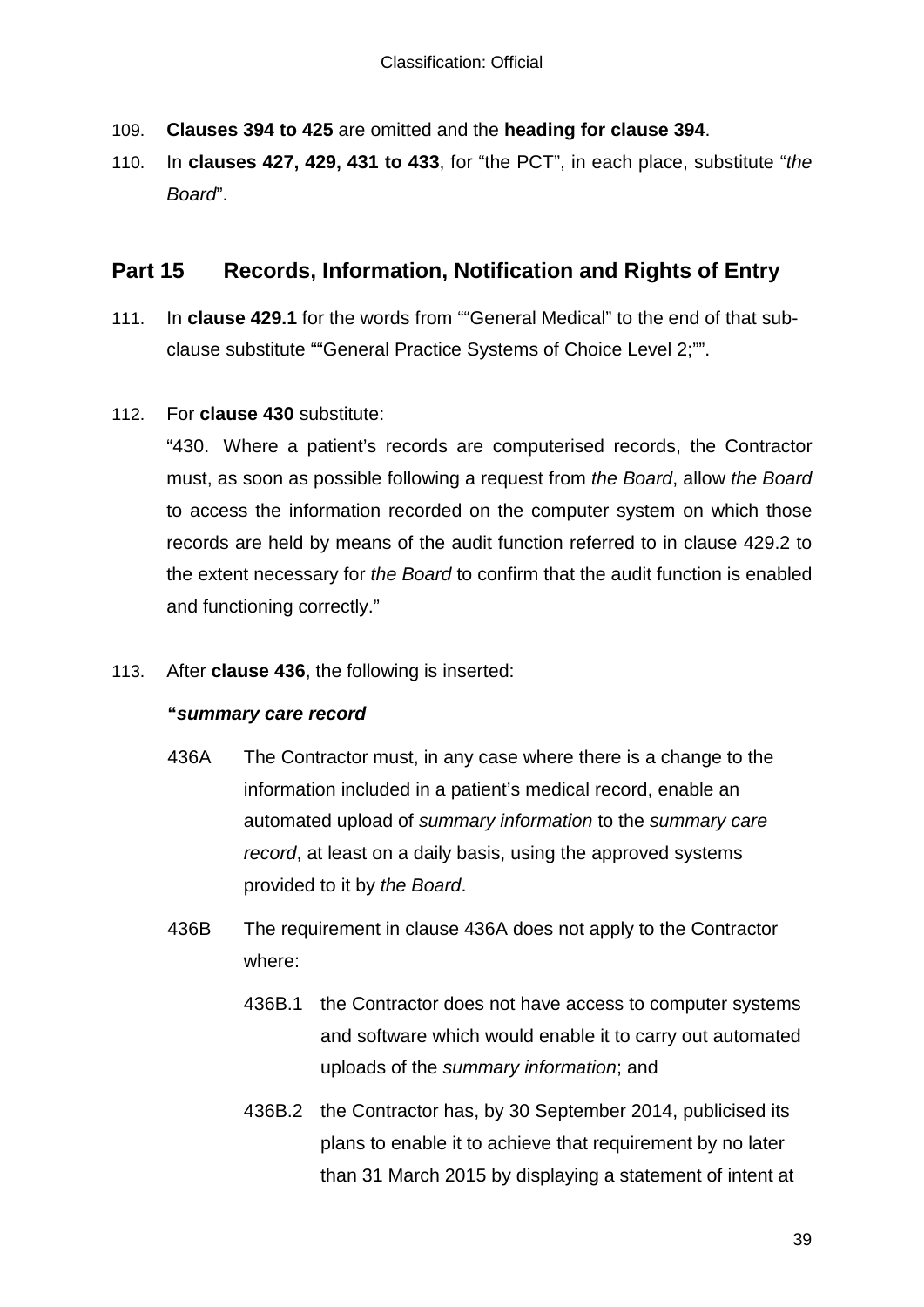the *practice premises* and, where the practice has a website, on the practice website.

#### **Electronic transfer of patient records**

- 436C The Contractor must use the *GP2GP facility* for the safe and effective transfer of any patient records:
	- 436C.1 in a case where a new patient registers with the *practice*, to the practice from the practice of another provider of primary medical services (if any) with which the patient was previously registered; or
	- 436C.2 in a case where the Contractor receives a request from another provider of primary medical services with which the patient has registered, in order to respond to that request.
- 436D The requirement in clause 436C does not apply to the Contractor where:
	- 436D.1 the Contractor does not have access to computer systems and software which would enable it to use the *GP2GP facility* to effect the transfer of patient records to another provider of primary medical services with a patient list; and
	- 436D.2 the Contractor has, by 30 September 2014, publicised its plans to enable it to achieve that requirement by 31 March 2015 by displaying a statement of intent at the *practice premises* and, where the practice has a website, on the practice website.
- 436E The requirement in clause 436C does not apply in the case of a temporary resident.

#### **Clinical correspondence: requirement for** *NHS number*

436F The Contractor must include the *NHS number* of a *registered patient* as the primary identifier in all *clinical correspondence* issued by the Contractor which relates to that patient.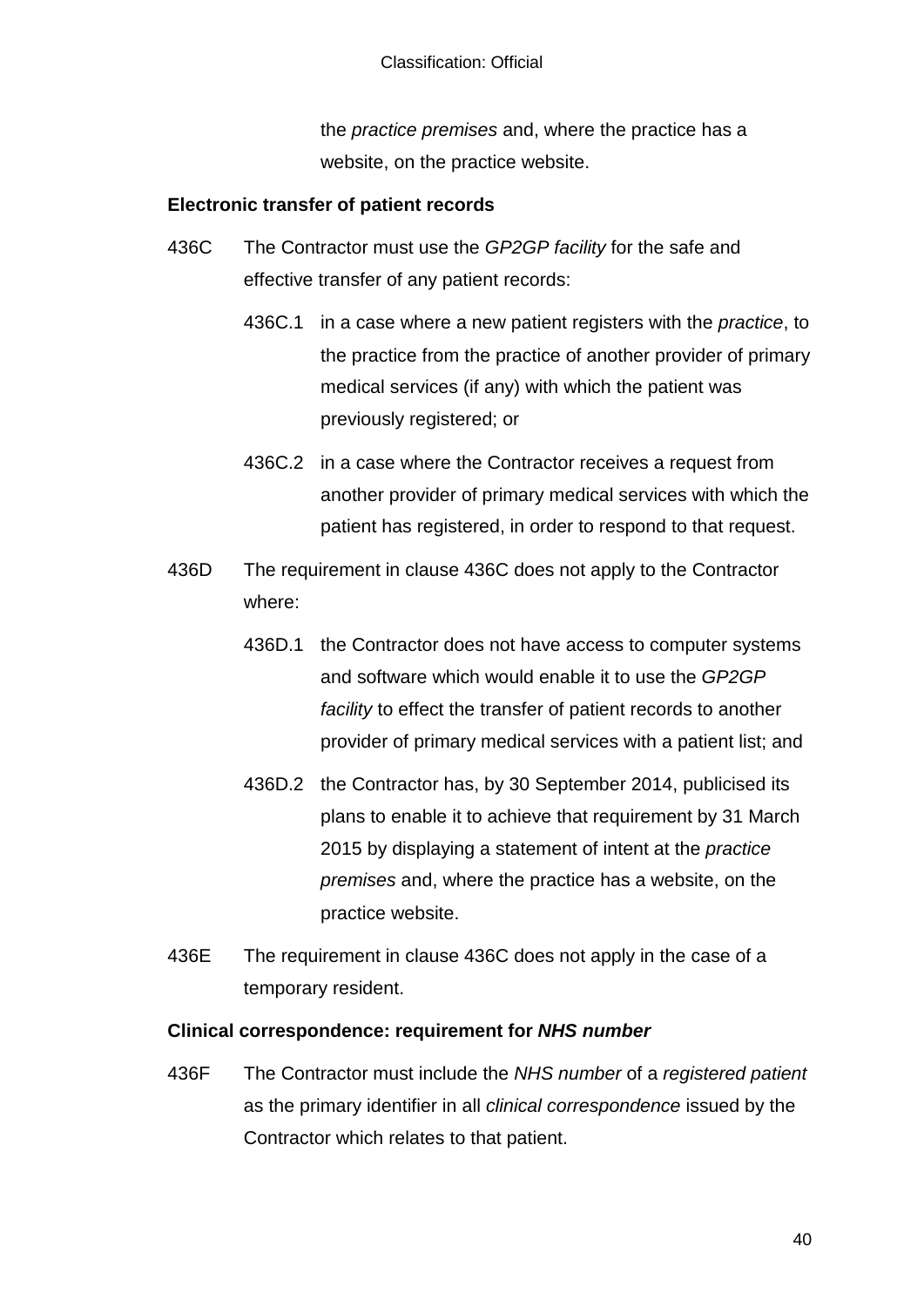436G The requirement in clause 436F does not apply where, in exceptional circumstances outside of the Contractor's control, it is not possible for the Contractor to ascertain the patient's *NHS number*.

#### **Patient online Services**

- 436H The Contractor must promote and offer to its *registered patients* the facility for a patient:
	- 436H.1 to book, view, amend, cancel and print appointments online;
	- 436H.2 to order repeat prescriptions for drugs, medicines or appliances online; and
	- 436H.3 to view and print a list of any drugs, medicines or appliances in respect of which the patient has a repeat prescription

in a manner which is capable of being electronically integrated with the computerised clinical systems of the *practice* using appropriate systems authorised by *the Board*.

- 436I A Contractor must, when complying with the requirement in clause 436H, consider whether it is necessary, in order to meet the reasonable needs of its *registered patient*s, to take action to comply with the requirement in clause 436H so as to increase the proportion of appointments which are available for its *registered patient*s to book online and, if so, take such action.
- 436J A Contractor must promote and offer to its *registered patients*, in circumstances where the medical records of its patients are held on the Contractor's computerised clinical systems, the facility for a patient to:
	- 436J.1 access online any *summary information* derived from the patient's medical records and any other data which the Contractor has agreed that the patient may access; and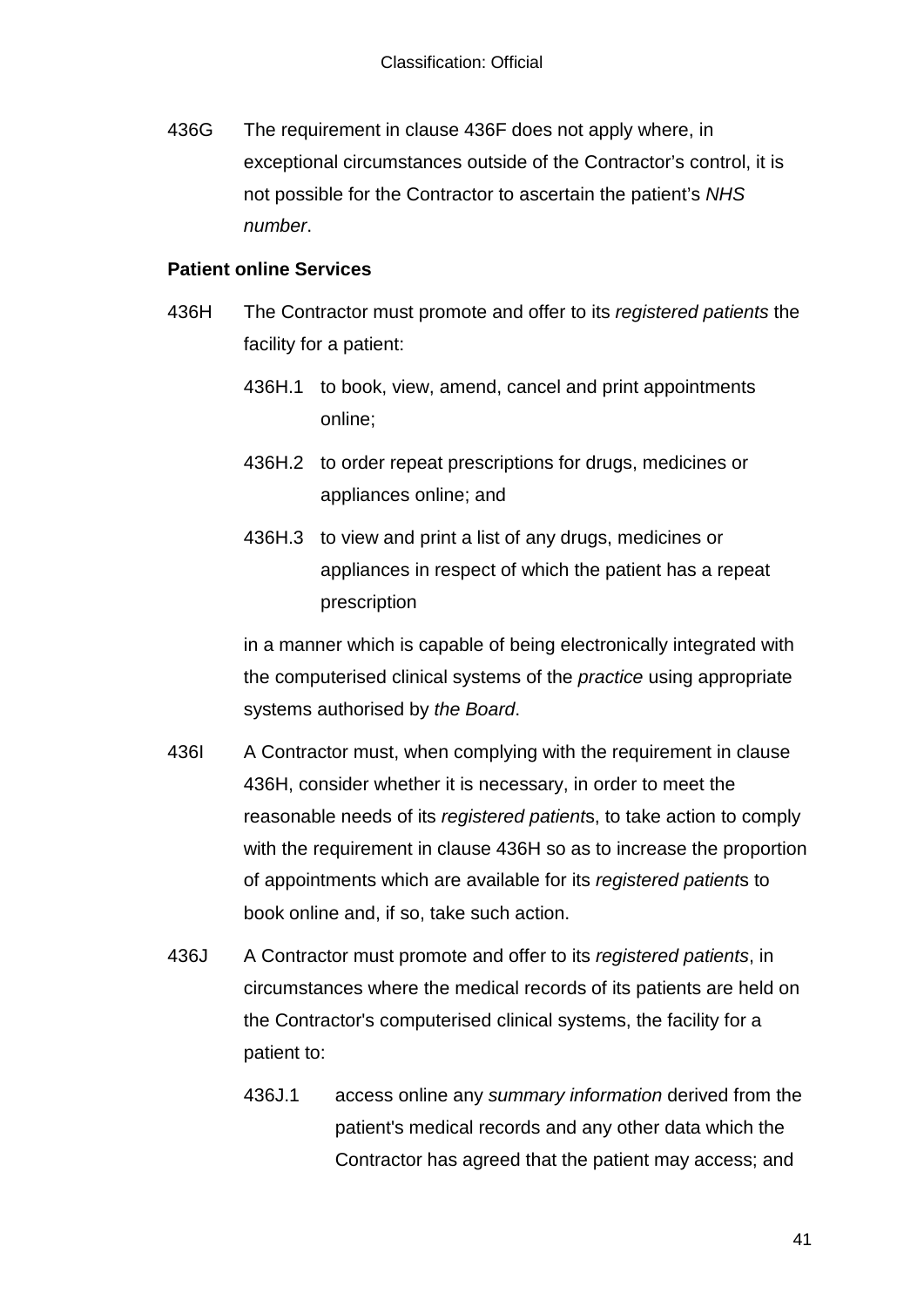- 436J.2 view online, electronically export or print any *summary information* derived from the patient's medical records and any other data which the Contractor has agreed that the patient may access.
- 436K A Contractor must promote and offer to its *registered patient*s, in circumstances where the medical records of its *registered patient*s are held on the Contractor's computerised clinical systems, the facility for any such patient to access online all information from the patient's medical record which is held in coded form unless:
	- 436K.1 in the reasonable opinion of the Contractor, access to such information would not be in the patient's best interests because it is likely to cause serious harm:
		- 436K.1.1 to the patient's physical or mental health, or
		- 436K.1.2 to the physical or mental health of any other person;
	- 436K.2 the information includes a reference to any third party who has not consented to its disclosure; or
	- 436K.3 the information in the patient's medical record contains a free text entry and it is not possible under the Contractor's computerised clinical systems to separate that free text entry from other information in that medical record which is held in coded form.
- 436L Where the Contractor has a practice website, the Contractor must also promote and offer to its *registered patients* the facility referred to in clauses 436H.1 and 436H.2 on that practice website.
- 436M The requirements in clause 436H do not apply where the Contractor does not have access to computer systems and software which would enable it to offer the online services described in clause 436H to its *registered patients*.
- 436N The requirements in clause 436J: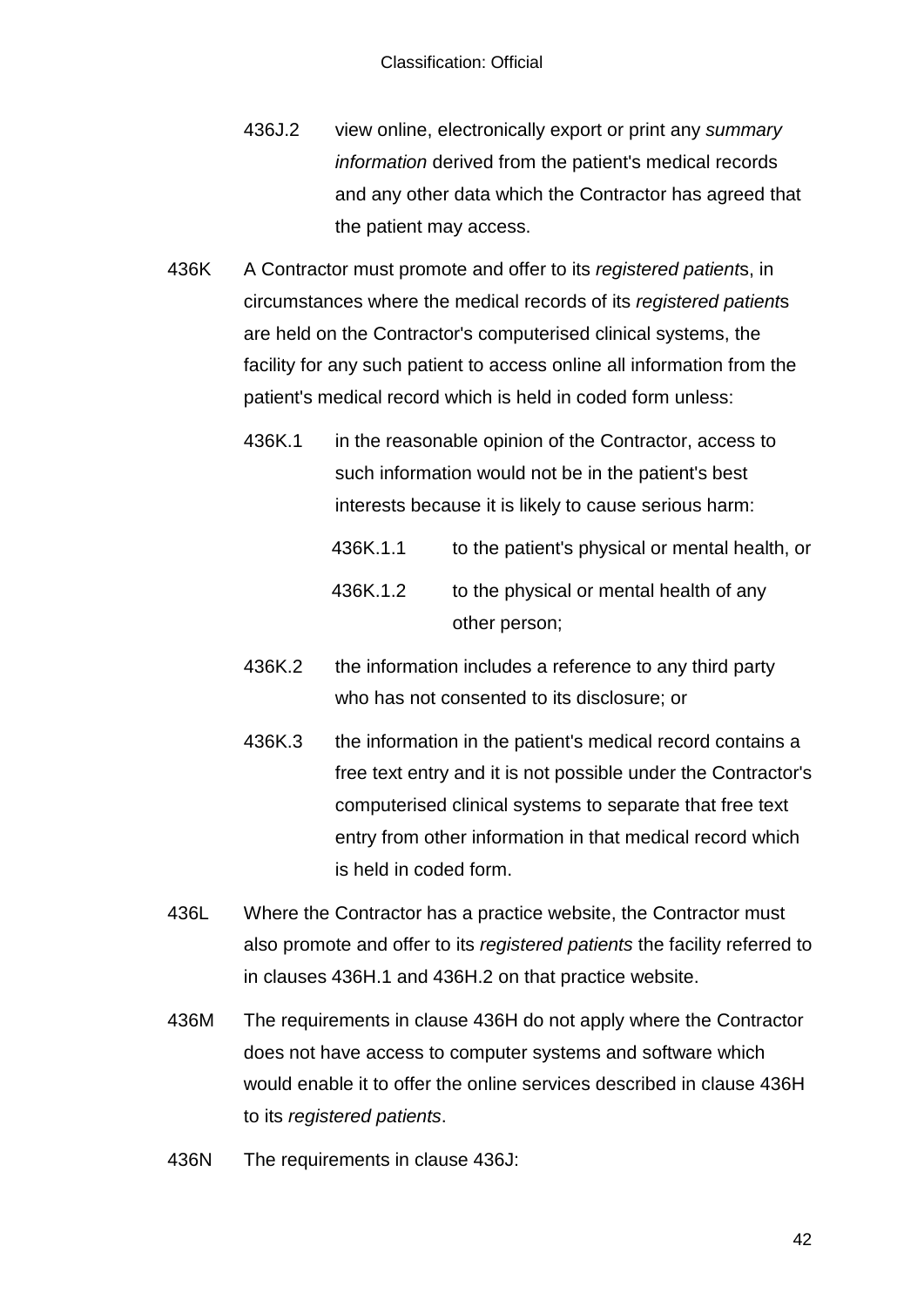- 436N.1 do not apply where the Contractor does not have access to computer systems and software which would enable it to offer the online services described in clause 436J; and
- 436N.2 only apply until such time as the Contractor is able to fully comply with the requirements in clause 436K.
- 436O. The requirements in clause 436K do not apply where:
	- 436O.1 the Contractor does not have access to *GPSOC accredited computer systems and software* which would enable it to offer the online services described in that clause to its *registered patient*s; and
	- 436O.2 the Contractor has, by 30th September 2015, publicised its plans to enable it to achieve those requirements by 31st March 2016 by displaying a statement of intent on the *practice premises* and, where the practice has a website, on the practice website.".
- 114. After **clause 438A** insert the following:

### "**Friends and family test**

- 438B The Contractor must give all patients who use the Contractor's practice the opportunity to provide feedback about the service received from the practice through the *friends and family test*.
- 438C The Contractor must:
	- 438C.1 report the results of completed *friends and family test*s to *the Board*; and

438C.2 publish the results of such completed Tests, in the manner approved by *the Board*.

- 438D In these clauses 438B to 438D, "*friends and family test*" means the arrangements that the Contractor is required by *the board* to implement to enable its patients to provide anonymous feedback about the patient experience at the Contractor's practice."
- 115. In **clauses 439 and 440A** for "the PCT", substitute "*the Board*".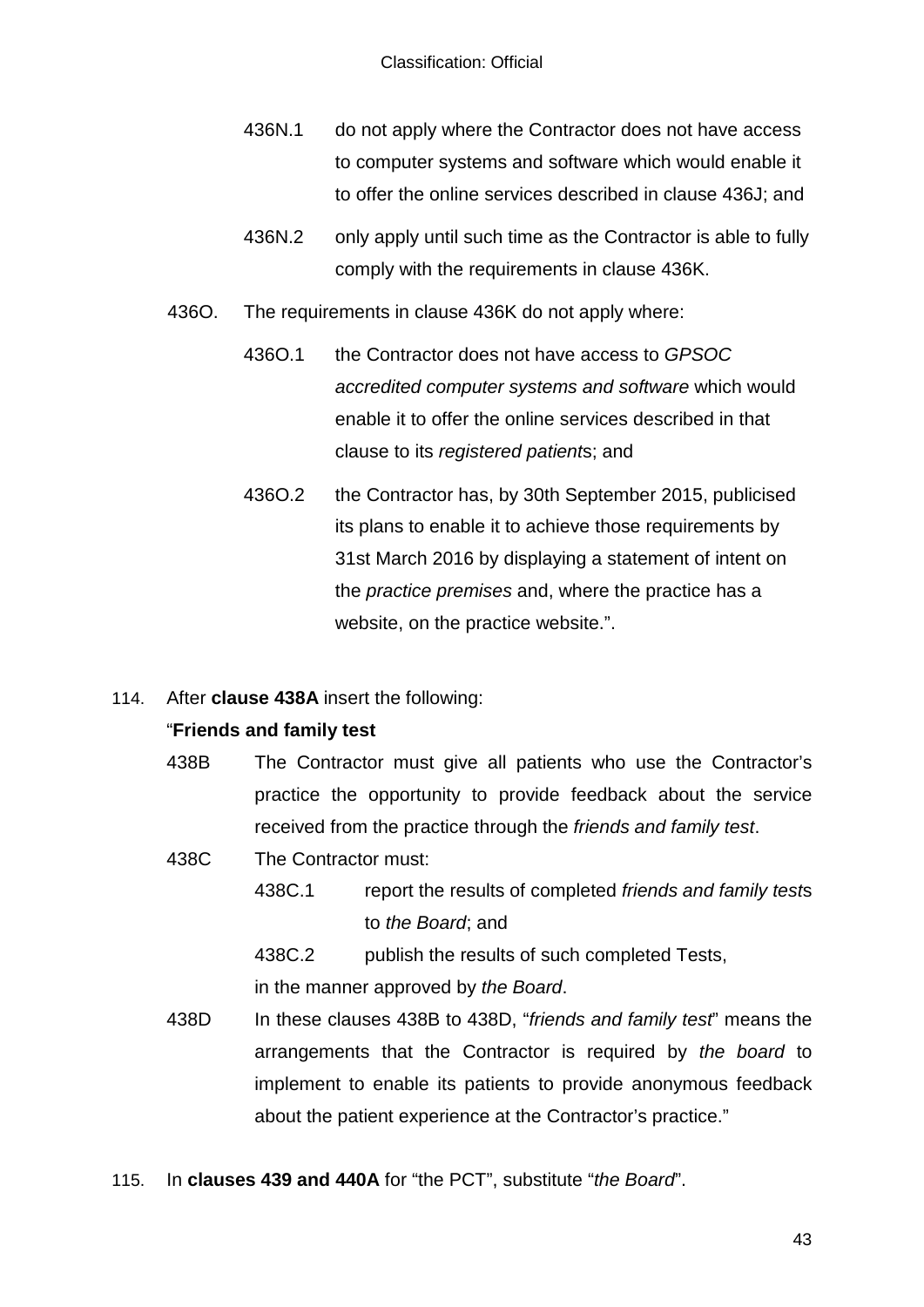116. For **clause 440**, substitute:

"440. The Contractor is not required to comply with any request made in accordance with clause 439 unless it has been made by *the Board* in accordance with directions made by *the Secretary of State* under section 98A of *the 2006 Act* relating to the provision of information by contractors."

117. Following **clause 440A**, the following clause and heading is inserted:

#### **Publication of earnings information**

- 440B. The Contractor must publish each year on its practice website (if it has one) the information specified in clause 440C.
- 440C. The information specified in this clause is:
	- 440C.1 the mean net earnings in respect of the previous financial year of:
		- 440C.1.1 all *general medical practitioners* who were party to the Contract for a period of at least six months during that financial year, and
		- 440C.1.2 any *general medical practitioners* who were employed or engaged by the Contractor to provide services under the Contract in the Contractor's practice, whether on a full-time or part-time basis, for a period of at least six months during that financial year; and
	- 440C.2 the:
		- 440C.2.1 total number of any *general medical practitioners* to whom the earnings information referred to in clause 440C.1 relates, and
		- 440C.2.2 (where applicable) the number of those practitioners who have been employed or engaged by the Contractor to provide services under the Contract in the Contractor's practice on a full time or a part time basis and for a period of at least six months during the financial year in respect of which that information relates.
- 440D. The information specified in clause 440C must be: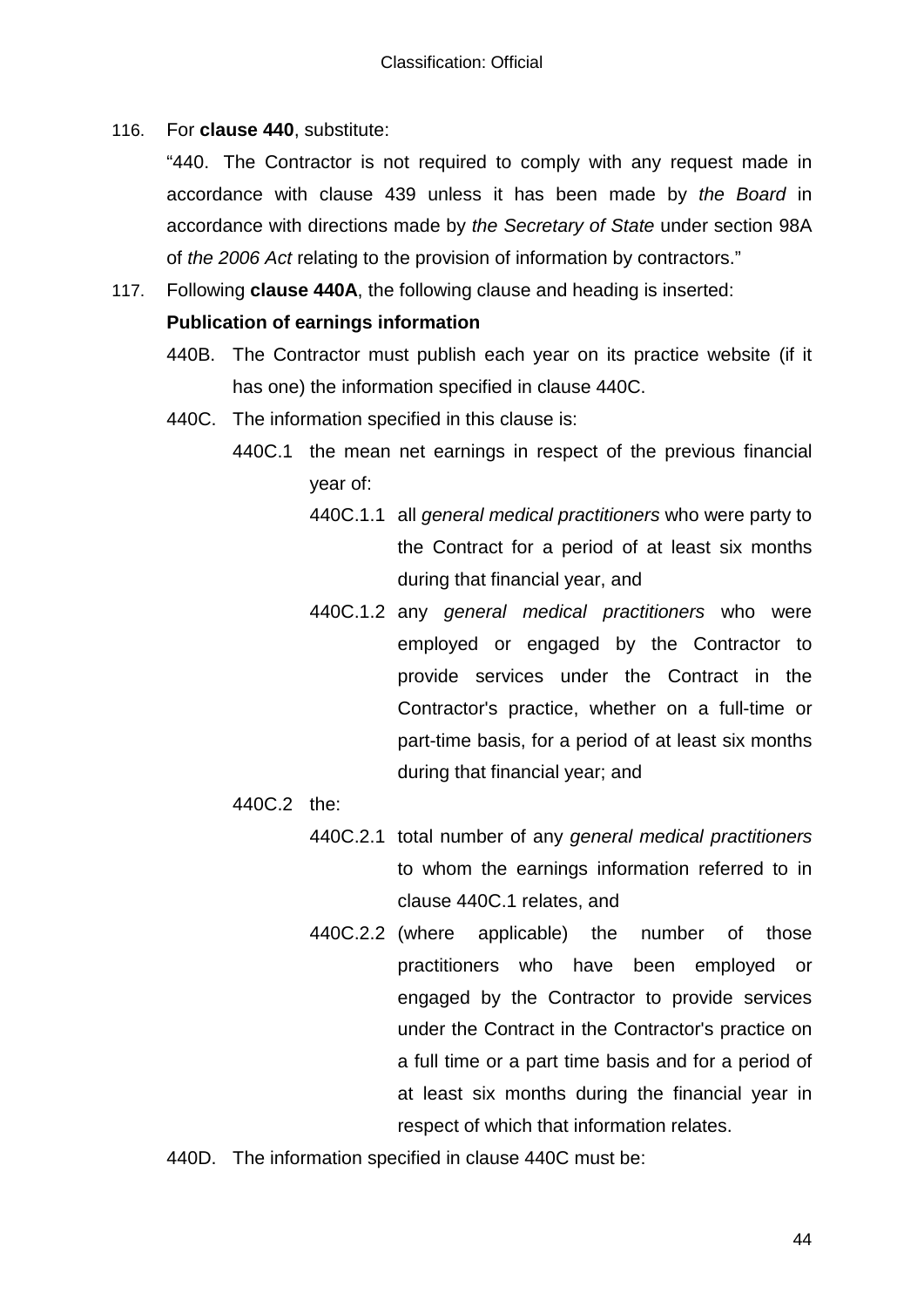- 440D.1 published by the Contractor before the end of the financial year following the financial year to which that information relates; and
- 440D.2 made available by the Contractor in hard copy form on request.
- 440E. For the purposes of clause 440C.1, "mean net earnings" are to be calculated by reference to the earnings of a *general medical practitioner* that, in the opinion of *the Board*, are attributable to the performance or provision by the practitioner under the contract of medical services to which Part 4 of the *2006 Act* applies, after having disregarded any expenses properly incurred in the course of performing or providing those services."
- 118. In **clause 446 to 448**, for "the PCT", in each place, substitute "*the Board*".
- 119. For **clauses 449 to 450** (and the heading to clause 449) substitute the following:

### **"Provision of information to a** *medical officer* **etc.**

- 449. The Contractor shall, if it is satisfied that the patient consents:
	- 449.1 supply in writing to any person specified in clause 449.3, within such reasonable period as that person may specify, such clinical information as any of the persons mentioned in sub-clause 449.3.1 to 449.3.4 considers relevant about a patient to whom the contractor or a person acting on behalf of the contractor has issued or has refused to issue a medical certificate; and
	- 449.2. answer any inquiries by any person mentioned in clause 449.3 about:
		- 449.2.1.a *prescription form* or medical certificate issued or created by, or on behalf of, the contractor, or
		- 449.2.2.any statement which the contractor or a person acting on behalf of the contractor has made in a report.
	- 449.3. For the purposes of sub-clause 449.1 and 449.2, the persons are: 449.3.1.a *medical officer*,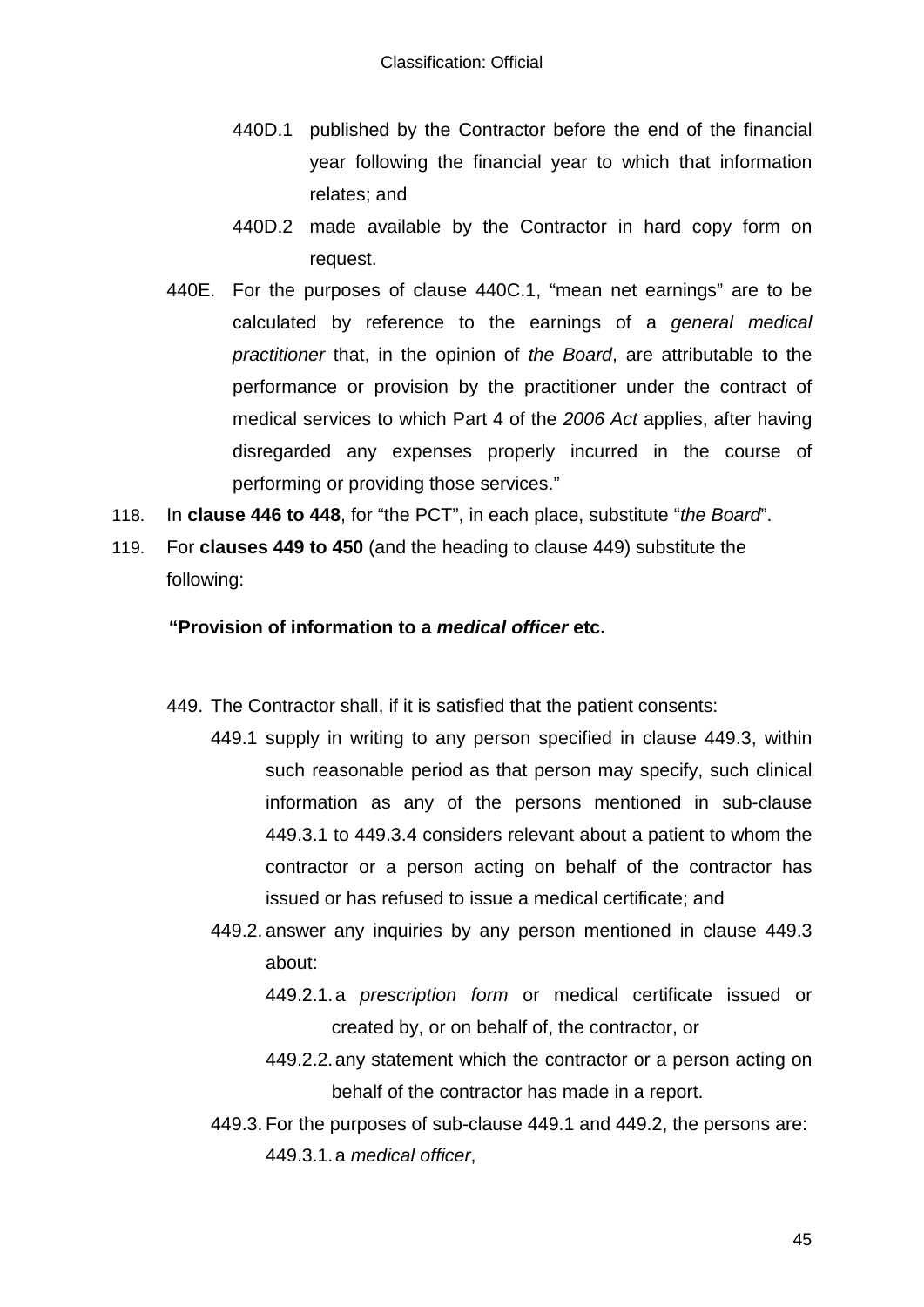449.3.2.a *nursing officer*,

449.3.3.an *occupational therapist*,

449.3.4.a *physiotherapist*, or

- 449.3.5.an officer of the Department for Work and Pensions who is acting on behalf of, and at the direction of, any person specified in sub-clause 449.3.1 to 449.3.4.
- 450. For the purpose of being satisfied that a patient consents, the Contractor may rely on an assurance in writing from any person mentioned in clause 449.3 that the consent of the patient has been obtained, unless the Contractor has reason to believe that the patient does not consent."
- 120. In **clauses 451 to 452 and 454** for "the PCT", in each place, substitute "*the Board*".
- 121. For **clause 453** substitute:

"453. Either the Contractor or *the Board* may, if it wishes to do so, invite the *local medical committee* for the area in which the Contractor provides services under the Contract to participate in the annual review."

- 122. In the heading to **clause 455**, and in **clause 455 and 457** for "the PCT", in each place, substitute "*the Board*".
- 123. **Clause 456** is omitted.
- 124. In **clause 458** for "the PCT", substitute "*the Board*".
- 125. In **clause 460** for "the PCT", substitute "*the Board*".
- 126. In **clause 462** for "the PCT", substitute "*the Board*"
- 127. **Clause 464** is omitted.
- 128. In **clause 465** for "the PCT", substitute "*the Board*"
- 129. In the **heading to clause 466 and in clause 466**, for "the PCT", substitute "*the Board*"
- 130. For **clause 468**, substitute:

"468. The Contractor, *the Board* or a person authorised in writing by *the Board* may, if it wishes to do so, invite the *local medical committee* for the area in which the Contractor provides services under the Contract, to be present at an inspection of the *practice premises* which takes place under clause 466."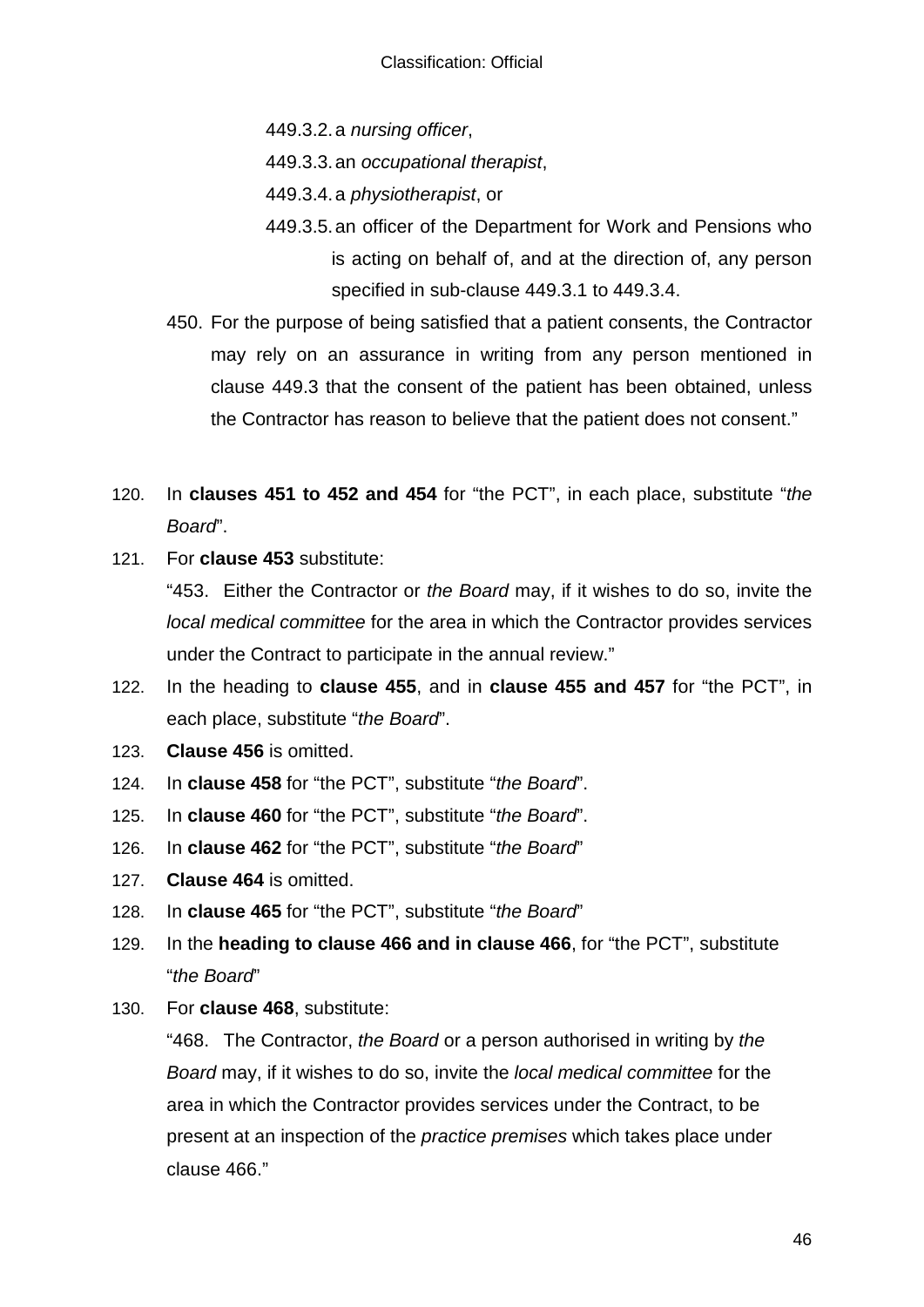#### 131. In **clause 470**:

- (a) for "Commission for Healthcare Audit and Inspection", substitute "*Care Quality Commission*";
- (b) after "Health and Social Care (Community Health and Standards) Act 2003", insert ", as modified by paragraph 15 of Schedule 3 to the Health and Social Care Act 2008 (Commencement No. 9, Consequential Amendments and Transitory, Transitional and Saving Provisions) Order 2009 and section 62 of the Health and Social Care Act 2008 (entry and inspection).", and
- (c) in the heading to that clause, for "Commission for Healthcare Audit and Inspection", substitute "*Care Quality Commission*".
- 132. **Clause 470A** and its heading is substituted as follows:

"**Entry and viewing by Local Healthwatch organisations**

470A. The Contractor must comply with the requirement to allow an authorised representative to enter and view premises and observe the carrying-on of activities on those premises in accordance with regulations made under section 225 of the Local Government and Public Involvement Health Act 2007."

## **Part 16 Certificates**

133. **Clause 472** is substituted as follows:

"The exception in sub-clause 471.1 shall not apply where the certificate is issued in accordance with regulation 2(1) of the Social Security (Medical Evidence) Regulations 1976 (which provides for the issue of a certificate as evidence of incapacity for work or limited capability for work) or regulation 2(1) of the Statutory Sick Pay (Medical Evidence) Regulations 1985 (which provides for the issue of medical information relating to incapacity for work)."

## **Part 17 Finance**

134. In **clause 473 and 474** for references to "the PCT", in each place, substitute "*the Board*".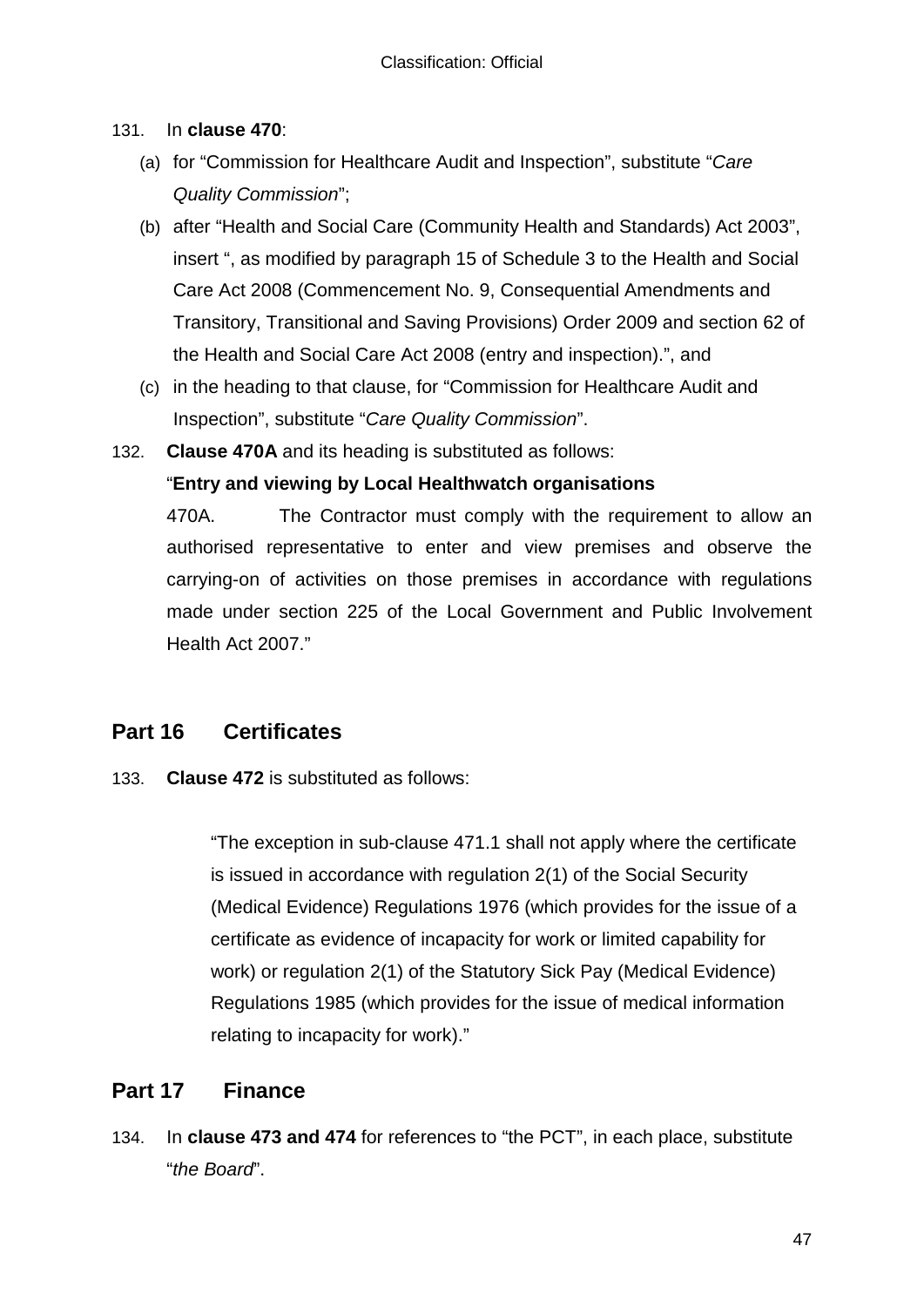135. In **clause 474** for the words "Where, pursuant to directions" to the end, substitute:

"Where, pursuant to directions made under section 87 or 98A of *the 2006 Act*, *the Board* is required to make a payment to the Contractor under the Contract but subject to conditions, those conditions are to be a term of the Contract"`

### **Part 18 Fees and Charges**

- 136. In **clauses 484.3** and **484.7**, for references to "the PCT" in each place substitute "*the Board*".
- 137. In **clause 484.11** replace with the following:

"where the Contractor is authorised or required in accordance with arrangements made with *the Board* under section 126 and in accordance with regulations made under section 129 of the *2006 Act* to provide drugs, medicines or appliances to a patient and provides for that patient, otherwise than by way of *dispensing services*, any Scheduled drug".

138. In **clause 486** for references to "the PCT" in each place substitute "*the Board*".

### **Part 19 Clinical Governance**

- 139. In **clause 488A**:
	- (a) for references to "the PCT", in each place, substitute "*the Board*".
	- (b) for "the Controlled Drugs (Supervision of Management and Use) Regulations 2006", substitute "section 17 and section 18 of the Health Act 2006"
- 140. After **clause 488A**, insert the following:

### "**Duty as to Education and Training**

488B. The Contractor must co-operate with *the Secretary of State* in the discharge of the duty under section 1F of *the 2006 Act*, or co-operate with Health Education England where Health Education England is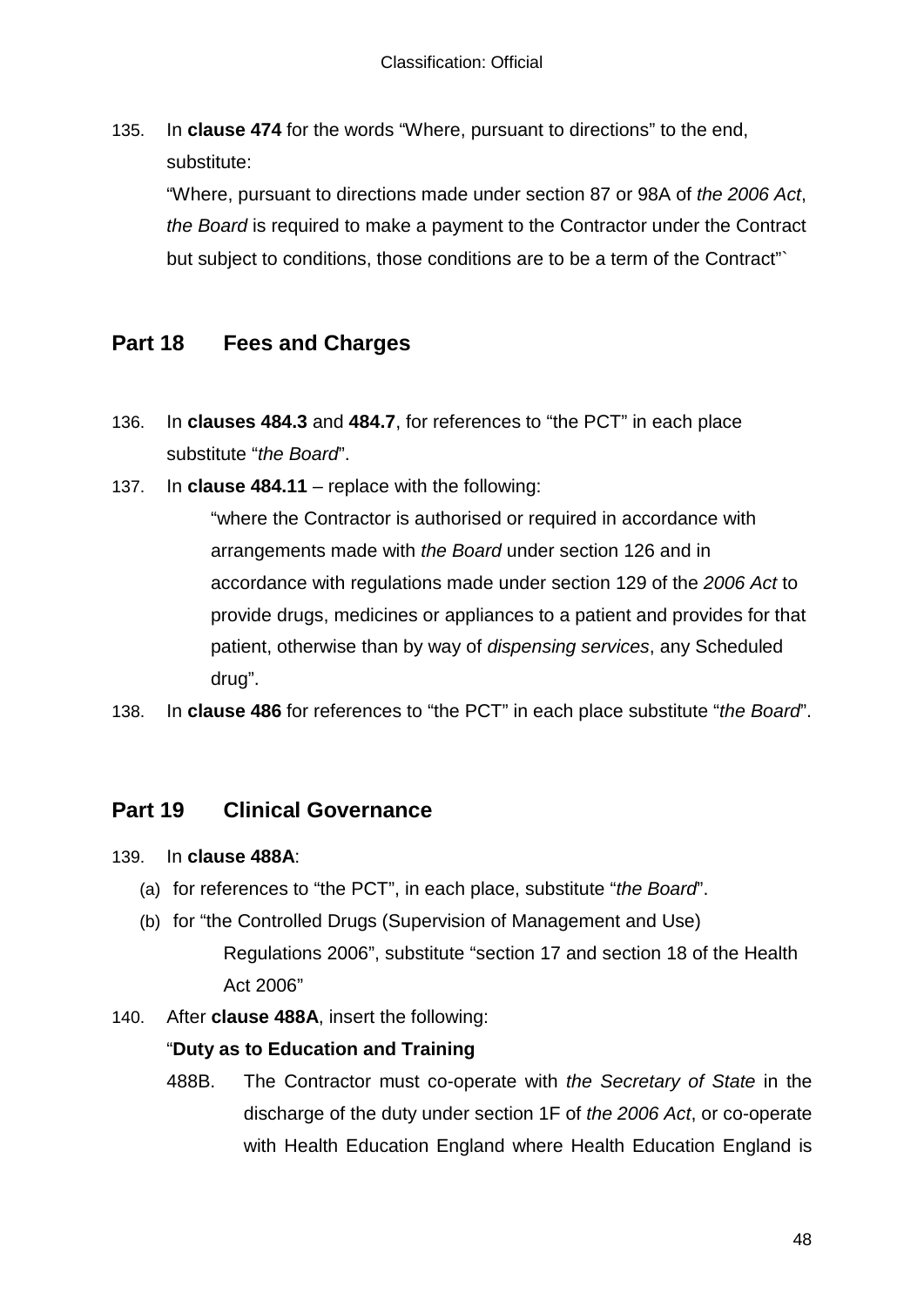discharging that duty by virtue of a direction under section 7 of that Act."

## **Part 20 Insurance**

- 141. In **clause 489**, for "hold adequate insurance against liability arising from negligent performance of clinical services under the Contract", substitute "have in force in relation to it an indemnity arrangement which provides appropriate cover".
- 142. In **clause 490**, for "holds adequate insurance against liability arising from negligent performance of such services", substitute "has in force in relation to it an indemnity arrangement which provides appropriate cover".
- 143. In **clause 491.1**, for ""insurance" means", substitute ""indemnity arrangement" means".
- 144. After **clause 491.1** (but before the following "and") insert:

"491.1A. "appropriate cover" means cover against liabilities that may be incurred by the Contractor in the performance of clinical services under the Contract, which is appropriate, having regard to the nature and extent of the risks in the performance of such services".

- 145. In **clause 491.2**, for "holding insurance if it is held by", substitute "having in force in relation to it an indemnity arrangement if there is an indemnity arrangement in force in relation to".
- 146. In **clause 492** for "the insurance" substitute "an indemnity arrangement".

# **Part 21 Gifts**

147. In **clause 494.3** immediately before "legally and beneficially", insert "both". 148. In **clause 498** for "PCT" substitute "*the Board*".

## **Part 22 Compliance with legislation and guidance**

149. In **clause 499**, for "have regard to" to the end, substitute "have regard to all relevant guidance issued by *the Board* or *the Secretary of State* or Local Authorities in respect of the exercise of their functions under *the 2006 Act*."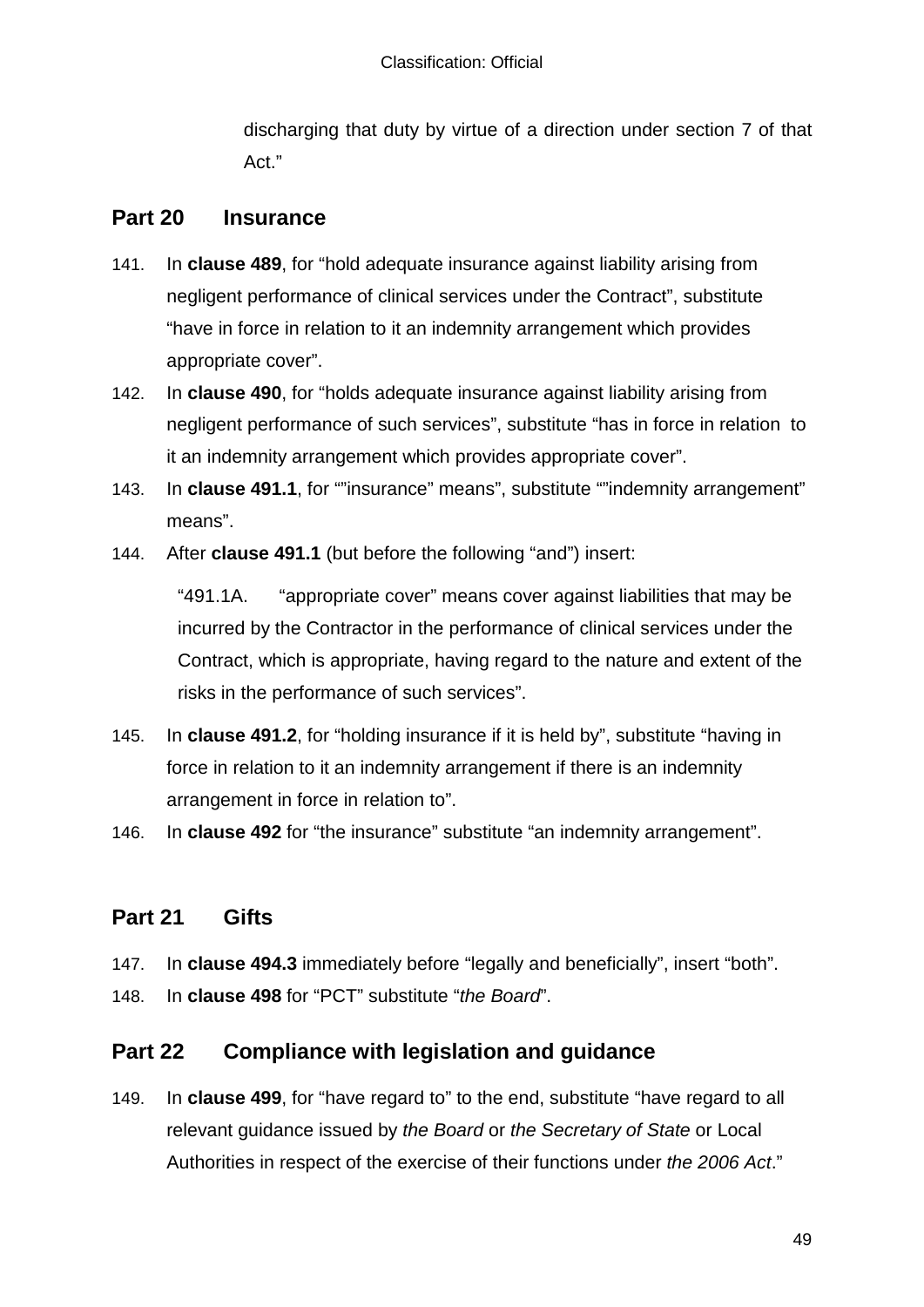## **Part 23 Complaints**

- 150. **Clause 502** is omitted.
- 151. In **clause 513** for "PCT" substitute "*the Board*".
- 152. In **clause 514.1**:
	- (a) for "a Primary Care Trust", substitute "*the Board*, a *CCG*, ";
	- (b) omit "Strategic Health Authority";
- 153. In **clause 515** for "the PCT", in each place, substitute "*the Board*".
- 154. In **clause 518** for "the PCT", substitute "*the Board*".
- 155. For **clause 519**, substitute:

"519. Either the Contractor or *the Board* may, if it wishes to do so, invite the *local medical committee* for the area in which the Contractor provides primary medical services to participate in discussions which take place pursuant to clause 518."

- 156. In **clause 521** for "the PCT", substitute "*the Board*".
- 157. In **clause 521**, sub-clauses 521.1 and 521.2 are substituted as follows:
	- "521.1 if it relates to a period when the Contractor was treated as a health service body, by the Contractor or by *the Board*; or
	- 521.2 in any other case, by the Contractor or, if the Contractor agrees in writing, by *the Board*."
- 158. In **clauses 529 and 530** for "the PCT", in each place, substitute "*the Board*".
- 159. In **clauses 532, 535 to 537** for "the PCT", in each place, substitute "*the Board*".
- 160. In **clauses 539, 540, 541, 542** for "the PCT", in each place, substitute "*the Board*".
- 161. For **clauses 540B to 540D** substitute:
	- "540B. If clause 540A does not apply, *the Board*:
		- 540B.1 must enter into discussions with the remaining individual referred to in clause 540 and use its reasonable endeavours to reach an agreement to enable the provision of clinical services to continue under the Contract;
		- 540B.2 if it considers it appropriate, may consult the *local medical committee* for the area in which the partnership was providing clinical services under the Contract or such other person as *the Board* considers necessary;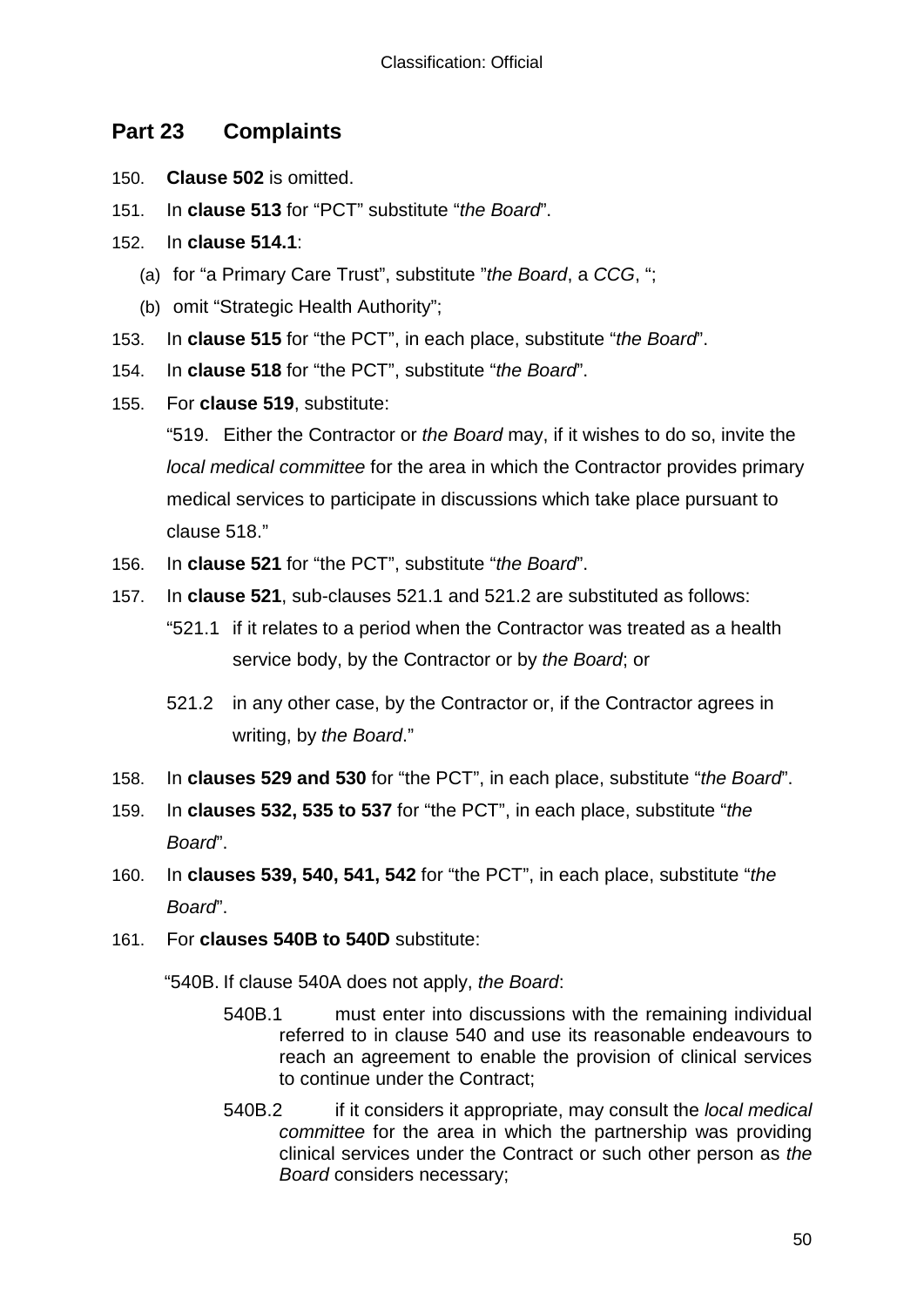- 540B.3 may, if it considers it appropriate to enable clinical services under the Contract to continue, offer the remaining individual reasonable support; and
- 540B.4 must notify the remaining individual if agreement has been reached in accordance with clause 540C or if agreement cannot be reached in accordance with clause 540D.
- 540C. If *the Board* reaches an agreement, *the Board* must serve notice in writing on the remaining individual confirming:
	- 540C.1 the terms upon which *the Board* agrees to the Contract continuing with that individual including the period during which the Contract is to continue, such period as specified by *the Board* ("the interim period") which must not be a period that exceeds six months;
	- 540C.2 that the remaining individual agrees to employing or engaging a *general medical practitioner* for the interim period to assist in the provision of clinical services under the Contract; and
	- 540C.3 the support, if any, which *the Board* is to provide to enable clinical services under the Contract to continue during the interim period.

540D. If:

- 540D.1 the remaining individual referred to in clause 540 does not wish to employ or engage a medical practitioner;
- 540D.2 an agreement in accordance with clause 540B cannot be reached; or
- 540D.3 the remaining individual wishes to withdraw from the agreed arrangements at any stage during the interim period,

*the Board* must serve notice in writing on the remaining individual

terminating the Contract forthwith."

162. For **clause 541**, substitute:

"541. When *the Board* receives a notice pursuant to clause 539 or 540, it must acknowledge in writing receipt of the notice; and in relation to a notice served pursuant to clause 539, *the Board* must acknowledge receipt of the notice before the date specified pursuant to clause 539.1."

- 163. After **clause 542A**, add the following clause:
	- "542B. Clauses 540B to 540D do not affect any other remedies which *the Board* may have under the Contract to vary or terminate the Contract.".
- 164. In **clause 543**, for "the PCT", substitute "*the Board*".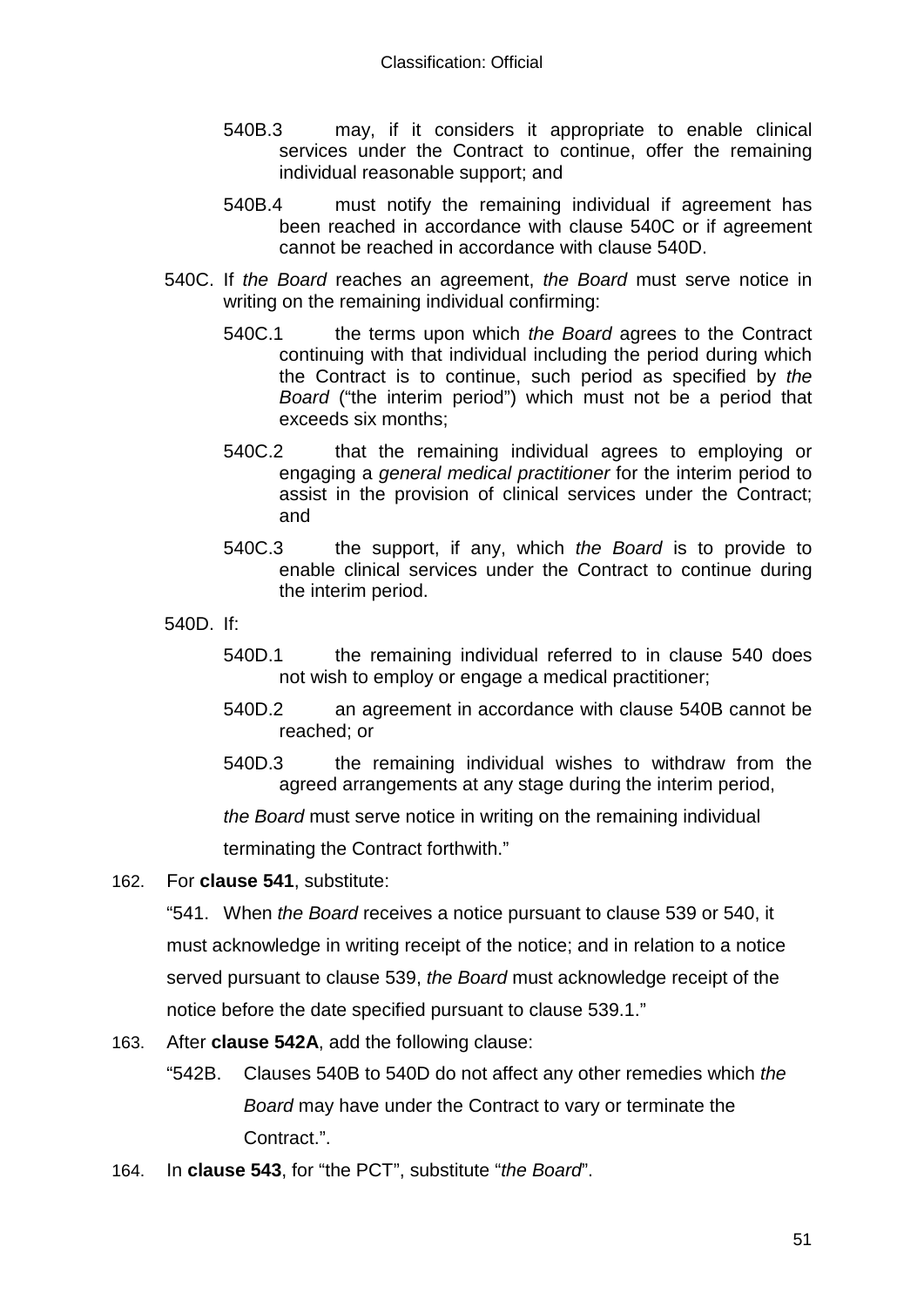- 165. For **clause 543A** substitute:
	- "543A.1. Where the Contractor is an individual medical practitioner and the Contractor dies, the Contract must terminate at the end of the period of 7 days after the death of the Contractor unless, before the end of that period, clause 543A.2 applies.
	- 543A.2. These clauses 543A to 543C apply where the Contractor's personal representatives have confirmed in writing to *the Board* that they wish to employ or engage one or more *general medical practitioners* to assist in the continuation of the provision of clinical services under the Contract and after discussions with *the Board*:
		- 543A.2.1 *the Board* agrees to provide reasonable support which would enable the provision of clinical services under the Contract to continue;
		- 543A.2.2 *the Board* and the personal representatives agree the terms upon which clinical services under the Contract can continue to be provided; and
		- 543A.2.3 *the Board* and the personal representatives agree the period during which clinical services must continue to be provided and such a period must not exceed 28 days starting on the day after the end of the period of 7 days referred to in clause 543A.1."
- 166. In **clause 543C** for "the Primary Care Trust", substitute "*the Board*".
- 167. In **clause 544**, for "the PCT", substitute "*the Board*".
- 168. In **clauses 547 to 549**, for "the PCT", in each place, substitute "*the Board*".
- 169. In the heading for clause 551 and in clause 551, for "the PCT", in each place, substitute "*the Board*".
- 170. In the **heading for clause 552** and in **clauses 552, 552A, 554, 554A, 556 and 557**, for "the PCT", in each place, substitute "*the Board*".
- 171. For **clause 555**, substitute:

"555. Before deciding which of the options in clause 554 to pursue, *the Board* must, whenever it is reasonably practicable to do so, consult the *local medical committee* (if any) for the area in which the Contractor provides services under the Contract."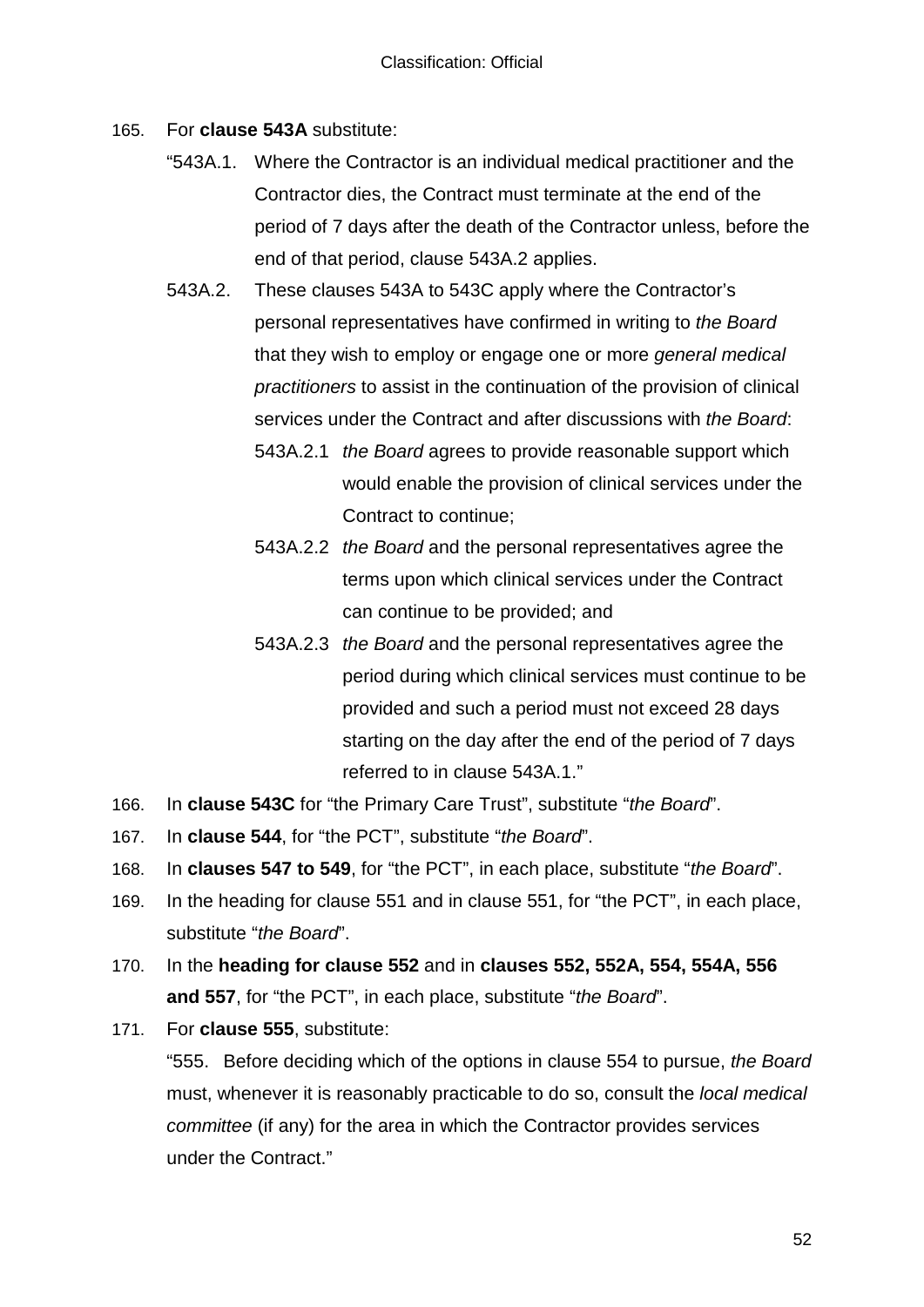- 172. In the **heading for clause 558** and in **clause 558**, for "the PCT", in each place, substitute "*the Board*".
- 173. In the **heading for clause 559** and in **clauses 560.4, 560.13, 561, 562, 563, 564**, for "the PCT", in each place, substitute "*the Board*".
- 174. In **clauses 559.3, 561 and 564** immediately before "legally and beneficially", insert "both".
- 175. In **clause 565**, for "the PCT", in each place, substitute "*the Board*".
- 176. In the **heading for clause 565A** and in **clauses 565A and 565B**, for "the PCT", in each place, substitute "*the Board*".
- 177. In the **heading for clause 566** and in **clauses 566 to 573**, for "the PCT", in each place, substitute "*the Board*".
- 178. In the **heading for clause 574** and in **clause 574**, for "the PCT", in each place, substitute "*the Board*".
- 179. In the **heading for clause 575** and in **clauses 575 and 576**, for "the PCT", in each place, substitute "*the Board*".
- 180. In **clauses 577 to 582**, for "the PCT", in each place, substitute "*the Board*".
- 181. In **clauses 583 to 586**, for "the PCT", in each place, substitute "*the Board*".
- 182. In **clauses 587 to 591**, for "the PCT", in each place, substitute "*the board*".
- 183. In **clauses 592 and 593**, for "the PCT", in each place, substitute "*the Board*".
- 184. In **clause 592** for "for its area", substitute "for the area in which the Contractor provides services under the Contract."

## **Part 24 Dispute resolution**

No amendments.

## **Part 25 Variation and termination of the Contract**

185. In clause 560.11.2, after "Law Reform (Miscellaneous Provisions) (Scotland) Act 1990" insert "or under section 34 of the Charities and Trustee Investment (Scotland) Act 2005 (powers of Court of Session),".

## **Part 26 Non-survival of terms**

No amendments.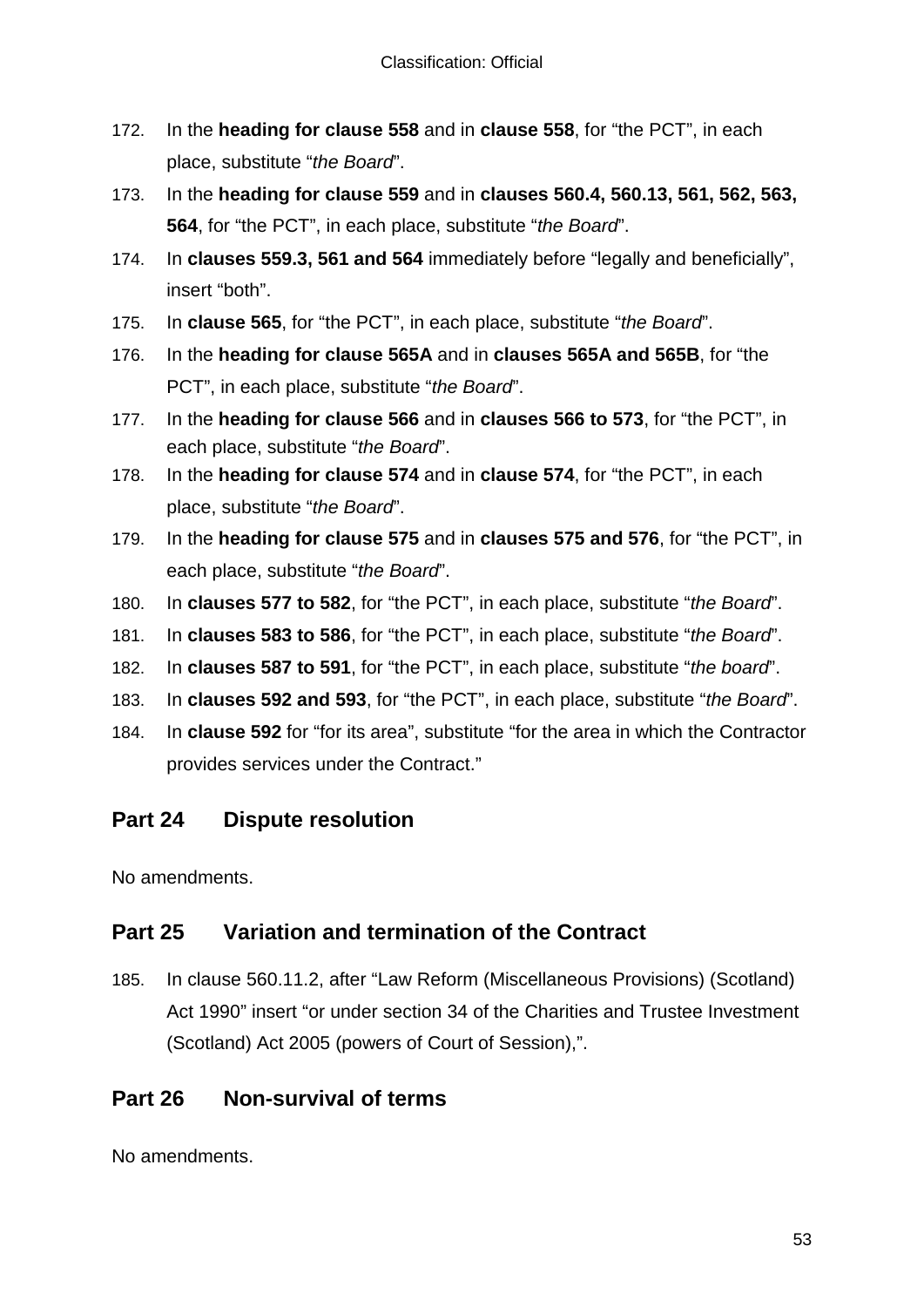## **Part 27 Patient Choice Extension Scheme**

186. Part 27 is deleted in its entirety and replaced with:

### "**Part 27[4](#page-21-0)**

#### **Registered patients from outside practice area**

#### **Variation of contractual terms**

- 619. This Part applies where on or after 1 October 2014 the Contractor accepts onto its list of patients a person who resides outside of the *practice area*.
- 620. The terms of the Contract:
	- 620.1 which are specified in clause 621 are varied in accordance with clause 622; and
	- 620.2 which are specified in clause 623

are included in this Contract.

- 621. The terms of the contract specified are—
	- 621.1 clauses 46 to 52 (*essential services*);
	- 621.2 Part 7 and Part 8 (arrangements for access to services during core hours)
	- 621.3 [Where the contractor provides out of hours services in accordance with the terms of the Contract specified in Part 9, those terms in Part 9 which are included must be specified in this sub-clause];
	- 621.4 clause 30 (attendance at practice premises);
	- 621.5 clause 31.1 (attendance outside practice premises);
	- 621.6 clause 182 (refusal of application for inclusion in the list of patients).

 <sup>4</sup> This Part was introduced with effect from 1 April 2014 by regulation 26B of *the Regulations***.**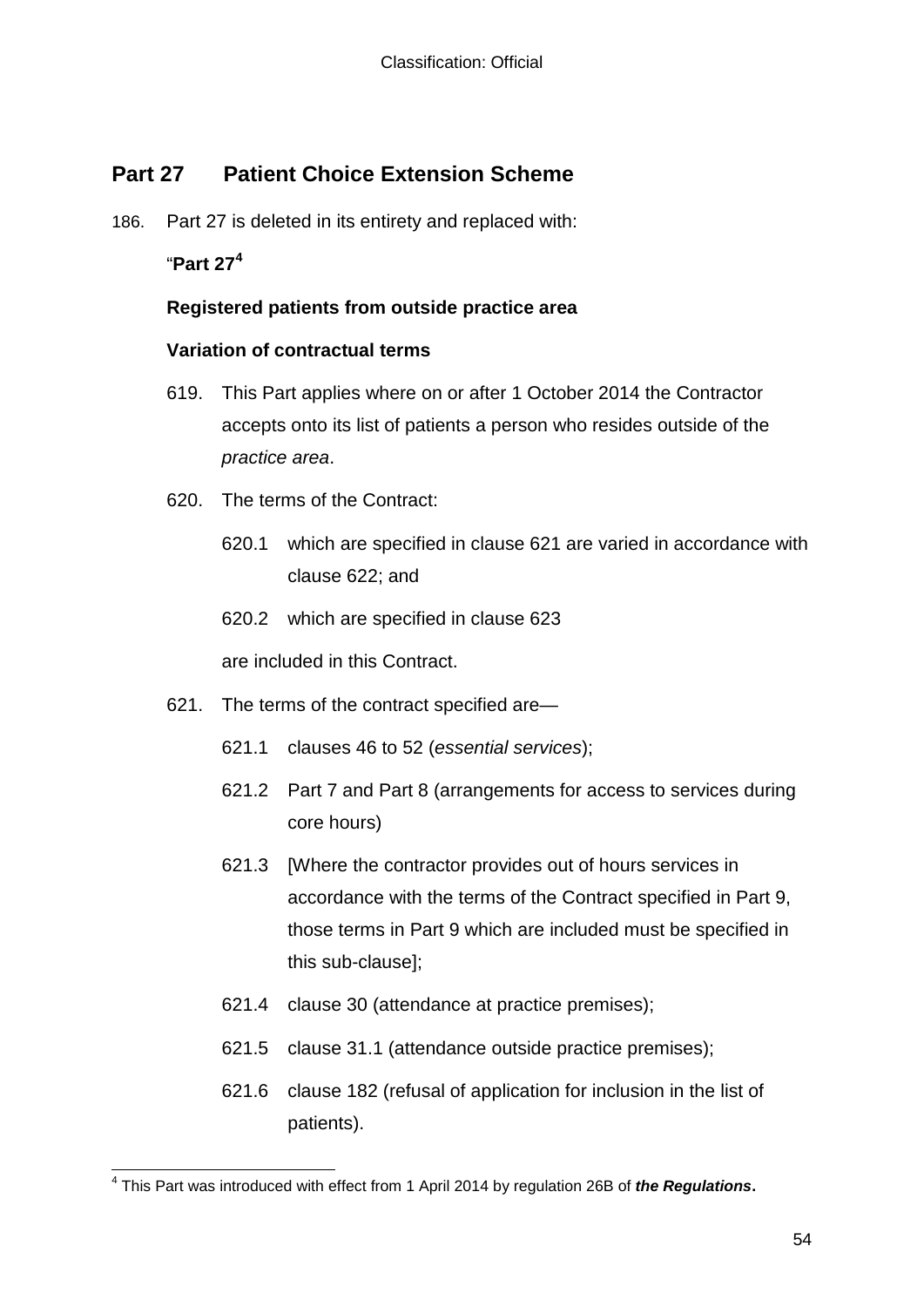- 621A. Where, under clause 619, a Contractor accepts onto its list of patients a person who resides outside of the Contractor's practice area and the Contractor subsequently considers that it is not clinically appropriate or practical to continue to provide that patient with services in accordance with the terms specified in clause 621, or to comply with those terms, the Contract must be varied so as to include a term which has the effect of modifying the application of clause 192 (which relates to the removal of a patient from the list at the Contractor's request) in relation to that patient so that—
	- 621A.1 In clause 192, the reference to the patient's disability or medical condition is removed; and
	- 621A.2 clause 195 applies as if, after clause 195.1, there were inserted the following paragraph—

"195.1A the reason for the removal is that the Contractor considers that it is not clinically appropriate or practical to continue to provide services under the Contract to the patient which do not include the provision of such services at the patient's home address.".

- 622. The Contractor and *the Board* are (for such period of time as a patient registered under Part 27 remains so registered) released from all obligations, rights and liabilities relating to the terms (and to only those terms), contained in clause 621:
	- 622.1 including any right to enforce those terms only in respect of the provision of primary medical services to patients who wish to receive such services under arrangements made in accordance with Part 27; and
	- 622.2 only where, in the opinion of the Contractor, it is not clinically appropriate or practical to provide the services or access to such services in accordance with those terms or comply with those terms.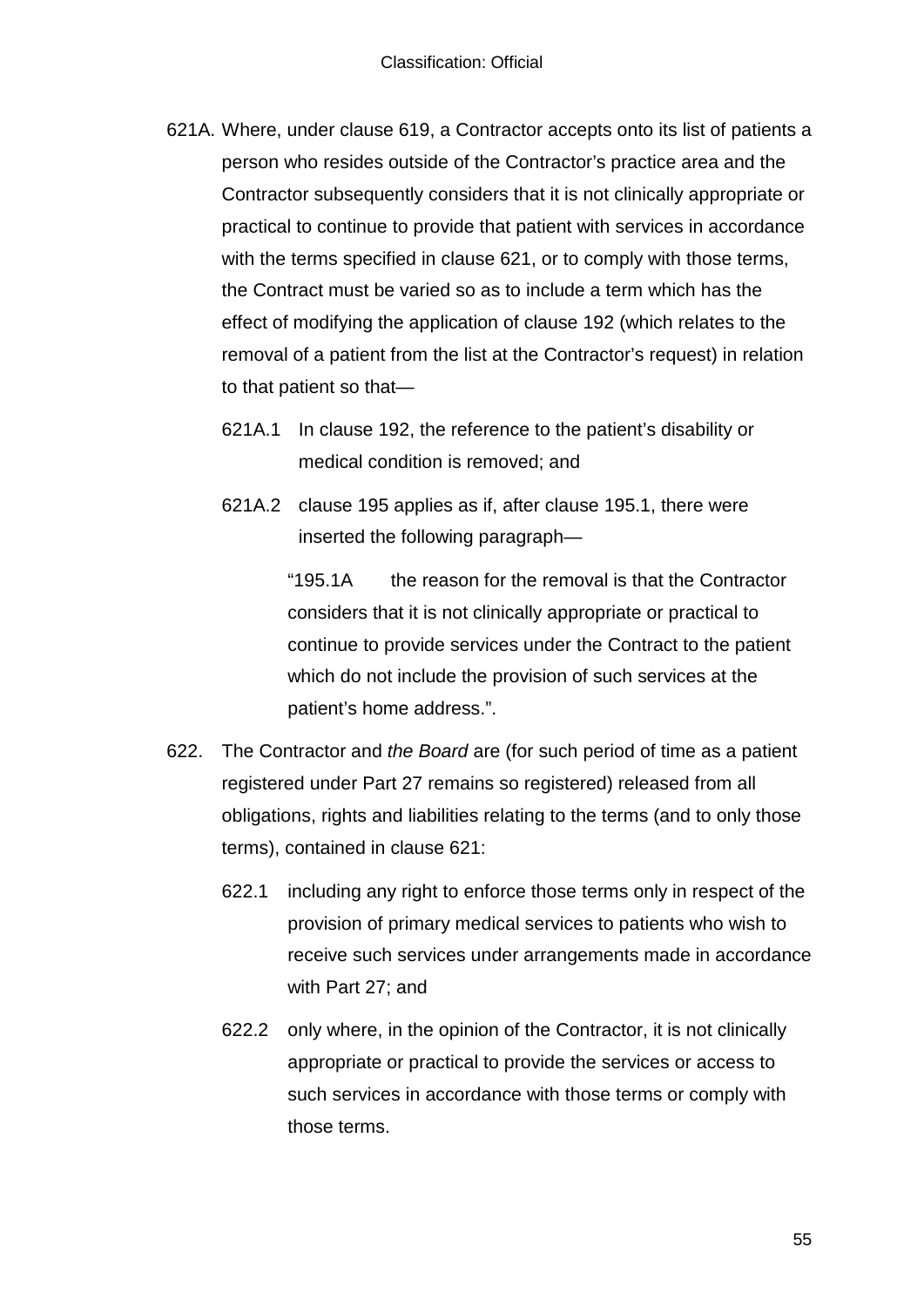- 623. The Contractor must notify a person in writing where the Contractor is minded to accept a person onto its list of patients in accordance with Part 27 that the Contractor is under no obligation to provide:
	- 623.1 *essential services* if, in a case where at the time treatment is required, it is not clinically appropriate or practical to provide primary medical services given the particular circumstances of the patient;
	- 623.2 out of hours services if, in a case where at the time treatment is required, it is not clinically appropriate or practical to provide such services given the particular circumstances of the patient: and
	- 623.3 additional services to the patient if it is not clinically appropriate or practical to provide such services given the particular circumstances of the patient.

#### **Savings in respect of the** *patient choice extension scheme*

- 624. Where, before 1 April 2014:
	- 624.1 a patient is included in the *Contractor's list of patients* pursuant to arrangements entered into by the Contractor and *the Board* under the *patient choice extension scheme*; and
	- 624.2 the terms of the Contractor's contract were varied pursuant to the provisions of regulation 26B of *the Regulations* as it had effect immediately before that date,

the patient may remain on the *Contractor's list of patients* and any variation to the Contractor's contract which exempts the Contractor from any obligations or liabilities under those arrangements continues to operate for such period as the patient remains so registered.

625. Paragraph (6) of regulation 26B of *the Regulations*, as it had effect immediately before 1 April 2014, continues to have effect in relation to a contract where, before that date, the Contractor entered into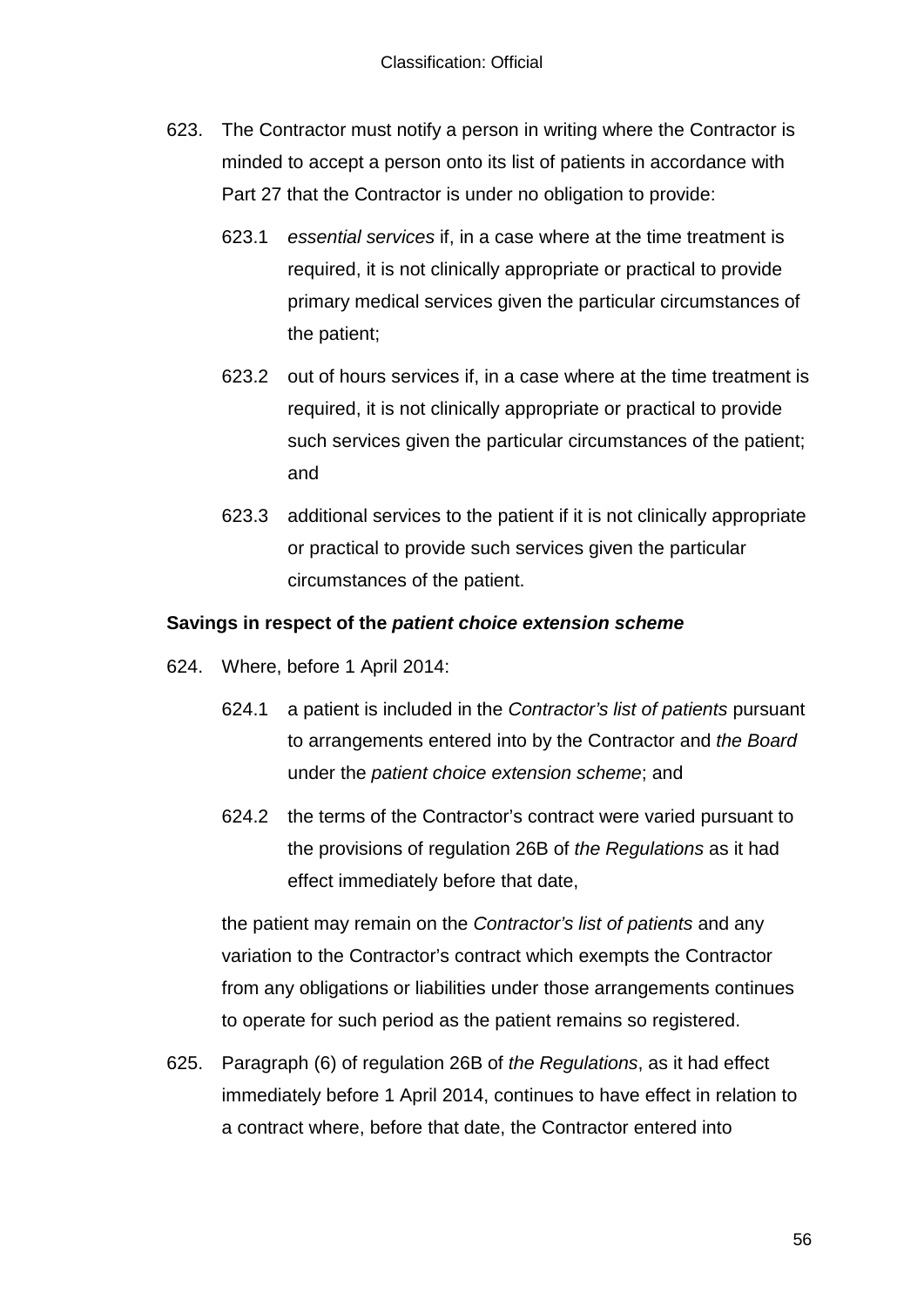arrangements with *the Board* under the *patient choice extension scheme*."

### **Insertion of new Part 28**

187. The following Part is inserted following Part 27 and the following clauses are inserted.

### **"PART 28**

#### **Clinical Commissioning Groups**

- 626. The Contractor must:
	- 626.1 be a member of a *CCG* for the duration of the Contract; and
	- 626.2 appoint one individual who is a *health care professional* to act on its behalf in the dealings between it and the *CCG* to which it belongs.

#### **Patient Participation**

- 627. The Contractor must establish and maintain a group known as a "Patient Participation Group" comprising of some of its *registered patients* for the purposes of—
	- 627.1 obtaining the views of patients who have attended the Contractor's practice about the services delivered by the Contractor; and
	- 627.2 enabling the Contractor to obtain feedback from its *registered patients* about those services.
- 628. The Contractor is not required to establish a Patient Participation Group if such a group has already been established by the Contractor pursuant to any directions about enhanced services which were given by *the Secretary of State* under section 98A of the *2006 Act* before 1st April 2015.
- 629. The Contractor must make reasonable efforts during each financial year to review the membership of its Patient Participation Group in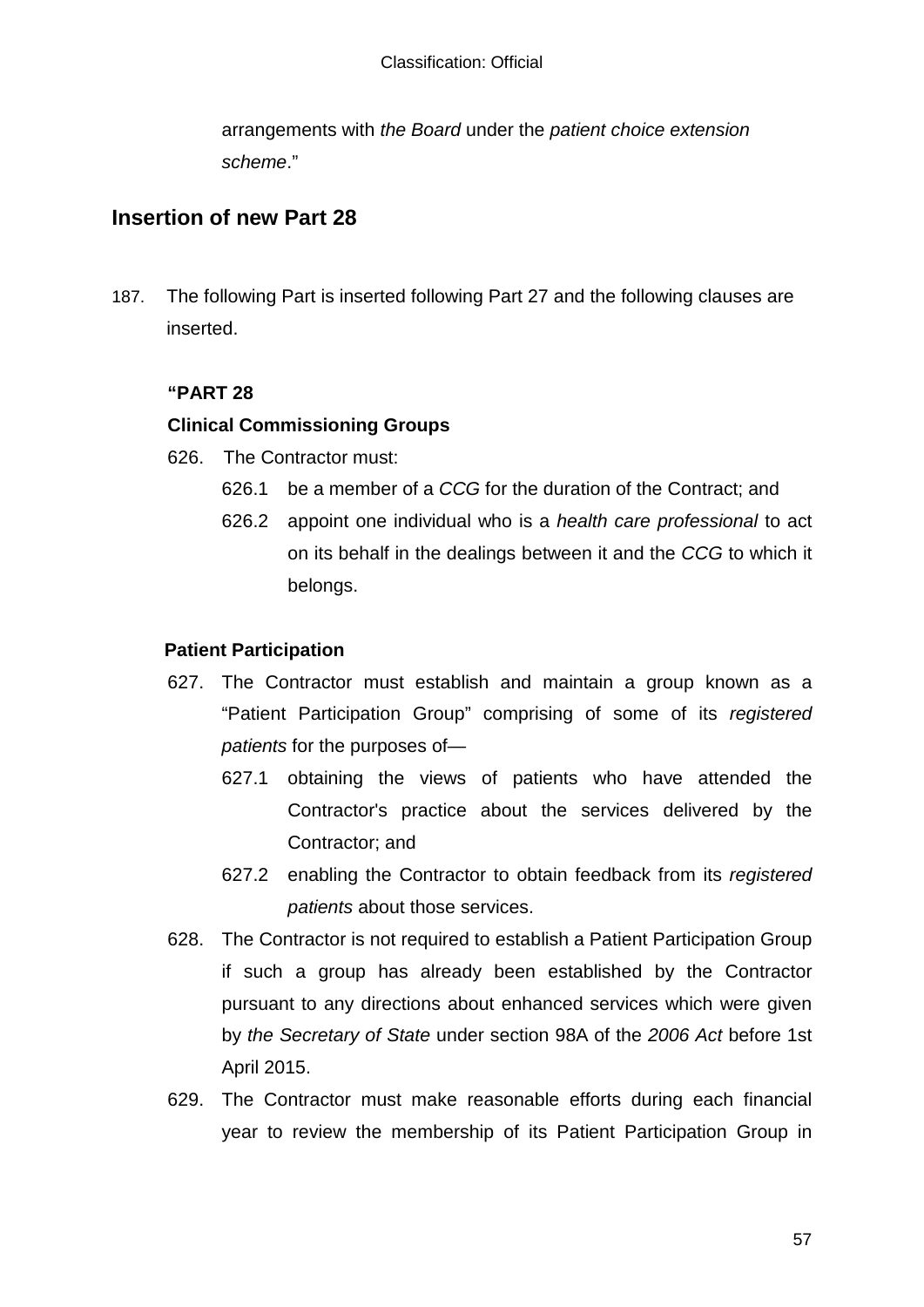order to ensure that the Group is representative of its *registered patients*.

- 630 The Contractor must—
	- 630.1 engage with its Patient Participation Group, at such frequent intervals throughout each financial year as the Contractor must agree with that group, with a view to obtaining feedback from the Contractor's *registered patient*s, in an appropriate and accessible manner which is designed to encourage patient participation, about the services delivered by the Contractor; and
	- 630.2 review any feedback received about the services delivered by the Contractor, whether pursuant to clause 5.2.4(a) or otherwise, with its Patient Participation Group with a view to agreeing with that group the improvements (if any) which are to be made to those services.
- 631. The Contractor must make reasonable efforts to implement such improvements to the services delivered by the Contractor as are agreed between the Contractor and its Patient Participation Group.
- 632. In clauses 627 to 631, "financial year" means the 12 month period beginning on 1st April each year and ending on 31st March the following year."

### **Schedule 3 – Patient Leaflet**

- 188. In paragraph 18, for "PCT" to the end, substitute "the fact that *the Board* referred to in paragraph 28 is responsible for commissioning the services."
- 189. Omit paragraphs 19 and 20.
- 190. For paragraph 28, substitute: "28. The full name, postal and email address and telephone number of *the Board*."
- 191. Immediately following paragraph 28 the following two paragraphs are inserted: